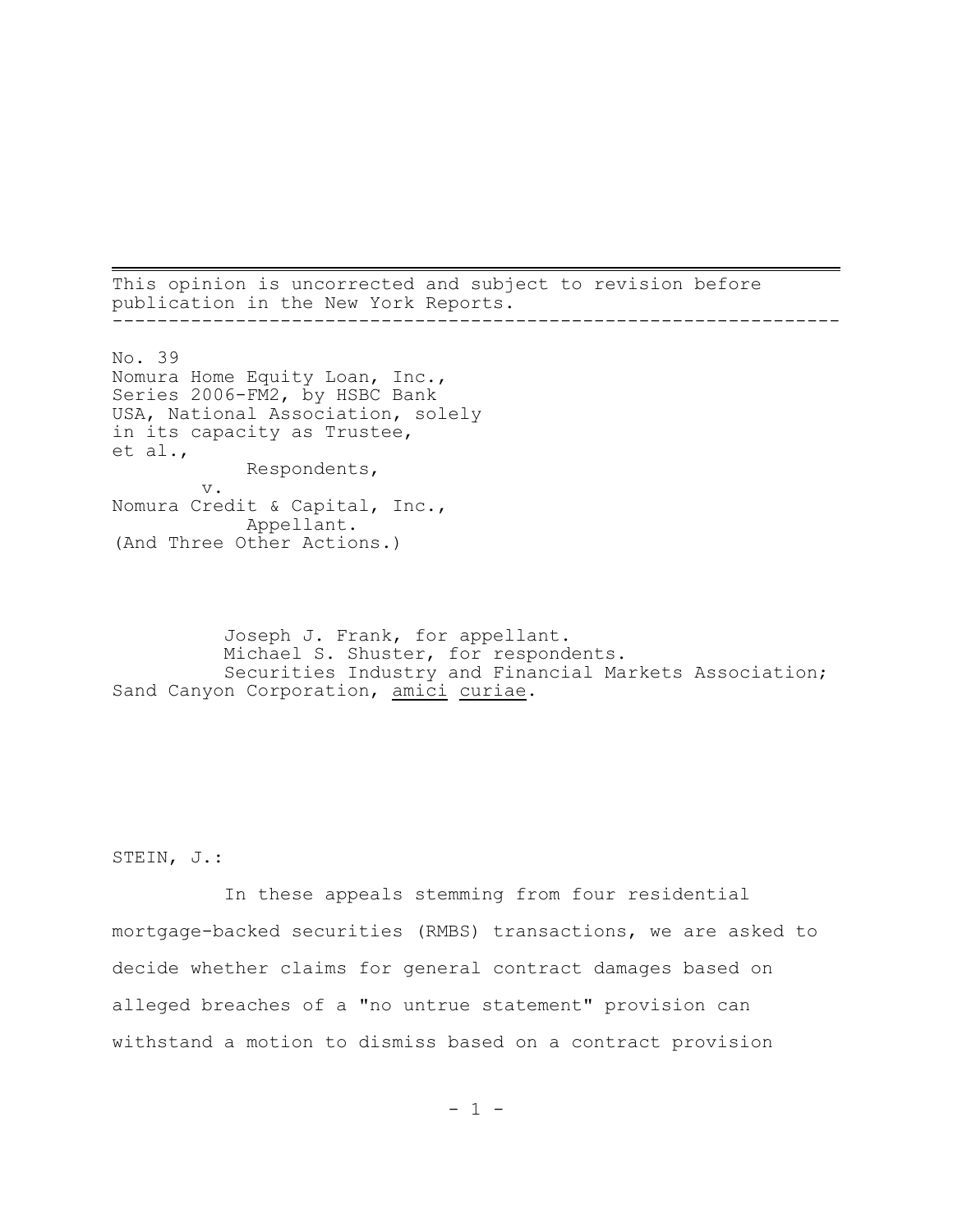mandating cure or repurchase as the sole remedy for breaches of mortgage loan-specific representations and warranties. We hold that, inasmuch as the claims for general contract damages at issue here are grounded in alleged breaches of the mortgage loanspecific representations and warranties to which the limited remedy fashioned by the sophisticated parties applies, plaintiffs' claims for general contract damages should be dismissed.

 $-I-$ 

In each of the RMBS transactions at issue, defendant Nomura Credit & Capital, Inc. selected and sold a pool of mortgage loans through an affiliated limited-purpose company to a securitization trust in exchange for money raised from investors. Defendant, as sponsor of the securitizations, acquired the mortgage loans from institutions that made the loans to individual borrowers, and then sold the pool of loans to an affiliated purchaser, known as a depositor, with the sale of each loan pool occurring pursuant to its own mortgage loan purchase agreement (MLPA). In turn, the depositor placed each pool of loans into a separate trust, with plaintiff HSBC Bank USA, National Association (HSBC) as the trustee, in accordance with four pooling and service agreements (PSAs).

A forensic analysis of some of the underlying mortgage loans conducted by certain investors following the subsequent collapse of the housing market allegedly revealed that many of

 $- 2 -$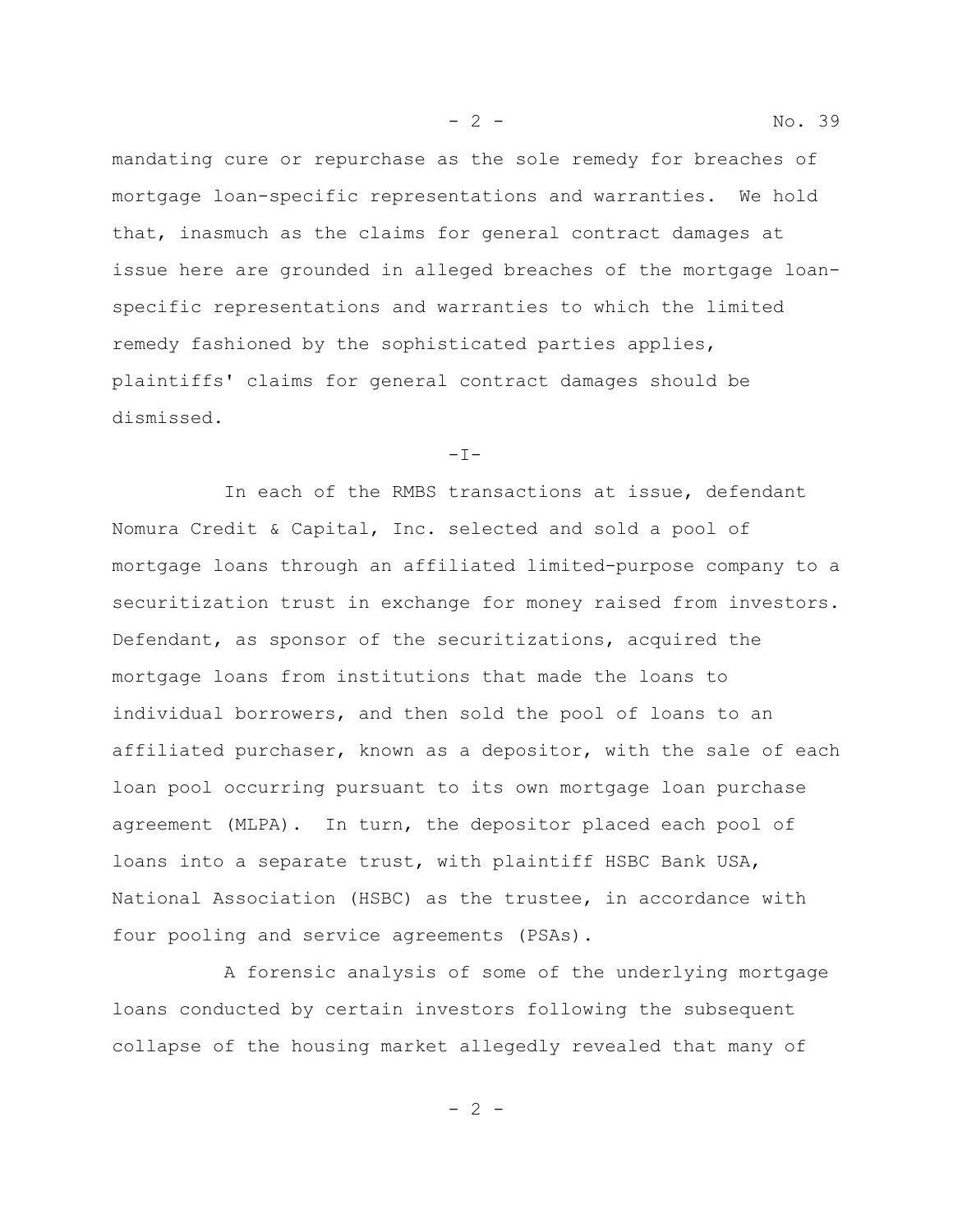those loans did not conform to representations and warranties made by defendant. After providing notice of the breaches and an opportunity to cure, HSBC, as trustee of the securitization trusts, commenced this litigation by bringing an action on behalf of each trust.

HSBC asserted causes of action for breach of the MLPAs and PSAs, alleging that defendant breached the specific representations and warranties it made concerning the suitability of each of the mortgage loans contained in the loan pools. In addition, HSBC sought specific performance of the remedy that expressly applies to such breaches under the contracts, i.e., that defendant either cure the breaches or repurchase the loans.<sup>1</sup> HSBC also asserted claims seeking general contract damages for alleged breaches of representations made by defendant concerning the transaction as a whole, specifically the representation that the contracts and related documents contained no untrue statements; it is these claims that are before us.

Certain provisions of the MLPAs and PSAs form the core of the dispute between the parties.<sup>2</sup> Section 7 of the MLPAs is entitled "Representations, Warranties and Covenants of the Seller." This section includes certain general representations and warranties made by defendant, including, for example, that:

 $1$  Defendant does not challenge before us the lower court rulings pertaining to those causes of action.

 $2$  The parties agree that, for purposes of these actions, the language in the MLPAs and PSAs for each transaction is identical.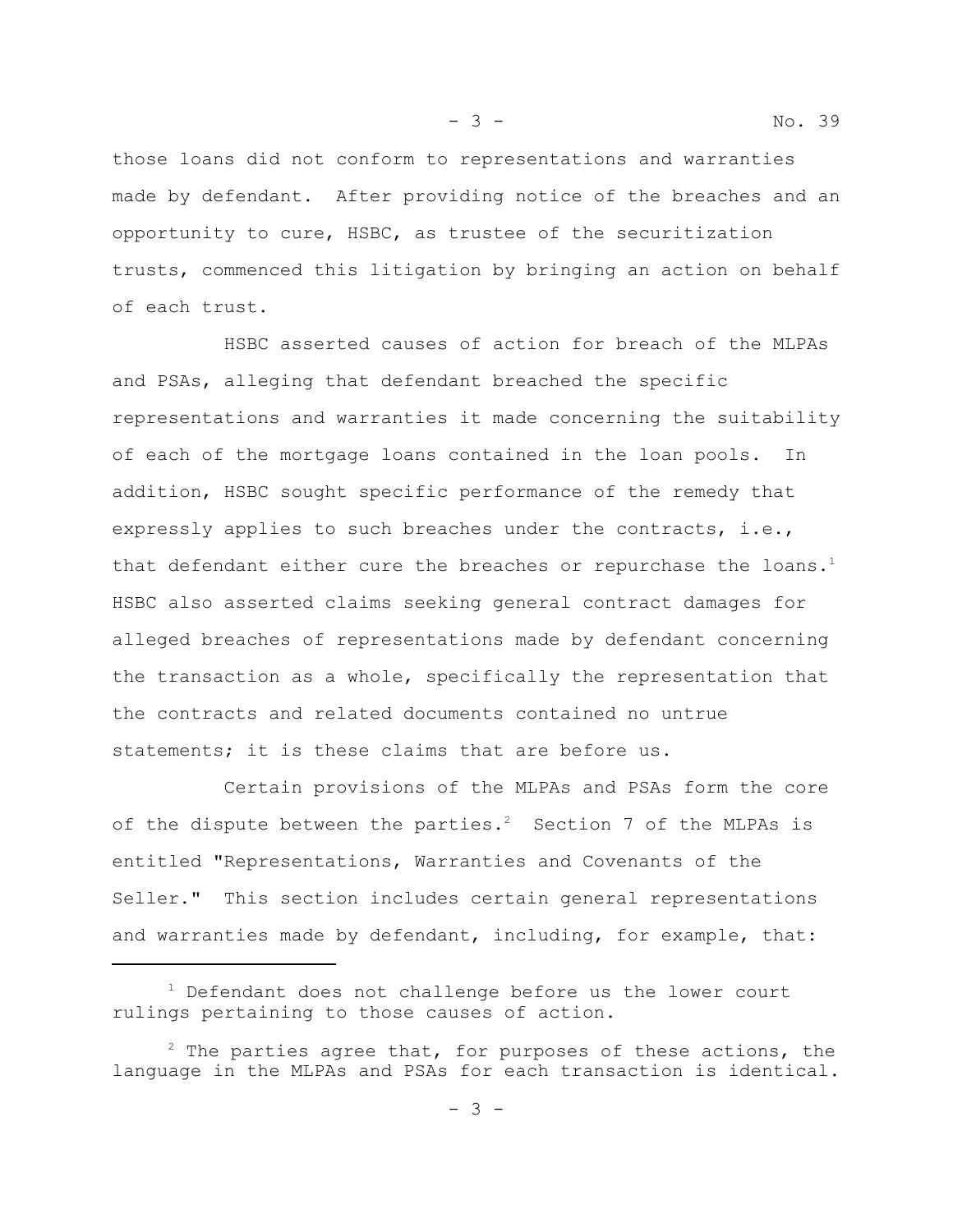it is a corporation duly organized, validly existing and in good standing under the laws of Delaware; it has duly authorized the execution, delivery and performance of the agreement and will be bound by it; and the consummation of the transactions contemplated under the agreement are in the ordinary course of defendant's business. Section 7 also includes the provision referred to by the parties as the "No Untrue Statement Provision," which states that:

"This Agreement does not contain any untrue statement of material fact or omit to state a material fact necessary to make the statements contained herein not misleading. The written statements, reports and other documents prepared and furnished or to be prepared and furnished by the Seller pursuant to this Agreement or in connection with the transactions contemplated hereby taken in the aggregate do not contain any untrue statement of material fact or omit to state a material fact necessary to make the statements contained therein not misleading."

Section 8 of each MLPA is entitled "Representations and Warranties of the Seller Relating to the Mortgage Loans" (hereinafter, Mortgage Representations). In section 8, defendant made specific representations and warranties about each mortgage loan, including that: information provided to the agencies that rated the certificates representing interests in the securitization trusts, including loan level detail, is true and correct according to the rating agency requirements; no fraud has taken place on the part of the mortgagor or any other party involved in the origination or servicing of the mortgage loan; the mortgage file contains an appraisal of the related mortgaged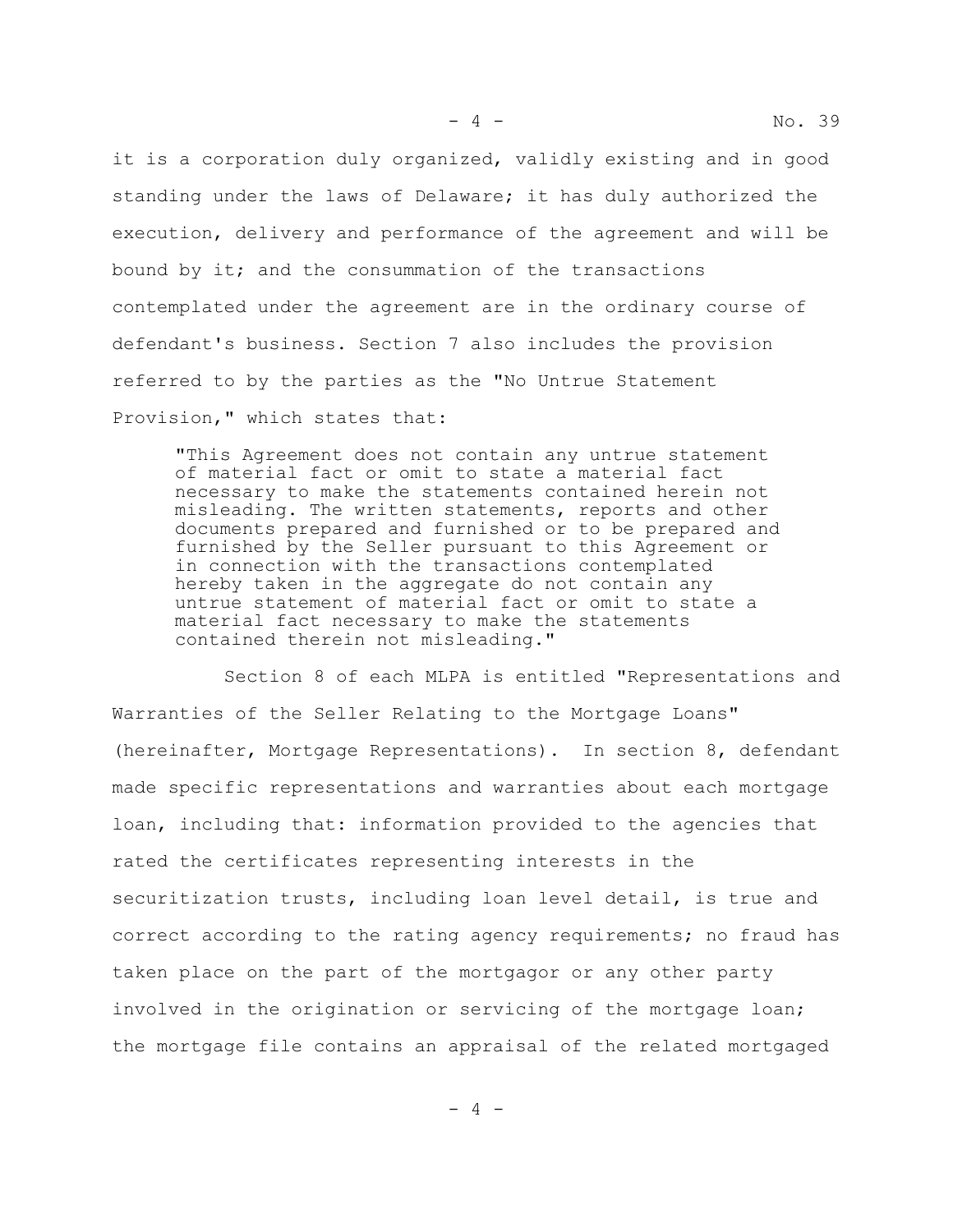property which was made by a qualified appraiser pursuant to applicable law and professional standards prior to loan approval; and each mortgage loan is and will be a mortgage loan arising out of the originator's practice in accordance with the originator's underwriting guidelines.

Section 9 of the MLPAs is entitled "Repurchase Obligation for Defective Documentation and for Breach of Representation and Warranty." That section provides that, upon a party's discovery of any materially defective document or "a breach of any of the representations and warranties contained in Section 8 that materially and adversely affects the value of any Mortgage Loan or the interest therein of the Purchaser or the Purchaser's assignee," that party must give notice to defendant. Defendant then must cure the breach or, if that is not possible, repurchase the affected mortgage loan at a purchase price defined under the PSA. Significantly, section 9 (c) states that "[i]t is understood and agreed that the obligations of [defendant] set forth in this [s]ection 9 to cure or repurchase a defective Mortgage Loan . . . constitute the sole remedies of the Purchaser against [defendant] respecting a missing document or a breach of the representations and warranties contained in [s]ection 8" [emphasis added]. This language is referred to by the parties as the "Sole Remedy Provision."

The PSAs are separate contracts, which refer to certain specific provisions of the MLPAs, but do not incorporate the

- 5 -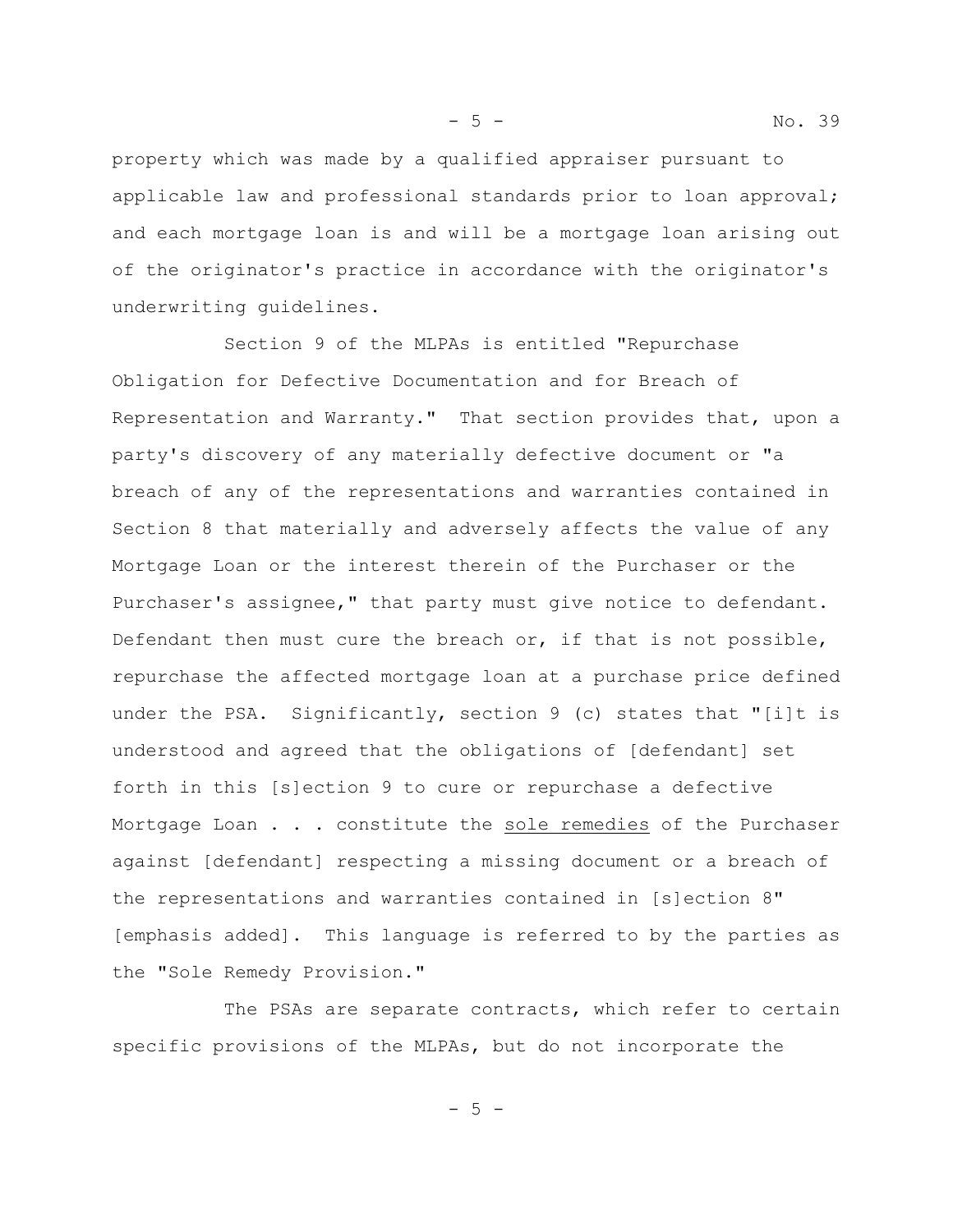MLPAs as a whole. Section 2.01 of the PSAs assigns to HSBC, as trustee, the depositor's rights under the MLPAs "to the extent of the Mortgage Loans sold."<sup>3</sup> Under section 2.03 of each PSA, defendant made certain representations and warranties, including a statement that the Mortgage Representations "are true and correct." Section 2.03 further provides a remedy for a breach of the section 8 representations and warranties that tracks the language of section 9 of the MLPAs -- i.e., that defendant shall cure such breach in all material respects and, if such breach is not so cured, shall repurchase or replace the affected mortgage loans.Section 2.03 also states, in language that parallels section 9 (c) of the MLPAs, that defendant's obligation to cure, repurchase or replace any mortgage loan to which a breach has occurred shall be the "sole remed[y]  $\ldots$  against [defendant] respecting such breach" available to the investors, depositor, or trustee. The PSAs do not include provisions comparable to the No Untrue Statement Provision in the MLPAs.

- 6 - No. 39

The particular causes of action at issue on this appeal allege that defendant breached the No Untrue Statement Provision in section 7 of the MLPAs by providing certain documents to the trusts -- including the mortgage loan files, mortgage loan schedules, and prospectus supplements -- that contained

<sup>&</sup>lt;sup>3</sup> Although defendant now arques before us that HSBC was assigned only limited rights and, thus, lacks standing to assert claims pursuant to the No Untrue Statement Provision in the MLPAs, that contention was not preserved for our review.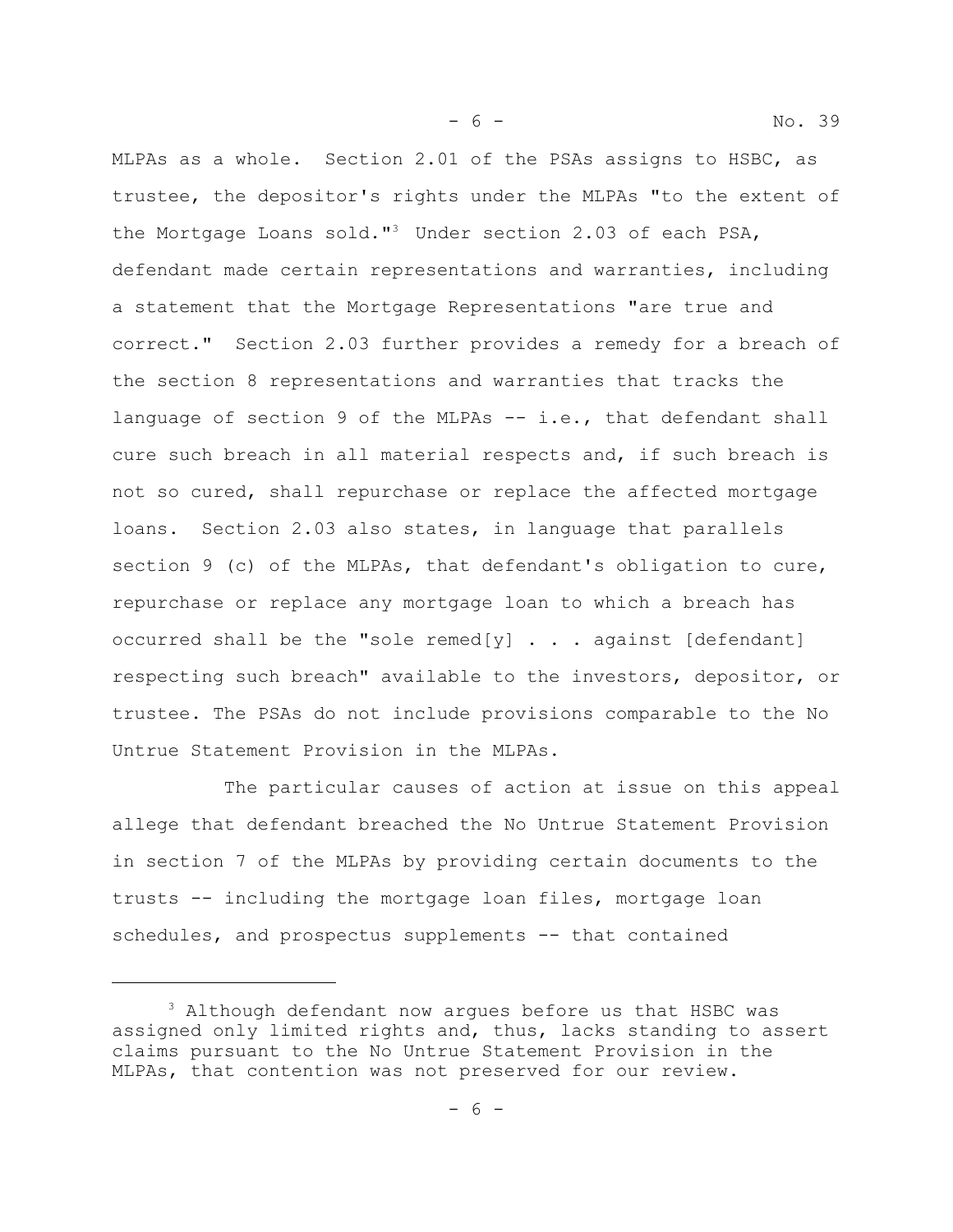"widespread, pervasive and material misrepresentations and omissions with respect to the Mortgage Loans." HSBC further claims that the results of the investigation of the mortgage loans, including a review of the loan files, "make clear that [defendant's] breaches of the Mortgage Representations are systemic in nature and adversely affect the vast majority of the [m]ortgage [l]oans in the [t]rust."

Defendant moved to dismiss the complaints pursuant to CPLR 3211 (a) (1) and (7), arguing that the MLPAs and PSAs both provide that the sole remedy for breaches of the Mortgage Representations is cure or repurchase. Supreme Court granted the motions to dismiss with respect to the causes of action and claims for general contract damages based on alleged breaches of the No Untrue Statement Provision of the MLPAs. The Appellate Division reinstated those claims, reasoning that, if the parties intended for the Sole Remedy Provision to "apply to both section 8 *and* section 7 breaches, they certainly could have included such language in the contracts" (133 AD3d 96, 108 [1st Dept 2015] [internal quotation marks and citation omitted]). The Appellate Division granted defendant leave to appeal to this Court, certifying the question of whether its order was properly made.

 $-TI-$ 

It is fundamental that, "when parties set down their agreement in a clear, complete document, their writing should as a rule be enforced according to its terms" (W.W.W. Assoc. v

- 7 -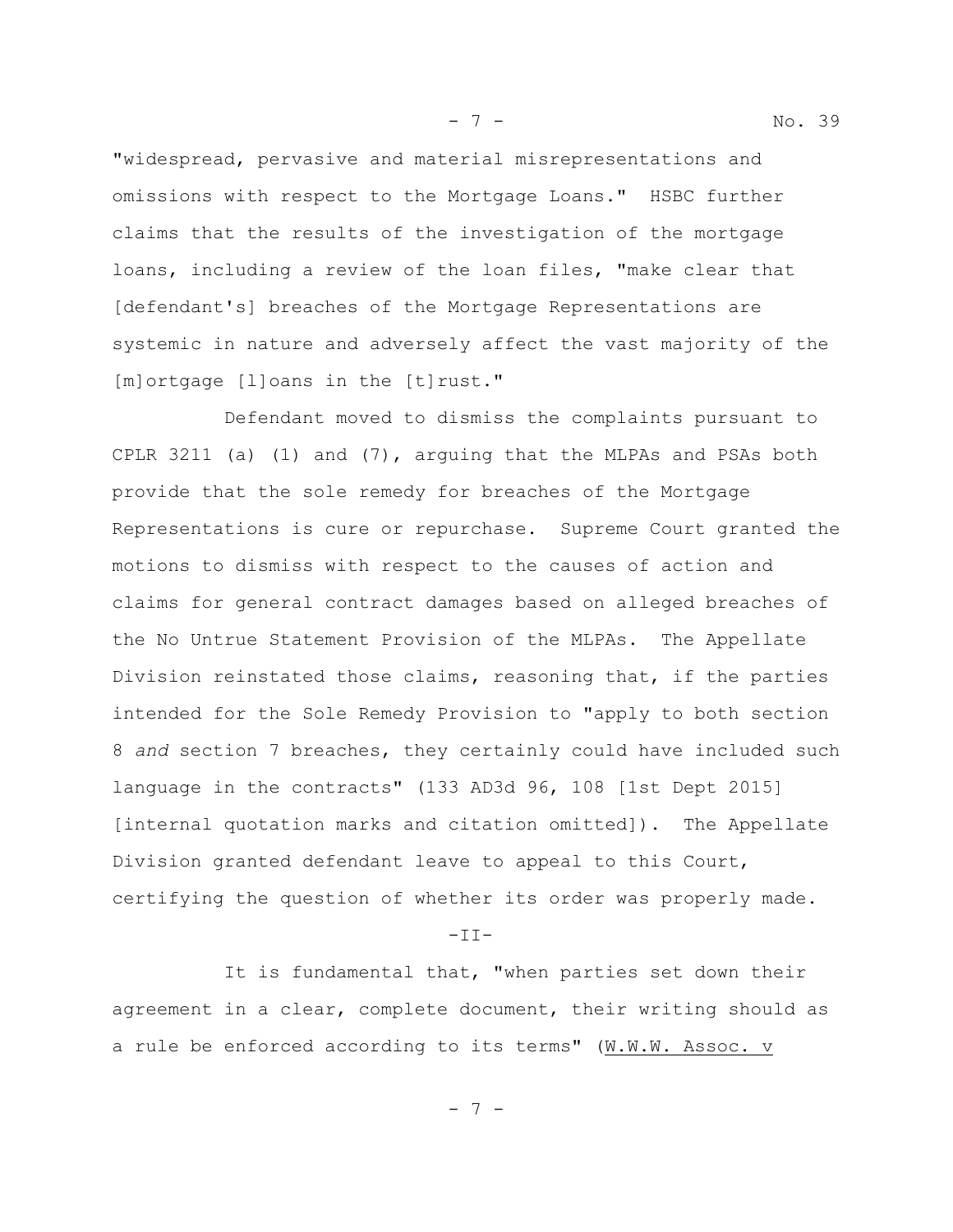- 8 - No. 39

Giancontieri, 77 NY2d 157, 162 [1990]; see Reiss v Financial Performance Corp., 97 NY2d 195, 198 [2001]), and that courts should read a contract "as a harmonious and integrated whole" to determine and give effect to its purpose and intent (Matter of Westmoreland Coal Co. v Entech, Inc., 100 NY2d 352, 358 [2003]; see W.W.W. Assoc., 77 NY2d at 162). Courts may not, through their interpretation of a contract, add or excise terms or distort the meaning of any particular words or phrases, thereby creating a new contract under the guise of interpreting the parties' own agreements (see ACE Sec. Corp., Home Equity Loan Trust, Series 2006-SL2 v DB Structured Prods., Inc., 25 NY3d 581, 597 [2015]; Matter of Westmoreland Coal Co., 100 NY2d at 358; Reiss, 97 NY2d at 199). In that regard, a contract must be construed in a manner which gives effect to each and every part, so as not to render any provision "meaningless or without force or effect" (Ronnen v Ajax Elec. Motor Corp., 88 NY2d 582, 589 [1996]).

In accordance with these principles, courts must honor contractual provisions that limit liability or damages because those provisions represent the parties' agreement on the allocation of the risk of economic loss in certain eventualities (see Metropolitan Life Ins. Co. v Noble Lowndes Intl., 84 NY2d 430, 436 [1994] [the parties "may later regret their assumption of the risks of non-performance in this manner, but the courts let them lie on the bed they made"]; 11-58 Corbin on Contracts, §

- 8 -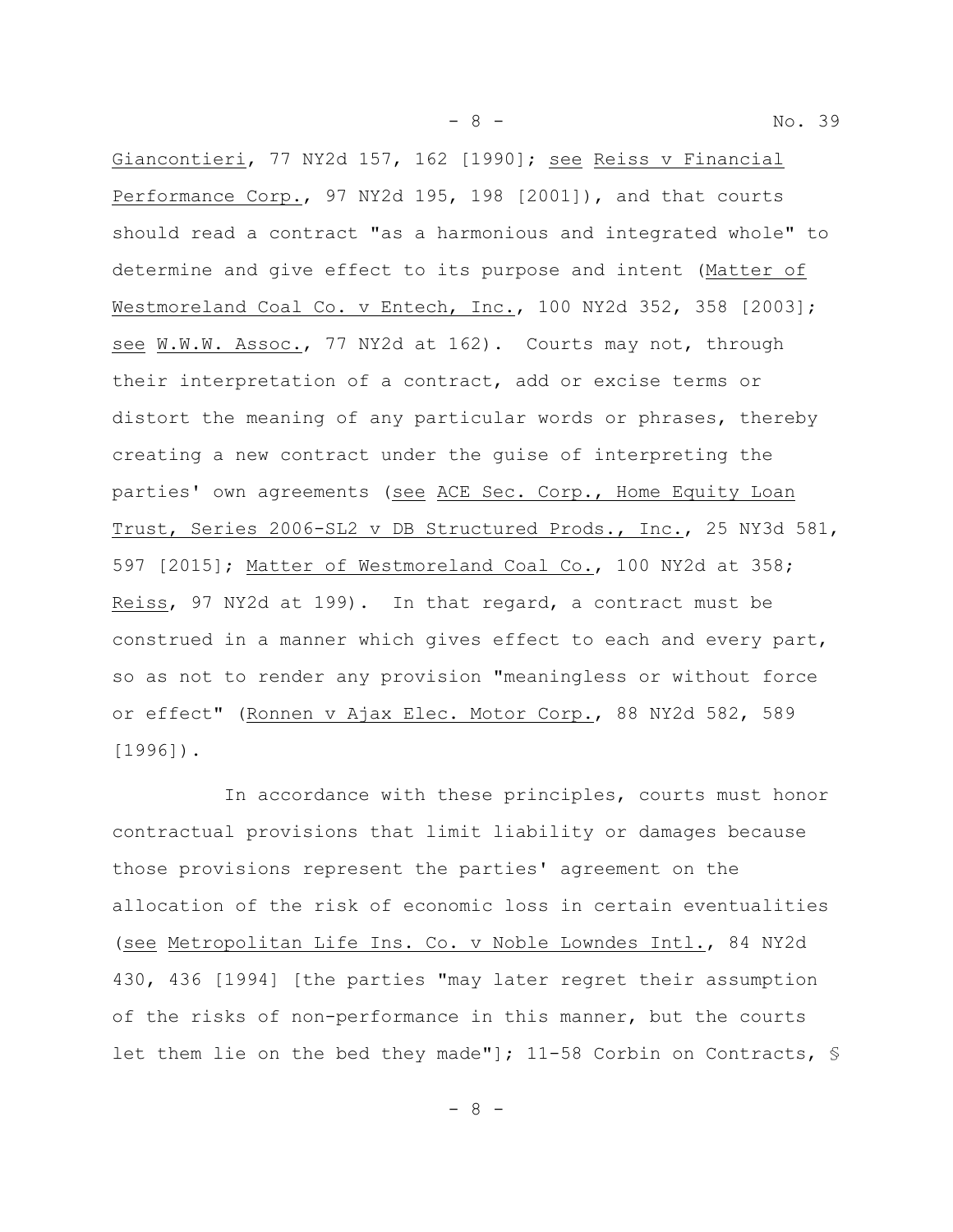58.16 [2017] ["(w)here a contract provides that damages for breach shall not be recoverable beyond a specified sum, it is obvious that the risk of loss beyond that sum is being assumed by the promisee"]). Contract terms providing for a "sole remedy" are sufficiently clear to establish that no other remedy was contemplated by the parties at the time the contract was formed, for purposes of that portion of the transaction (see J. D'Addario & Co., Inc. v Embassy Indus., Inc., 20 NY3d 113, 118 [2012]), "especially when entered into at arm's length by sophisticated contracting parties" (Kalisch-Jarcho, Inc. v City of New York, 58 NY2d 377, 384 [1983]).

When reviewing a defendant's motion to dismiss a complaint for failure to state a cause of action, a court must "give the complaint a liberal construction, accept the allegations as true and provide plaintiffs with the benefit of every favorable inference" (Roni LLC v Arfa, 18 NY3d 846, 848 [2011]). Thus, here, we accept as true HSBC's allegations of pervasive breaches of the representations made as to the mortgage loans and misleading omissions in the transaction documents, including the mortgage loan files, mortgage loan schedules, and prospectus supplements.<sup>4</sup> Significantly, however, the complaints

- 9 - No. 39

 $4$  The mortgage loan files contain, among other things, the borrower's loan application, documents verifying the borrower's income, assets, and employment, the borrower's credit report, an appraisal of the property secured by the loan, and a statement of the property's occupant status. The mortgage loan schedules, or mortgage loan data tapes, provide certain information about each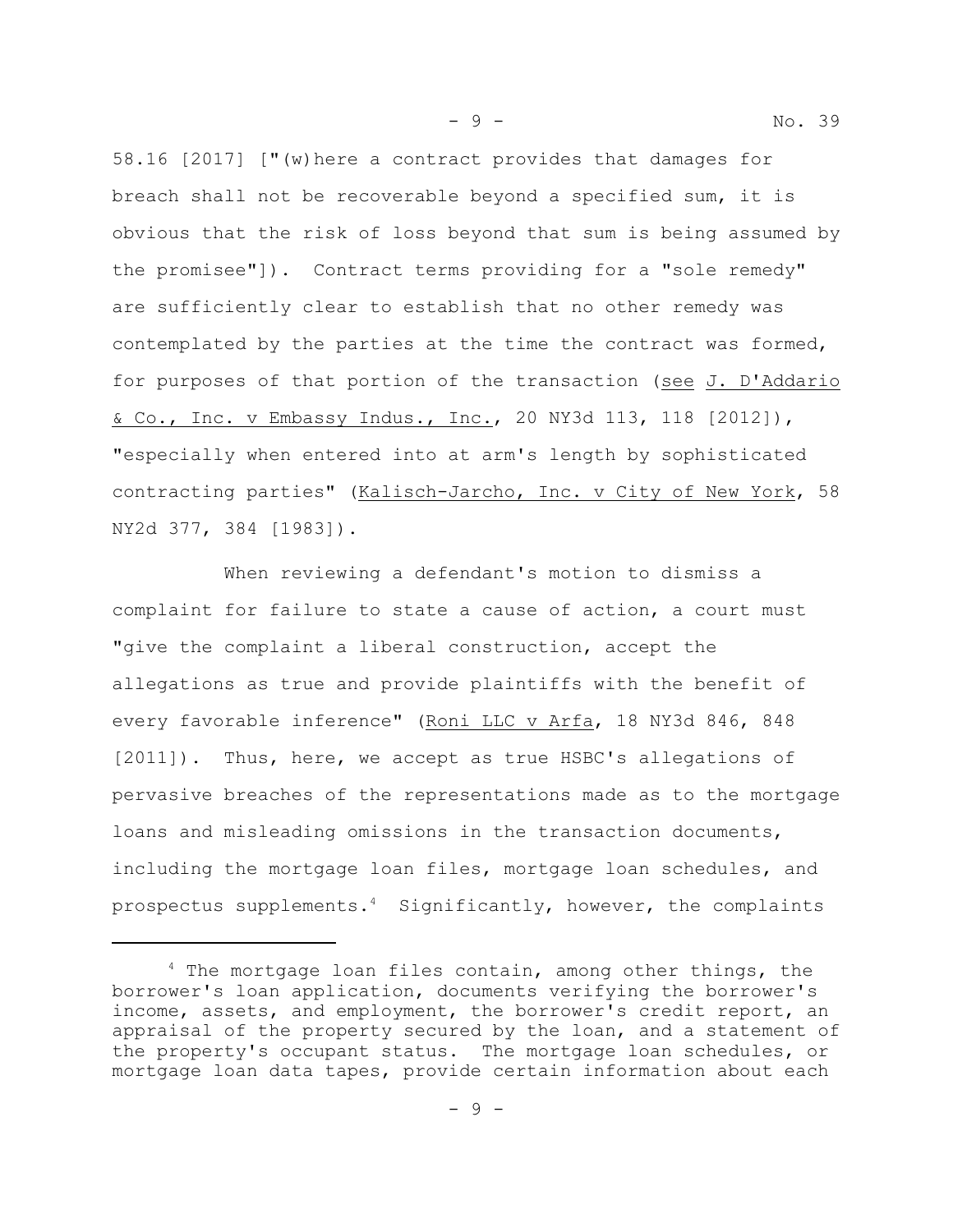themselves affirmatively pleaded that the claims based on alleged breaches of the No Untrue Statement Provision were grounded in "misrepresentations and omissions with respect to the Mortgage Loans," themselves. That is, HSBC claimed that it was defendant's breaches of the Mortgage Representations -- found in section 8 of the MLPAs, and expressly incorporated by reference in section 2.03 of each PSA -- that were "systemic in nature."

- 10 - No. 39

Indeed, HSBC alleged that certain appraisals included in the mortgage loan files were inflated and, thus, there was "strong reason to believe" that these appraisals did not conform to federal guidelines and professional standards, which would constitute a breach of the Mortgage Representation that each appraisal on file was so prepared prior to approval of the mortgage loan. Morever, HSBC claimed that misrepresentations in the mortgage loan files and missing or incomplete loan files constituted breaches of section 8 Mortgage Representations, specifically those representations made by defendant that no fraud was involved in the origination or servicing of the mortgage loans and that each mortgage loan arose out of the originator's practice in accordance with its underwriting guidelines. The alleged deficiencies in the mortgage loan

mortgage loan, including the loan-to-value ratio, occupancy status, and borrower's credit score. The prospectus supplements include information for potential investors concerning the offer of certificates representing interests in the securitization trusts.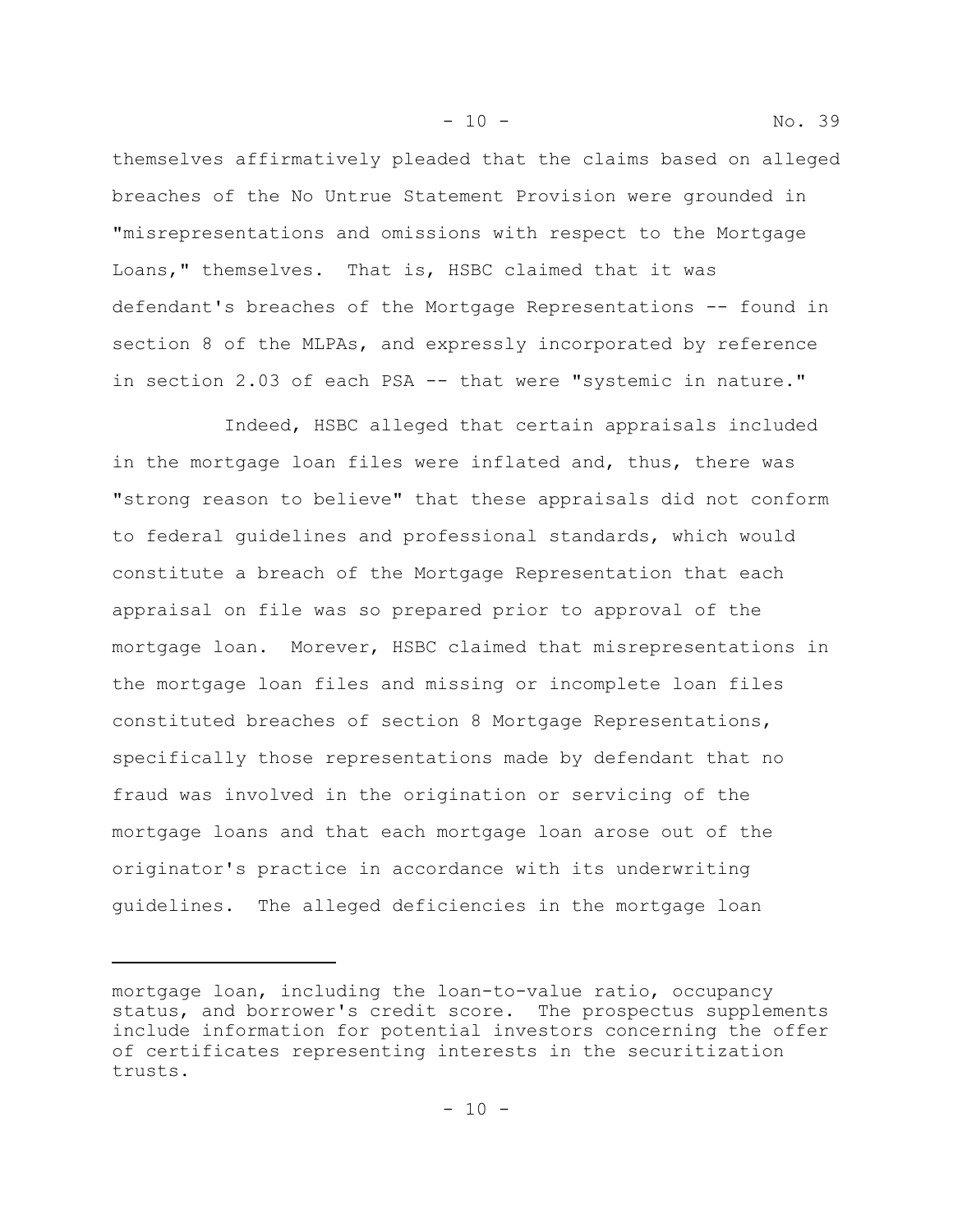schedules were also grounded in violations of the Mortgage Representations -- in particular, HSBC claimed that providing the purportedly flawed documents to the rating agencies violated defendant's representation that it had provided such rating agencies with only true and correct information. Similarly, HSBC averred that certain statements in the prospectus supplements constituted breaches of the Mortgage Representations concerning appraisals and underwriting guidelines.

Contrary to the dissenters' assertion that certain allegations of HSBC concerning misstatements in the Mortgage Loan Files (HSBC 2007-3 Compl. ¶ 60 [enumerating certain alleged misrepresentations]) are not grounded in alleged breaches of the Mortgage Representations, we need only look to the next paragraph in the complaint to see that they are (see HSBC 2007-3 Compl. 1 61 ["Misrepresentations, such as those described above, strongly suggest fraud by either or both the Mortgagor and the originator in the underwriting of the loan, in breach of MLPA  $\frac{1}{5}$  8(ii)" (emphasis added)]). In addition, to find a breach of the No Untrue Statement Provision, Judge Feinman creates out of whole cloth a theory contrary to the allegations penned by HSBC (Feinman, J. dissenting op at 9-10; Rivera, J. dissenting op at 17 [joining that analysis]). For example, HSBC claimed that there was reason to believe that certain appraisals contained in the mortgage loan files were biased, in violation of a Mortgage Representation, namely MLPA § 8 (29) (see HSBC 2007-3 Compl. ¶

- 11 - No. 39

 $-11 -$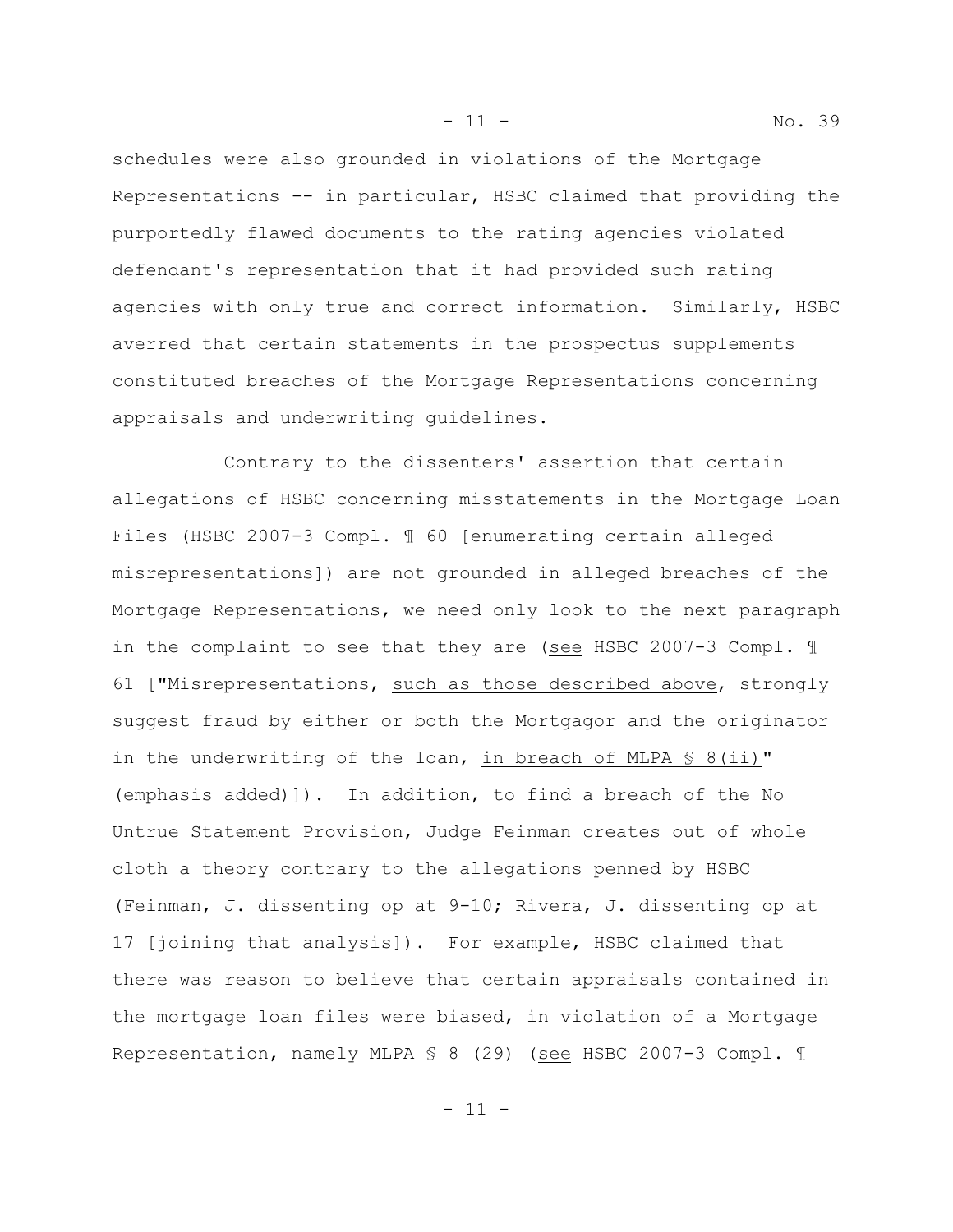60). While the dissenters maintain that the mere presence of inflated property values, if not based on biased appraisals, could violate the No Untrue Statement Provision and not MLPA § 8 (29), they ignore the fact that, to prevail on the claims actually alleged, HSBC must show that the appraisals were biased. The dissenters' contention that HSBC is attempting to prove the opposite of what was actually alleged, is not a "liberal" reading of the complaint; nor is that contention relevant to a determination of "whether the facts as alleged fit within any cognizable legal claim" (Leon v Martinez, 84 NY2d 83, 87-88 [1994] [emphasis added]). Rather than twisting the complaint in an attempt to read in theories that it does not support, the appropriate inquiry is whether "the instant complaint  $\ldots$ , although inartfully drafted, adequately alleged for pleading survival purposes" a violation of the No Untrue Statement Provision that is not grounded in a violation of the Mortgage Representations (id. at 88). The approach of the dissenters strays far from this principle and actually contradicts HSBC's allegations; that is, to succeed on a claim that section 7, but not 8, of the MLPA was violated, HSBC would be required to show both inflated property appraisals and the absence of the very bias that HSBC is, in fact, seeking to prove. In other words,

the cause of action created by the dissenters cannot stand unless HSBC's allegations fail.

The additional theories developed by Judge Feinman in

- 12 -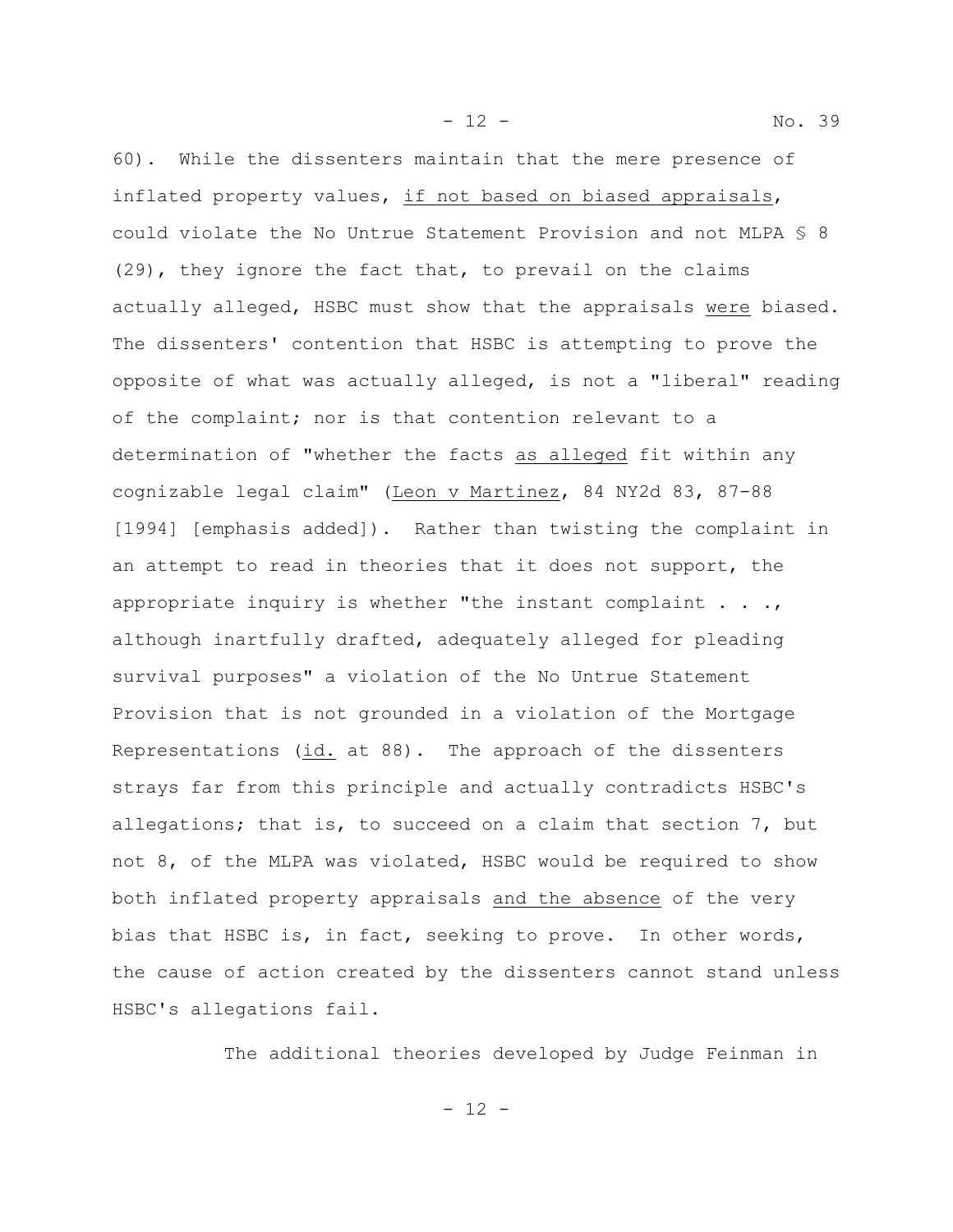his dissent and endorsed by Judge Rivera -- concerning alleged misstatements of loan-to-value ratios and owner-occupancy status -- suffer from a similar flaw (Feinman, J. dissenting op at 10- 11; Rivera, J. dissenting op at 17). HSBC alleged in the complaints that these misstatements violated specific Mortgage Representations. Contrary to the dissenters' assertion, at no time during the course of this litigation did HSBC itself ever suggest that its complaints alleged the theories that the dissenters now fashion. That is because these theories are untethered to HSBC's claims "as alleged" and do not represent reasonable "inferences" that can be drawn from the actual language in the complaints (see Leon, 84 NY2d at 87).

Therefore, even accepting HSBC's allegations as true and giving HSBC the benefit of every favorable inference, it is readily apparent from the face of the complaints that the alleged breaches of the No Untrue Statement Provision are, in fact, based upon alleged breaches of the Mortgage Representations. However, under both the MLPAs and the PSAs, the sole remedy for breaches of the Mortgage Representations is cure or repurchase. HSBC cannot "subvert this 'exclusive remedies' limitation" of liability by simply re-characterizing its claims (Matter of Westmoreland Coal Co., 100 NY2d at 359). Rather, "[r]eading the [contracts] as a harmonious and integrated whole" (id. at 358) and honoring "the exclusive remedy that the[se] [sophisticated] parties fashioned" (J D'Addario, 20 NY3d at 119), we conclude

- 13 - No. 39

 $- 13 -$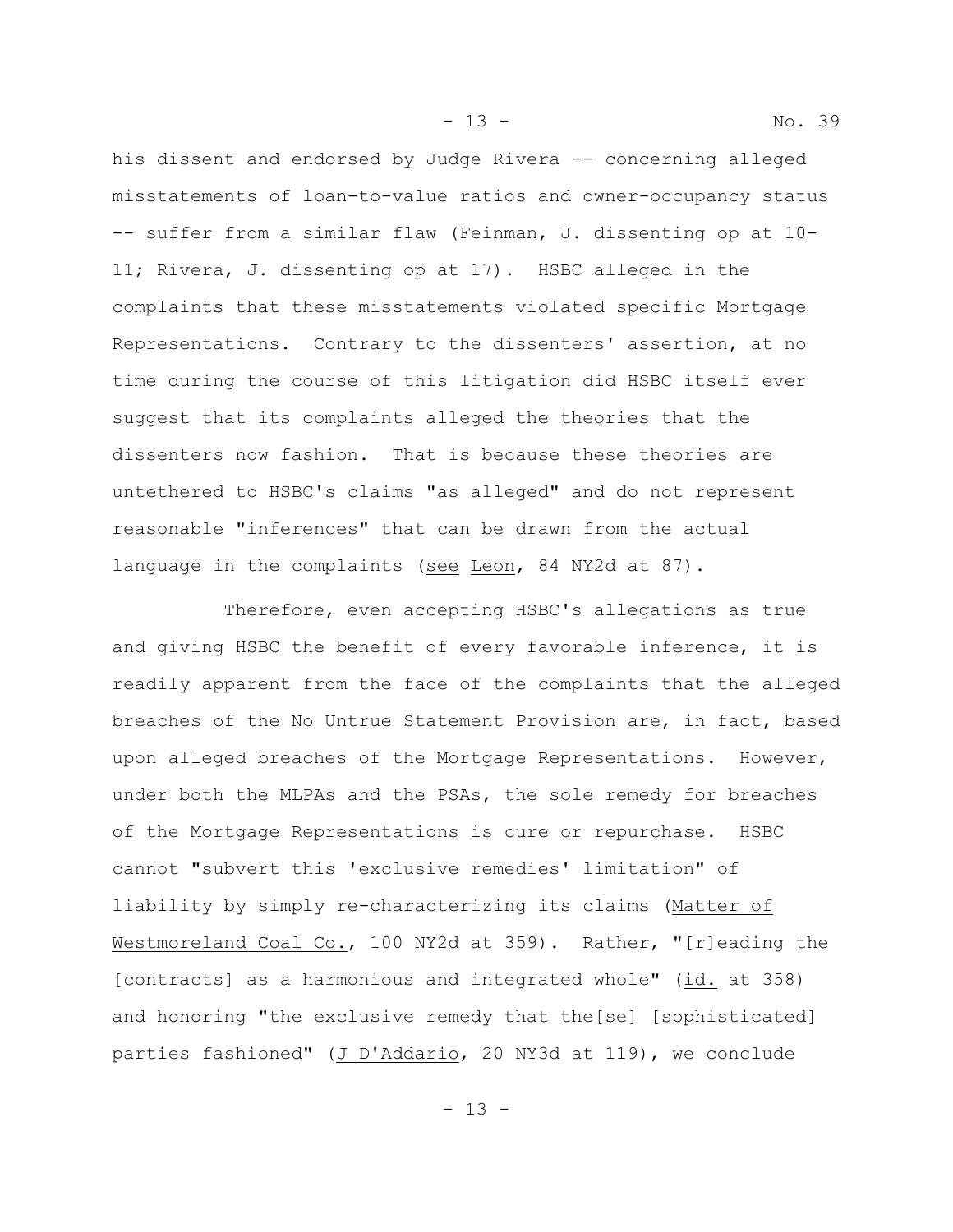that the Sole Remedy Provision applies, precluding HSBC from seeking general contract damages for the particular claims challenged on this appeal.

#### $-TIII-$

HSBC argues, and Judge Rivera agrees, that there is a fundamental distinction between what HSBC describes as the "broad scope" of the No Untrue Statement Provision, on the one hand, and the more narrow applicability of the Mortgage Representations set forth in the MLPAs, on the other. That is, HSBC contends that the No Untrue Statement Provision encompasses transaction-wide documents, while the Mortgage Representations involve loanspecific representations. We reject that argument, inasmuch as there is no support in the governing agreements for the position of HSBC that the Sole Remedy Provision applies only to occasional mortgage loan-specific breaches, whereas pervasive (or "aggregate") breaches are addressed under the No Untrue Statement Provision. Likewise, contrary to Judge Rivera's assertion in her dissent, the agreements do not provide a carve-out from the Sole Remedy Provision where a certain threshold number of loan breaches are alleged. Nor do any terms in the No Untrue Statement Provision -- or anywhere else in the agreements - nullify the Sole Remedy Provision for breaches of the section 8 Mortgage Representations by allowing a general contract damages claim where multiple, systemic breaches of those representations are alleged.

- 14 -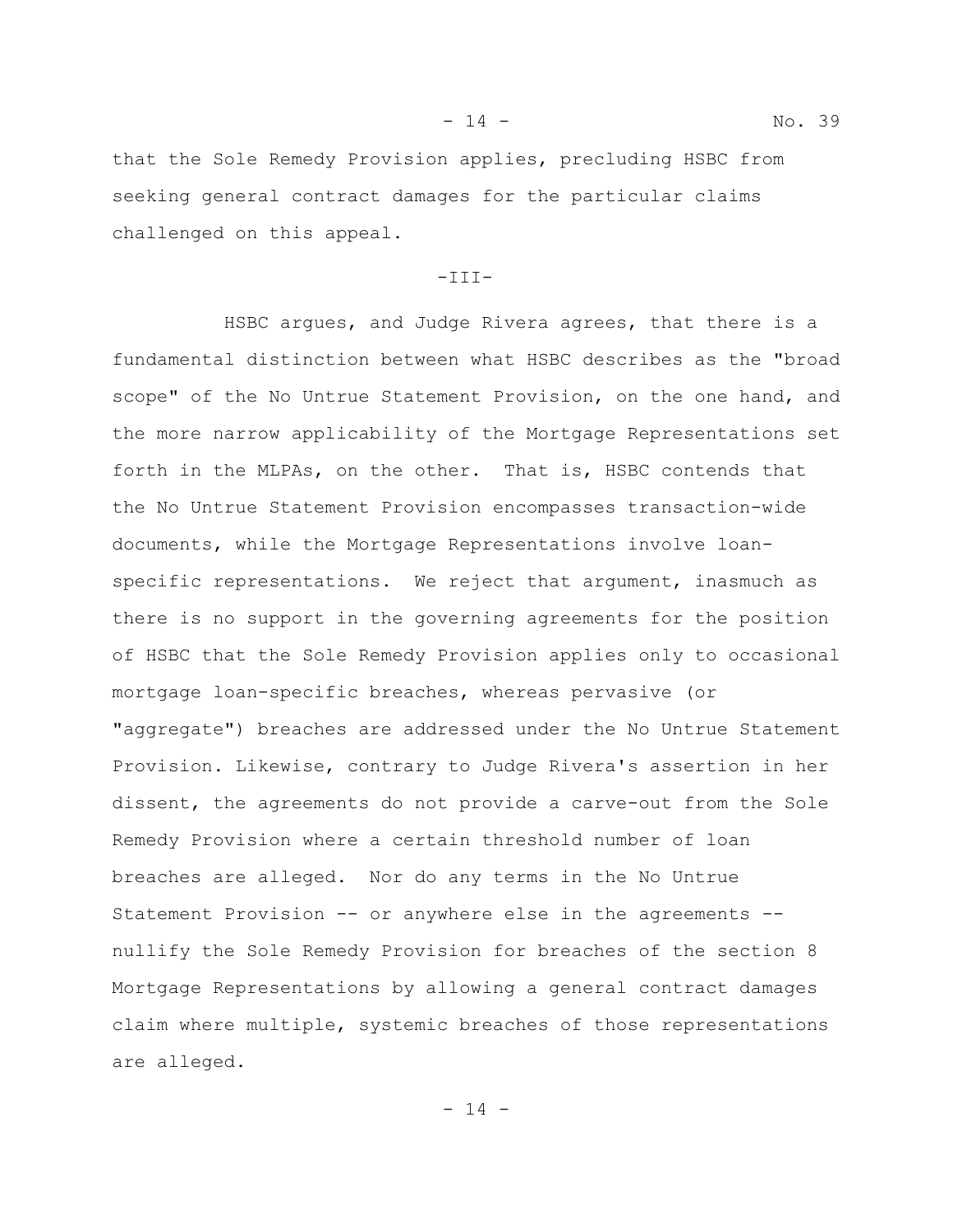In arguing to the contrary, HSBC and Judge Rivera rely on language in the No Untrue Statement Provision that the materials prepared and furnished by defendant pursuant to the agreement, taken in the aggregate, do not contain any untrue statement of material fact. That reliance is misplaced. The "taken in the aggregate" language does not relieve HSBC from the Sole Remedy Provision; nor does it create the type of "loan pool-level" representations that HSBC claims are distinct from "loan-level" representations. Rather, the clause is a general provision stating that the documents, taken together, do not contain material misstatements and are not materially misleading. In any event, the Sole Remedy Provision, by its very terms, applies to all breaches of the section 8 Mortgage Representations, and HSBC is complaining only of breaches of those representations. Therefore, HSBC is expressly limited to the more specific Sole Remedy Provision negotiated by the parties, however many defective loans there may be (see William Higgins & Sons v State of New York, 20 NY2d 425, 428 [1967]).

 Notably, defendant does not claim that all possible breaches of the general representations and warranties set forth in section 7 of the MLPAs, including the No Untrue Statement Provision, are subject to the sole remedy of curing or repurchasing the defective loans. Nor does defendant assert that the Sole Remedy Provision would apply to limit the remedies available for breach of section 7 representations that are not

- 15 - No. 39

 $- 15 -$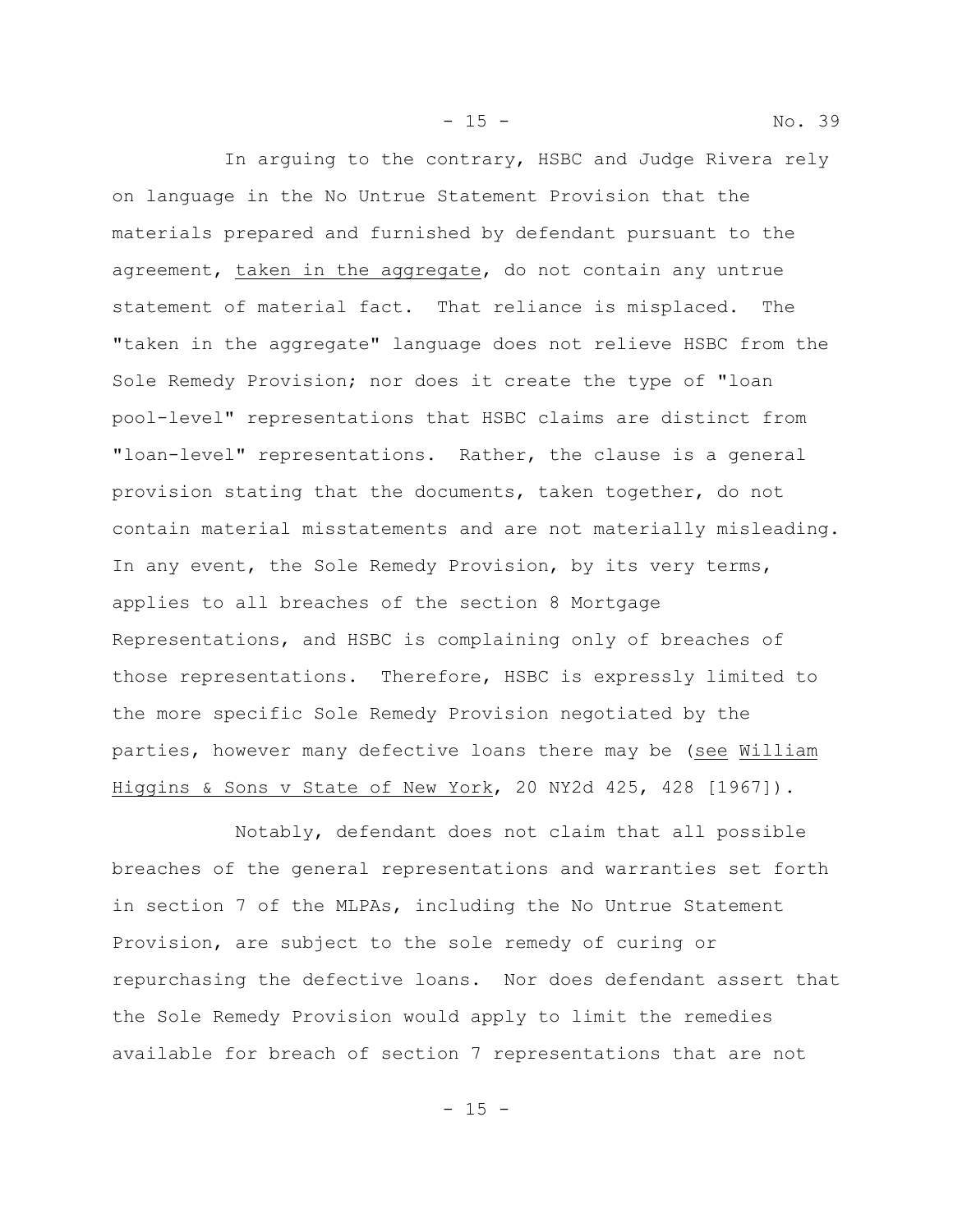based on the mortgage loans and their characteristics, such as, for example, a claim that defendant entered into the contract without proper corporate authority. Rather, defendant concedes that the Sole Remedy Provision would not apply to such breaches based upon the language to which the parties agreed (cf. Ambac Assur. Corp. v EMC Mtge. LLC (121 AD3d 514 [1st Dept 2014]).<sup>5</sup> However, as previously noted, there are no allegations in the complaints of a breach of the No Untrue Statement Provision in section 7 of the MLPAs to which the Sole Remedy Provision would not apply because all of the claims asserted under section 7 are also breaches of the loan-specific Mortgage Representations contained in section 8.

Finally, contrary to the contentions of HSBC and Judge Rivera, the additional language in section 13 of the MLPAs - providing that remedies are cumulative -- does not remove HSBC's complaints from the ambit of the Sole Remedy Provision. On its face, section 13 pertains solely to the grant of a security interest in the mortgage loans; it does not address remedies for the breach of representations and warranties. HSBC's interpretation of this language as authorizing an award of general contract damages for the particular breaches asserted here would render the Sole Remedy Provision meaningless, even for

- 16 - No. 39

<sup>5</sup> Thus, contrary to Judge Rivera's assertion, the No Untrue Statement Provision is not rendered "relatively meaningless" (Rivera, J. dissenting op at 16).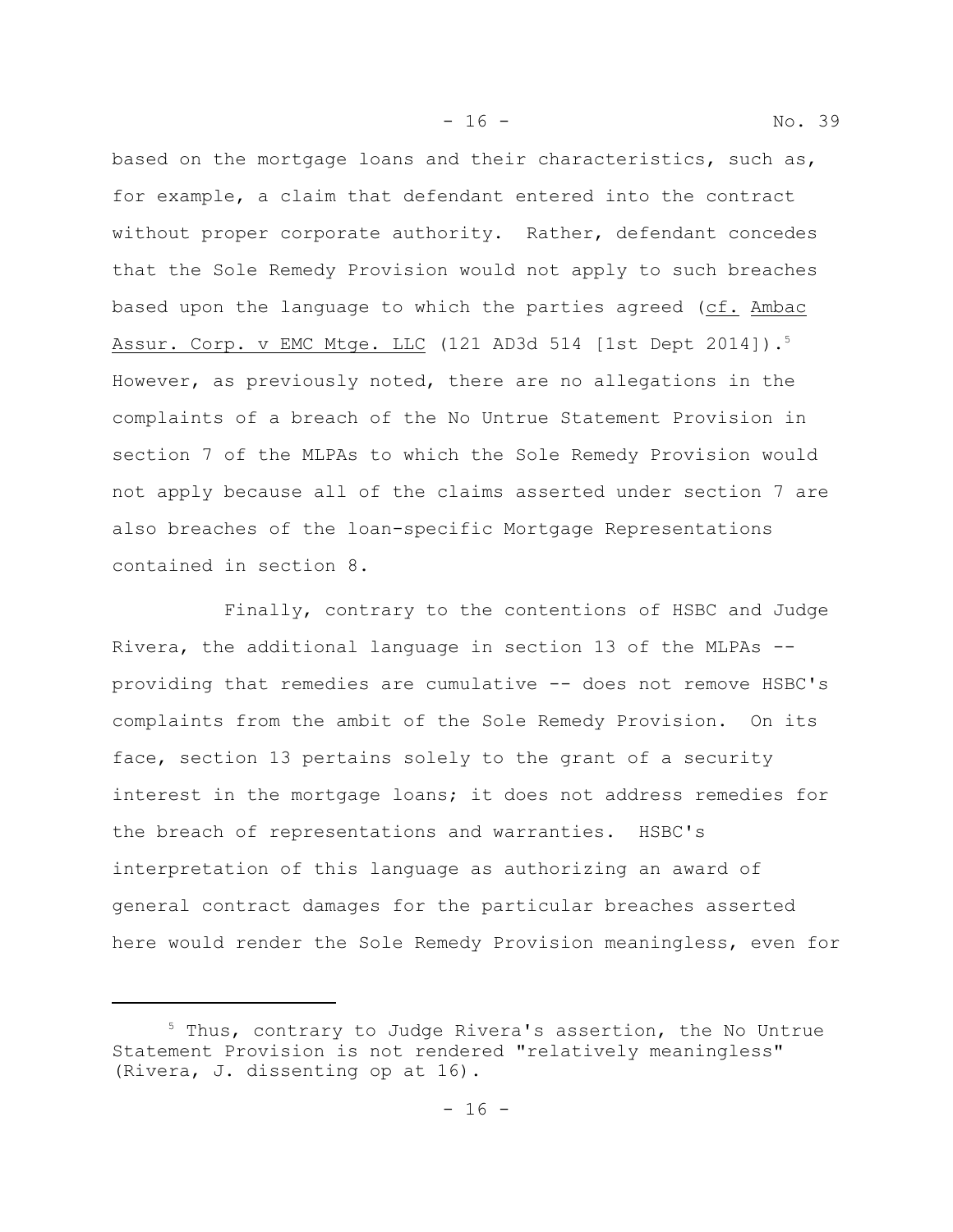disputes that fall squarely under the Mortgage Representations section of the MLPAs. In any event, the more specific Sole Remedy Provision that is narrowly related to breaches of the Mortgage Representations applies here because "[a] specific provision will not be set aside in favor of a catchall clause"

(William Higgins, 20 NY2d at 428).

Accordingly, the Appellate Division order insofar as appealed from should be modified, without costs, in accordance with this opinion and, as so modified, affirmed, and the certified question answered in the negative.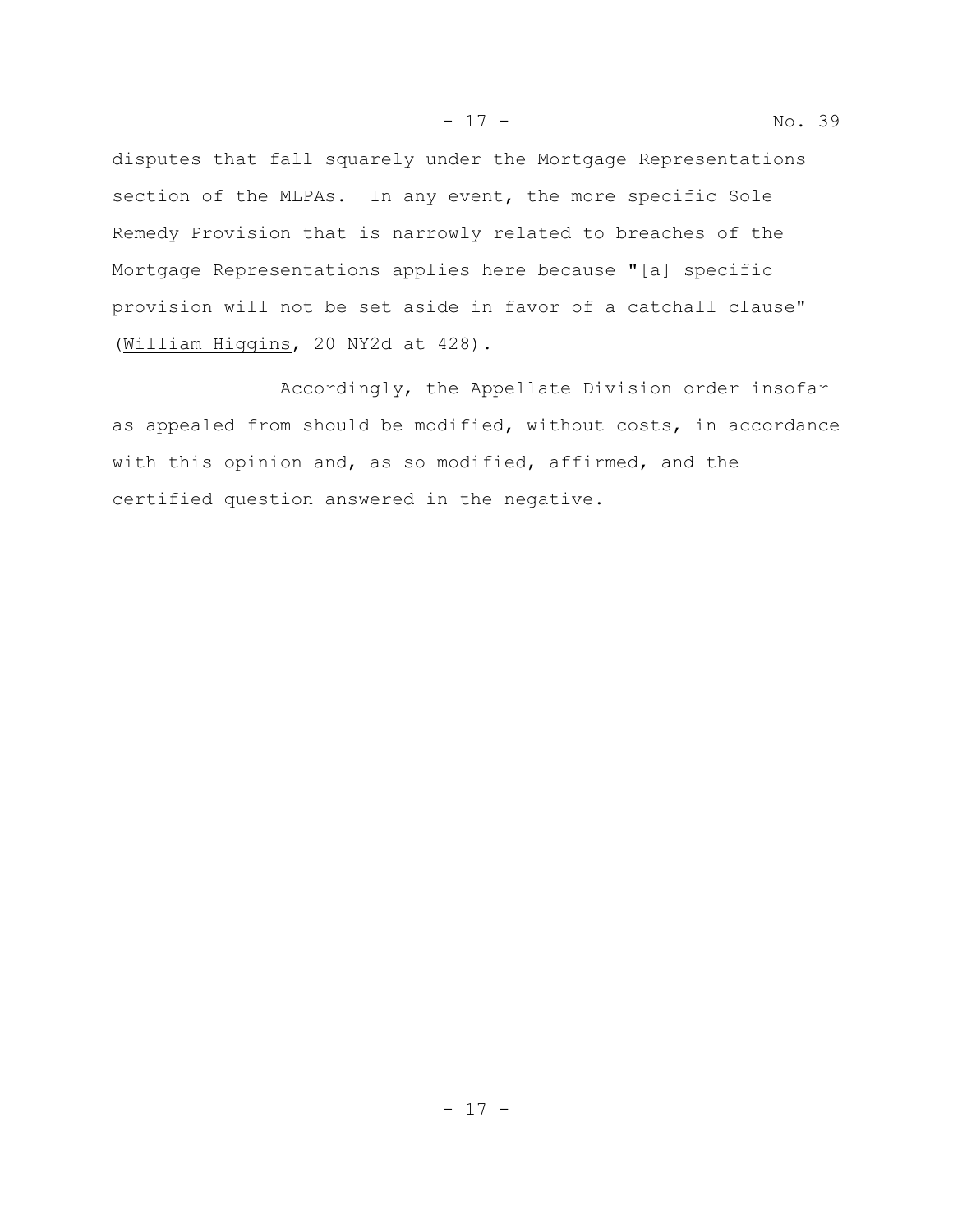Nomura Home Equity v Nomura Credit

No. 39

FEINMAN, J. (dissenting in part):

I concur with the majority insofar as it holds that breaches of representations and warranties that would otherwise be subject to the sole remedy provision cannot escape this provision merely because they are systemic in nature. However,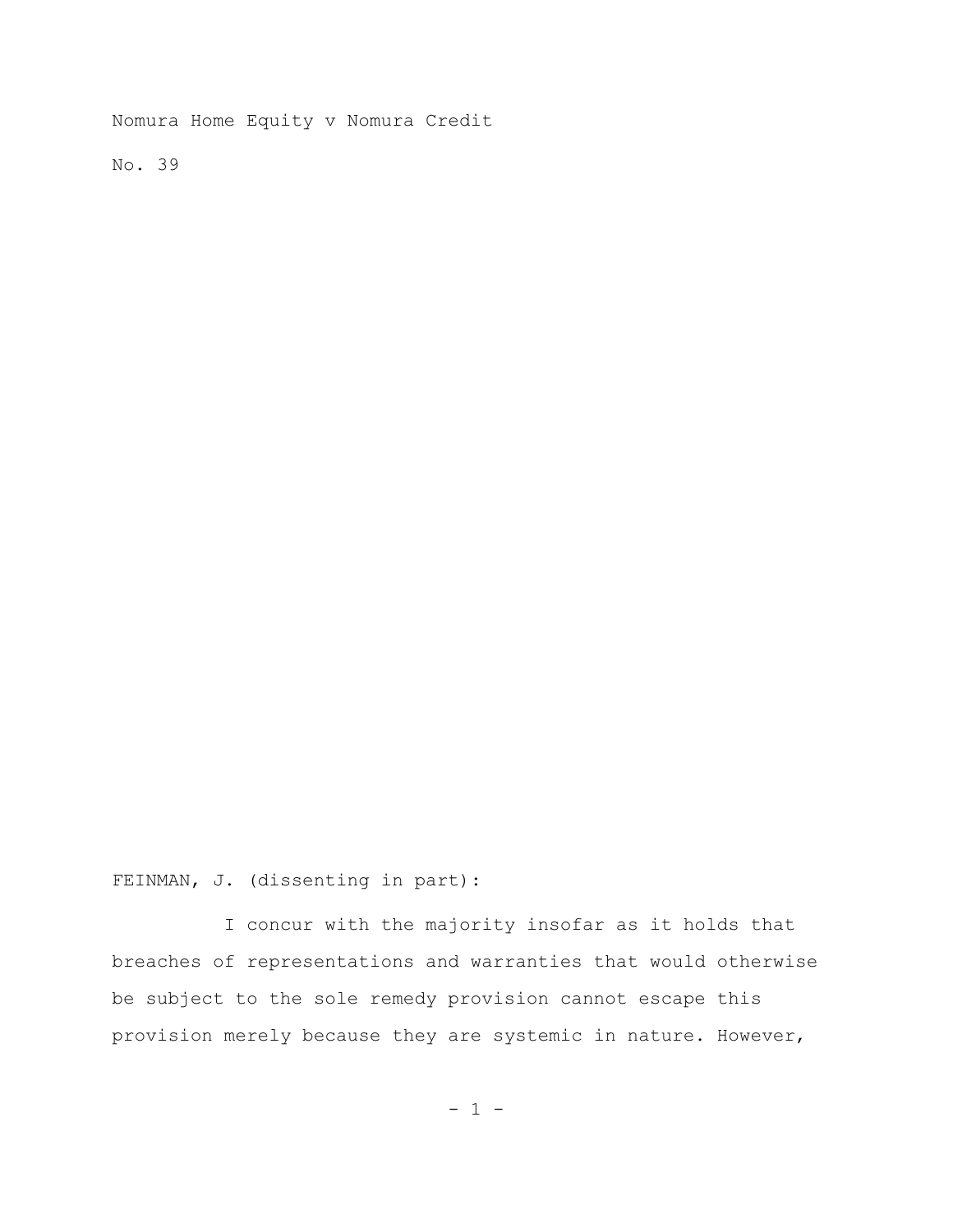the majority missteps by assuming that every claimed breach of the No Untrue Statement Provision was simply a breach of section 8 which HSBC had "re-characteriz[ed]" as a breach of section 7 (majority op at 13). Rather, in the Series 2006-FM2 and Series 2007-3 complaints, HSBC does not merely allege "pervasive breach" of the section 8 representations -- which the majority is right to reject -- but also breaches that by their own terms fell outside of the scope of section 8 in the first place.<sup>1</sup>

I.

"On a motion to dismiss under CPLR 3211, the pleading is to be given a liberal construction, the allegations contained within it are assumed to be true and the plaintiff is to be afforded every favorable inference" (Simkin v Blank, 19 NY3d 46, 52 [2012]).

In the Series 2006-FM2 and Series 2007-3 complaints, HSBC alleges that, "[i]n addition to the pervasive breaches of the [section 8] Mortgage Representations, the Investigation revealed that numerous documents assembled and furnished by Nomura to the Trust -- including the Mortgage Loan Files, Mortgage Loan Schedule, and Prospectus Supplement -- are rife with material misrepresentations and omissions" in violation of

<sup>&</sup>lt;sup>1</sup> The non-conclusory allegations in the Series 2006-AF2 and Series 2007-2 complaints were centered on a theory of "pervasive breach" of the Section 8 representations themselves, which the majority properly rejects.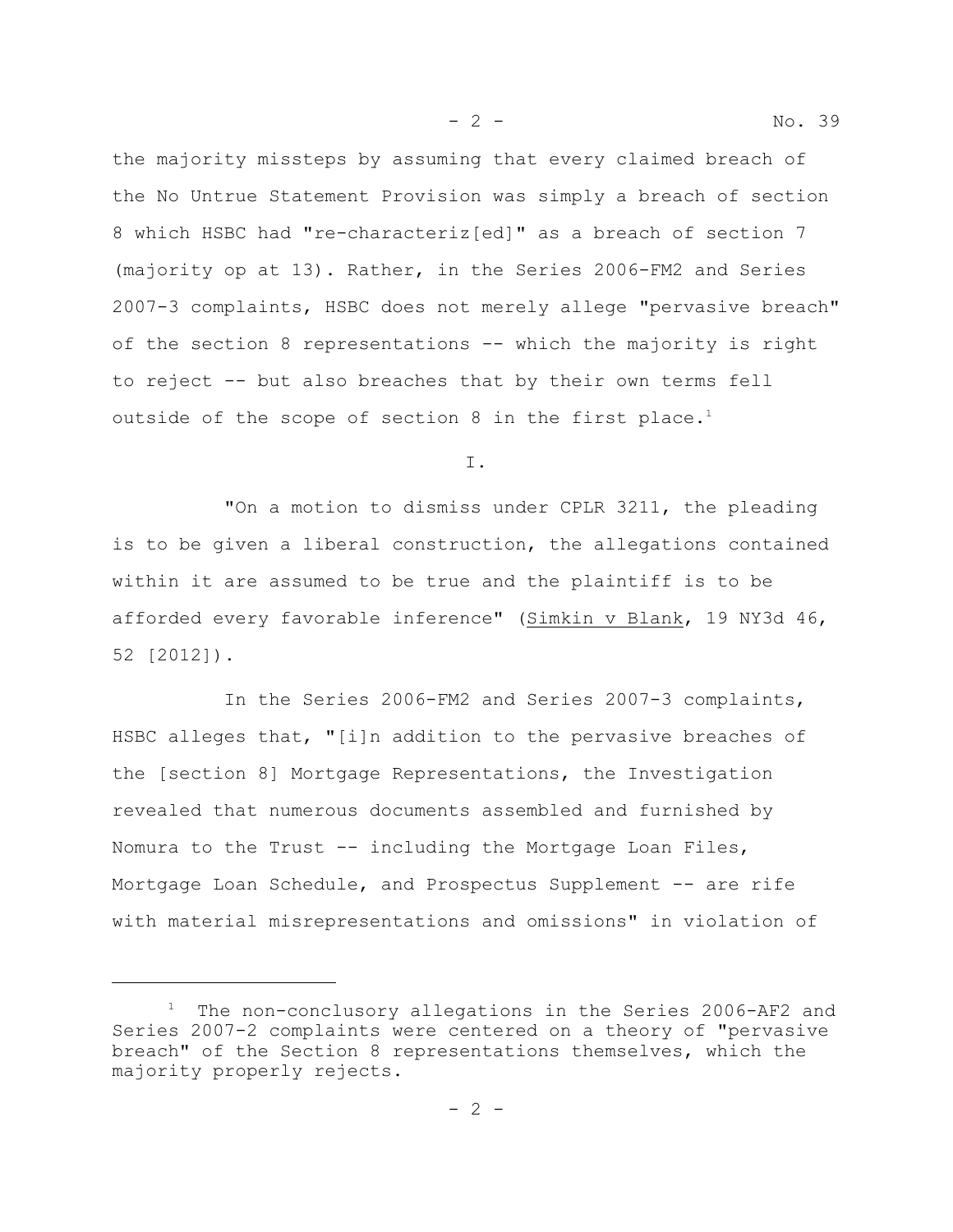the No Untrue Statement Provision (2006-FM2/2007-3 Compl. ¶ 64). Specifically, after an investigation of the loans, HSBC discovered a series of misstatements that fell within three broad categories. First, the Mortgage Loan Files contained inflated property appraisal values (see id. ¶ 45), resulting in the loanto-value (LTV) and combined loan-to-value (CLTV) ratios in the Mortgage Loan Schedule and Prospectus Supplement being understated (see id. ¶¶ 50, 57). LTV/CLTV ratios "represent the size of the borrower's obligation as compared to the value of the property securing the loan. . . . All else being equal, the lower the CLTV (or LTV), the lower the likelihood of default" (id. ¶¶ 47, 48). Second, the Mortgage Loan Files and Mortgage Loan Schedule falsely represented certain loans as being owneroccupied (see id. ¶¶ 53, 58). "Owner-occupancy is an important factor in analyzing the credit risk of a particular loan" (id. ¶ 51). HSBC's forensic consultants determined whether a property was "owner-occupied" based on a series of tests, such as whether the borrower received the property tax bill for the property at that address, or whether the property was indicated as the borrower's permanent residence in lien records (see id. ¶ 52). A property was deemed not "owner-occupied" if it failed two or more tests (see id. 1 53). Third, the Mortgage Loan Files contained "many misrepresentations of critical facts about borrowers including misrepresentations of income and employment, understatement of existing debt obligations, misstatement of the

- 3 -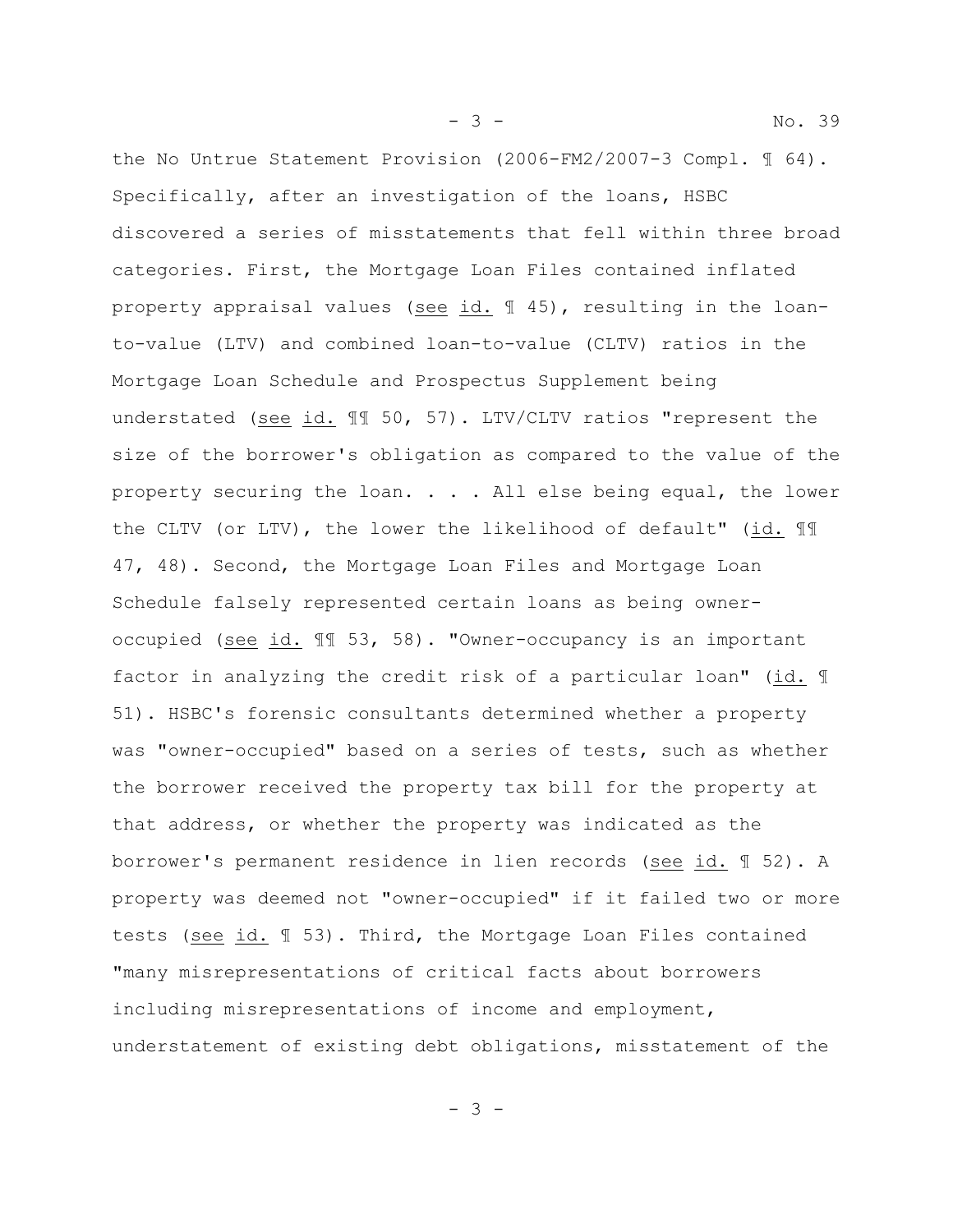occupancy status of the property, and misstatements of other basic facts in the Mortgage Loan Files" (id. ¶ 60).

The majority does not contest that these misstatements breached the clear, unambiguous terms of the No Untrue Statement Provision. That provision plainly covers untrue statements of material fact contained in "[t]he written statements, reports and other documents prepared and furnished or to be prepared and furnished by [defendant] pursuant to [the MLPA] or in connection with the transactions contemplated [thereby]" (MLPA § 7 [5]). Instead, the majority states that these misstatements also breached section 8 of the MLPA, to which the sole remedy provision applies. Therefore, according to the majority, plaintiff cannot seek damages for these claims because allowing them to do so would render the sole remedy provision a nullity, contrary to established canons of contractual interpretation.

If this were true, the majority's result would be entirely correct. However, a straightforward reading of the relevant contractual language reveals that the sole remedy provision applies only to specifically-enumerated representations contained in section 8, and these representations do not necessarily duplicate all of the false statements that defendant allegedly furnished HSBC.

II.

The sole remedy provision does not say that the

 $-4 -$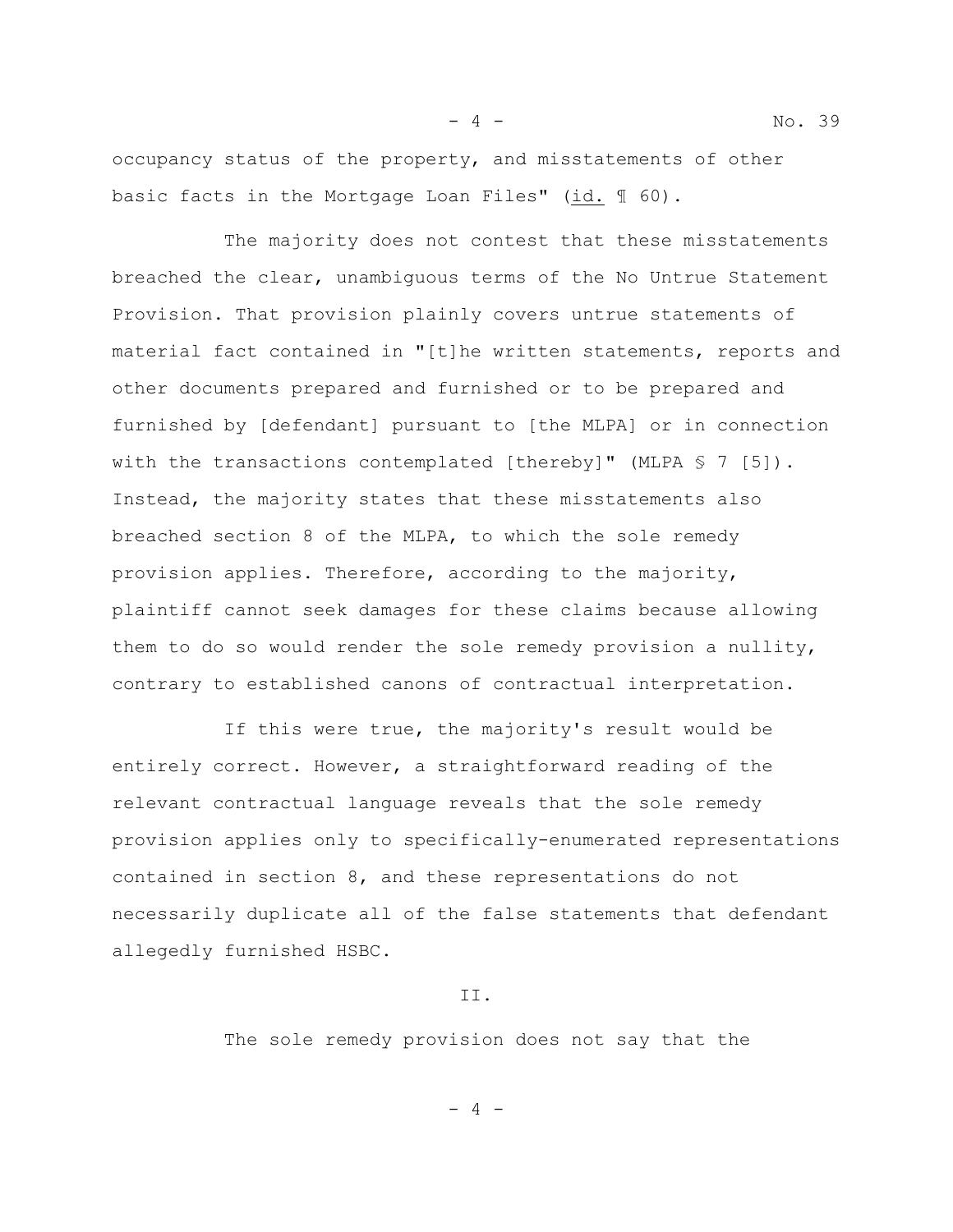repurchase protocol is plaintiff's sole remedy for misrepresentations "with respect to the Mortgage Loans" (majority op at 10). Rather, it says that the repurchase protocol is the sole remedy "respecting . . . a breach of the representations and warranties contained in Section 8" (MLPA § 9 [c] [emphasis added]). The sole remedy provision of the PSA similarly says that the repurchase protocol is the sole remedy "respecting such breach," that is, "a breach of a representation or warranty set forth in . . . Section 8 of the Mortgage Loan Purchase Agreement" (PSA § 2.03 [c] [emphasis added]). Unlike the MLPAs at issue in some other RMBS cases, the sole remedy provision does not simply encompass all material misstatements relating to an individual mortgage loan (cf. Ambac Assur. Corp. v EMC Mortg., LLC, 121 AD3d 514, 518 [1st Dept 2014] [MLPA "provide[d] that the repurchase protocol is the 'sole and exclusive remedy' 'under this Agreement or otherwise respecting a breach of representations or warranties hereunder with respect to the Mortgage Loans'"]; HSBC Bank USA v Merrill Lynch Mortg. Lending, Inc., 2016 WL 6582406, at \*3 [Sup Ct, New York County, Nov. 3, 2016] [containing a "virtually identical" sole remedy provision to the one in Ambac]). Rather, by its express terms, the sole remedy provision is limited to misrepresentations that breach at least one of the specificallylisted representations in section 8 of the MLPA.

Section 8, in turn, does not purport to include every conceivable representation concerning the mortgage loans that an

 $-5 -$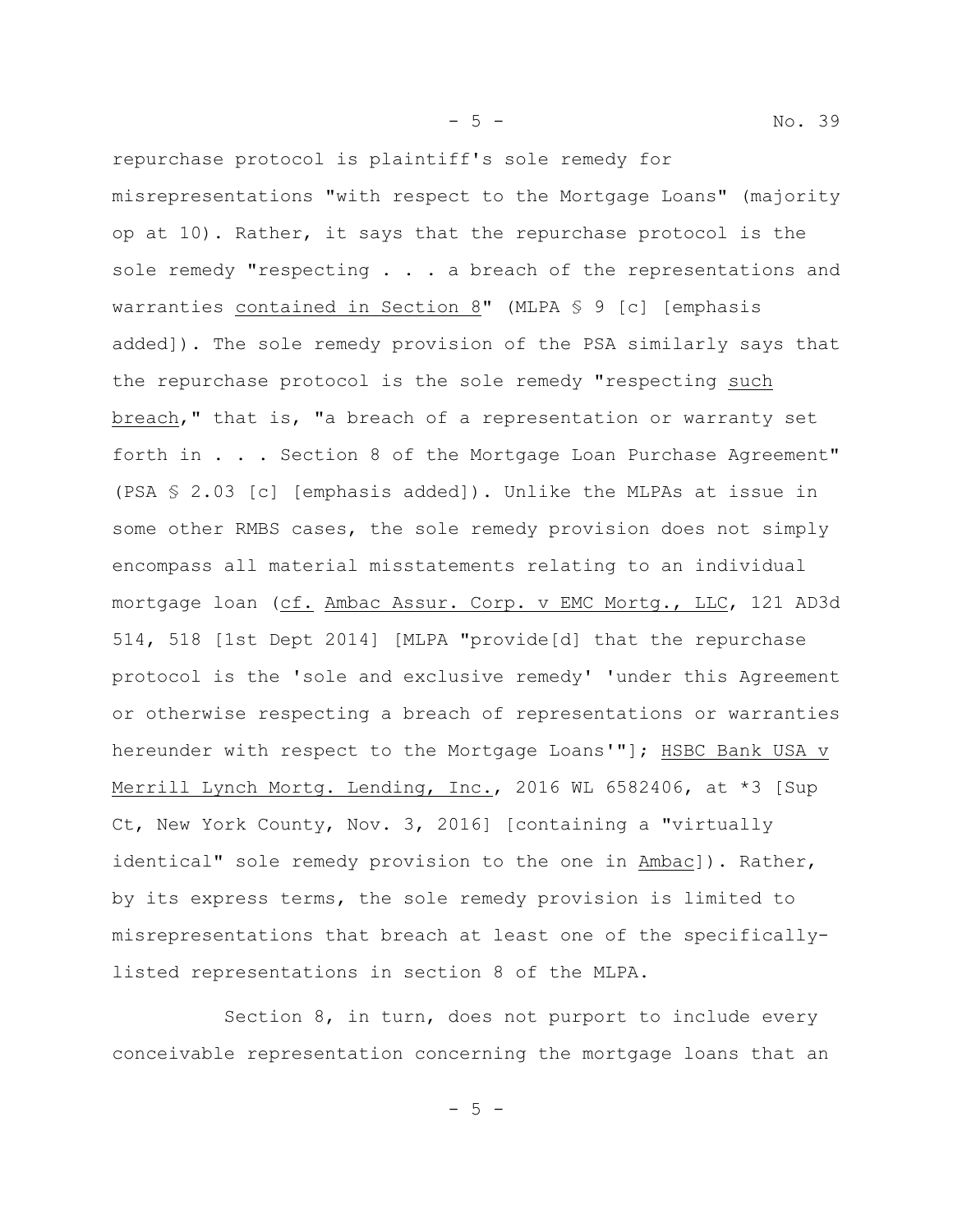investor might find important. Indeed, the Mortgage Loan Schedule, which contained many of the alleged misstatements concerning LTV/CLTV ratios and owner-occupancy statements, was provided to investors "to buttress" these representations (2006- FM2/2007-3 Compl. ¶ 35). To the extent relevant to the Series 2006-FM2 and Series 2007-3 complaints, section 8 reads as follows:

> "The Seller hereby represents and warrants to the Purchaser that as to each Mortgage Loan as of the Closing Date:

> 1. Information provided to the Rating Agencies, including the loan level detail, is true and correct according to the Rating Agency requirements;

2. No fraud has taken place on the part of the Mortgagor or any other party involved in the origination or servicing of the Mortgage Loan;

. . .

8. Any and all requirements of any federal, state or local law including, without limitation, usury, truth in lending, real estate settlement procedures, consumer credit protection, equal credit opportunity, fair housing, predatory, fair lending or disclosure laws applicable to the origination and servicing of the Mortgage Loans have been complied with in all material respects, and the consummation of the transactions contemplated hereby will not involve the violation of any such laws;

. . .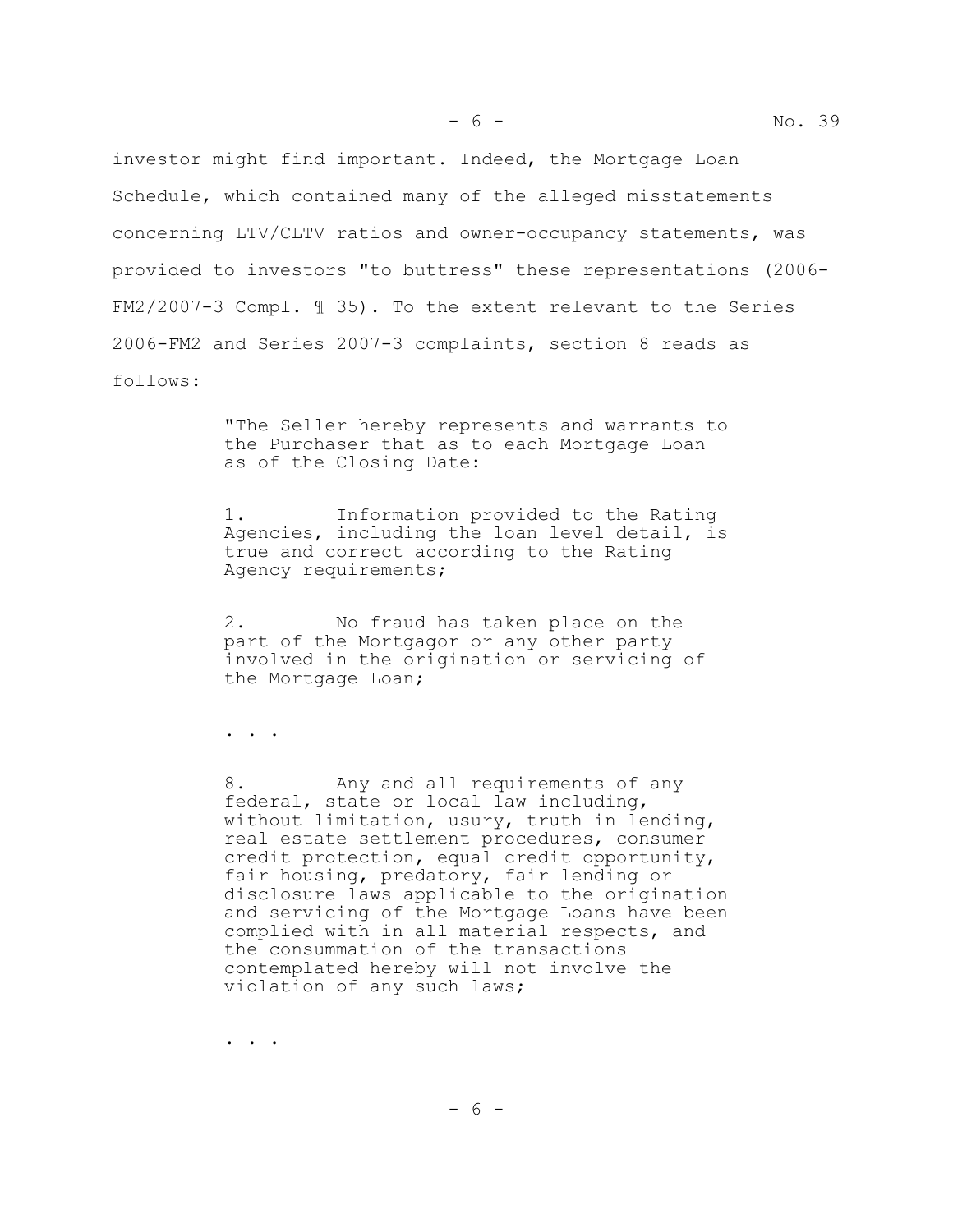14. There is no material default, breach, violation event or event of acceleration existing under the Mortgage or the Mortgage Note and no event which, with the passage of time or with notice and the expiration of any grace or cure period, would constitute a material default, breach, violation or event of acceleration, and the Seller has not, nor has its predecessors, waived any material default, breach, violation or event of acceleration;

. . .

29. The Mortgage File contains an appraisal of the related Mortgaged Property which was made prior to the approval of the Mortgage Loan by a qualified appraiser, duly appointed by the related originator and was made in accordance with the Financial Institutions Reform, Recovery, and Enforcement Act of 1989 and the Uniform Standards of Professional Appraisal Practice;

. . .

40. No Mortgage Loan was selected from the mortgage loans in the Seller's portfolio in a manner so as to affect adversely the interests of the Purchaser;

. . .

42. Each Mortgage Loan is and will be a mortgage loan arising out of the originator's practice in accordance with the originator's underwriting guidelines;

43. As of the Closing Date, the Seller has no knowledge of any fact that should lead it to expect that the Mortgage Loan will not be paid in full when due;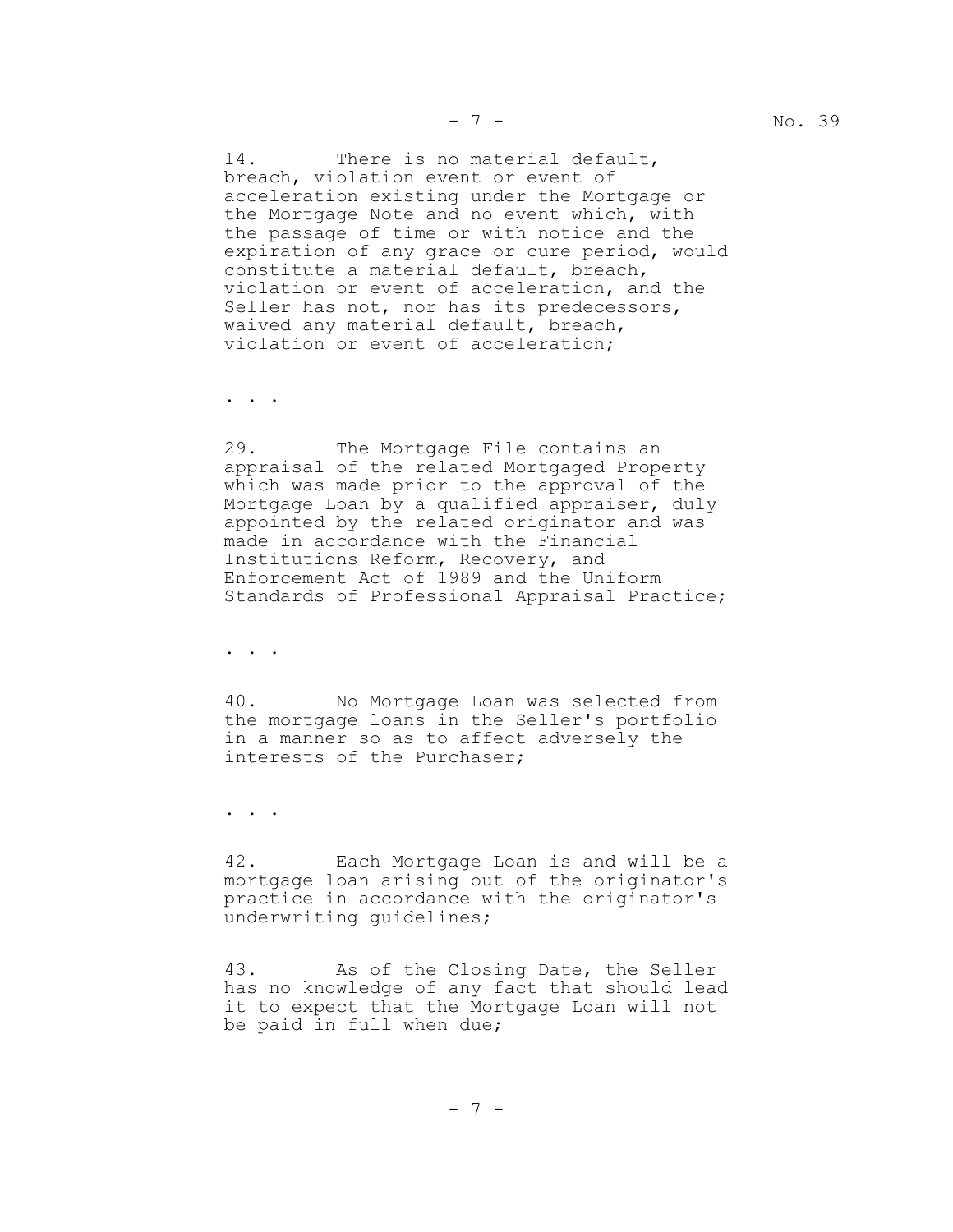. . . ."

(MLPA § 8; see 2006-FM2/2007-3 Compl. ¶ 27).<sup>2</sup>

Just as important as what section 8 says is what it does not say. Unlike some other MLPAs, section 8 does not contain a direct representation that the Mortgage Loan Files, Mortgage Loan Schedule or other loan-specific information sent to the purchaser is true and accurate (cf. Morgan Stanley Mortgage Loan Trust 2006-14SL v Morgan Stanley Mortgage Capital Holdings LLC, 2013 WL 4488367, at \*2 [Sup Ct, New York County, Aug. 16, 2013]; Homeward Residential, Inc. v Sand Canyon Corp., 2014 WL 2510809, at \*2 [SD NY May 28, 2014]). Nor does section 8 contain a representation as to the accuracy of the Prospectus Supplement (cf. Ambac, 121 AD3d at 518; HSBC Bank USA, 2016 WL 6582406, at \*3). Finally, section 8 does not warrant anything about the loanlevel data alleged to have been misrepresented, such as owneroccupancy status or LTV and CLTV ratios (cf. Blackrock Core Bond Portfolio v U.S. Bank National Association, 165 F Supp 3d 80, 85 [SD NY 2016] ["Among the representations and warranties of the seller in the MLPA are the following: . . . the mortgaged properties are lawfully occupied as the principal residences of

 $2$  This numbering is based on the Series 2006-FM2 MLPA; the Series 2007-3 MLPA contains identical provisions, though the numbering is different. "Seller" refers to defendant, as the Sponsor of the securitizations. The "Purchaser" is the Depositor, whose interests under the MLPA -- including the benefit of the representations and warranties therein -- were transferred to plaintiff, as trustee (see PSA § 2.01).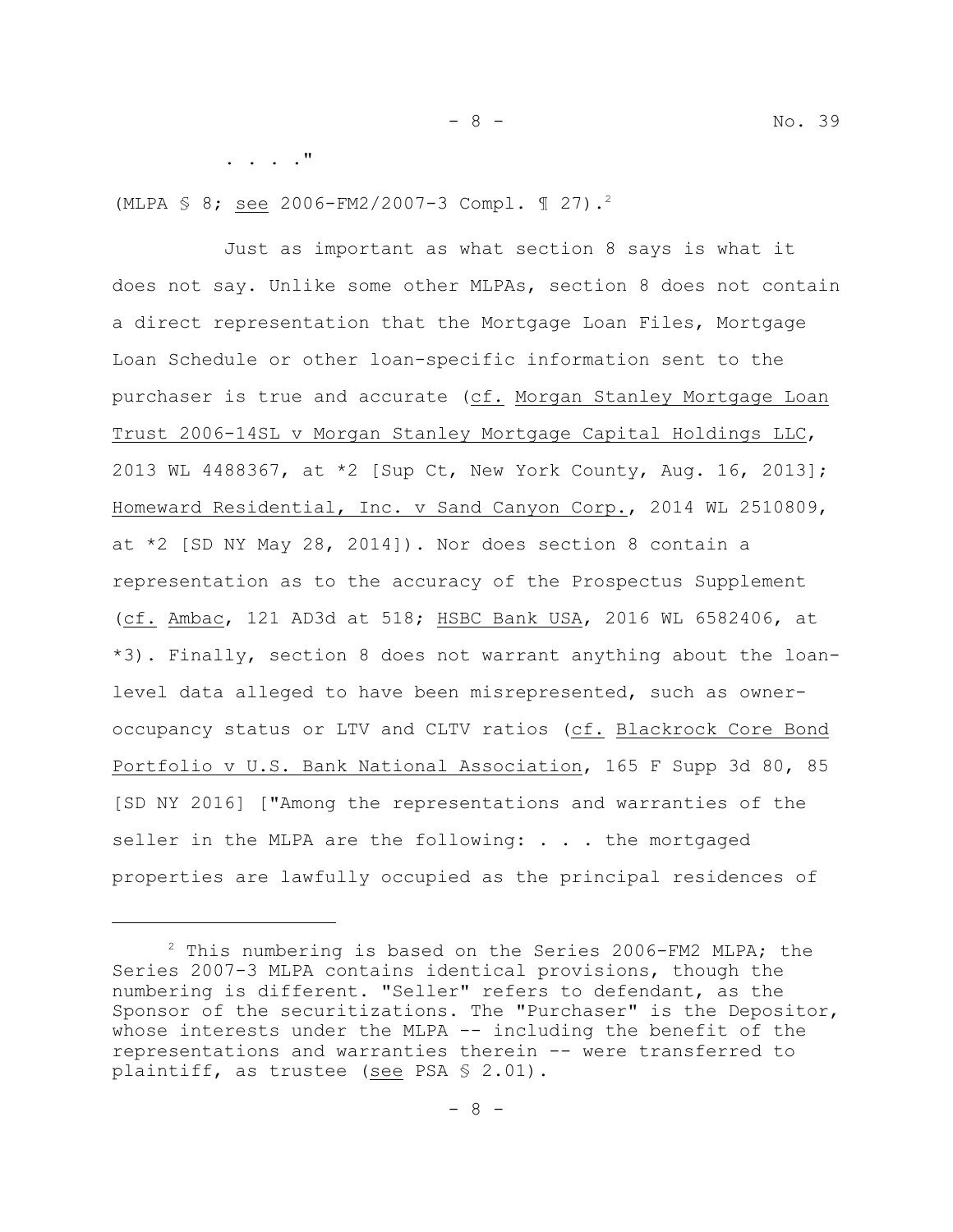the borrowers unless specifically identified otherwise; . . . [and] no loan has a loan to value ratio ('LTV') of more than 100%"]). In short, nothing in section 8 states that all of the loan-level information provided to plaintiff -- such as the LTV/CLTV ratios, owner-occupancy and borrower-specific data set

forth, as applicable, in the Mortgage Loan Files, Mortgage Loan Schedule and Prospectus Supplement -- is true. It is section 7, and section 7 alone, that furnishes such a warranty.

It is true that, as the majority explains, a breach of section 8 can be inferred from the presence of such a misstatement. However, that does not make it the same breach. HSBC alleged, for instance, that, based on the inflated property appraisals, there was "strong reason" to believe that the appraisals were "biased and not independent" and therefore did not conform either to federal guidelines or to the Uniform Standards of Professional Appraisal Practice, breaching MLPA § 8 (29) (2006-FM2/2007-3 Compl. ¶ 45). But this is just an inference; the mere presence of those inflated property values does not categorically mean that the appraiser was biased or not independent. Those misstatements can breach section 7 (which prohibits the furnishing of such misstatements) without breaching section 8 (which prohibits the inclusion in the Mortgage Loan Files of nonconforming appraisals), and the first breach is not duplicative of the second.

The majority does not apparently dispute the

- 9 -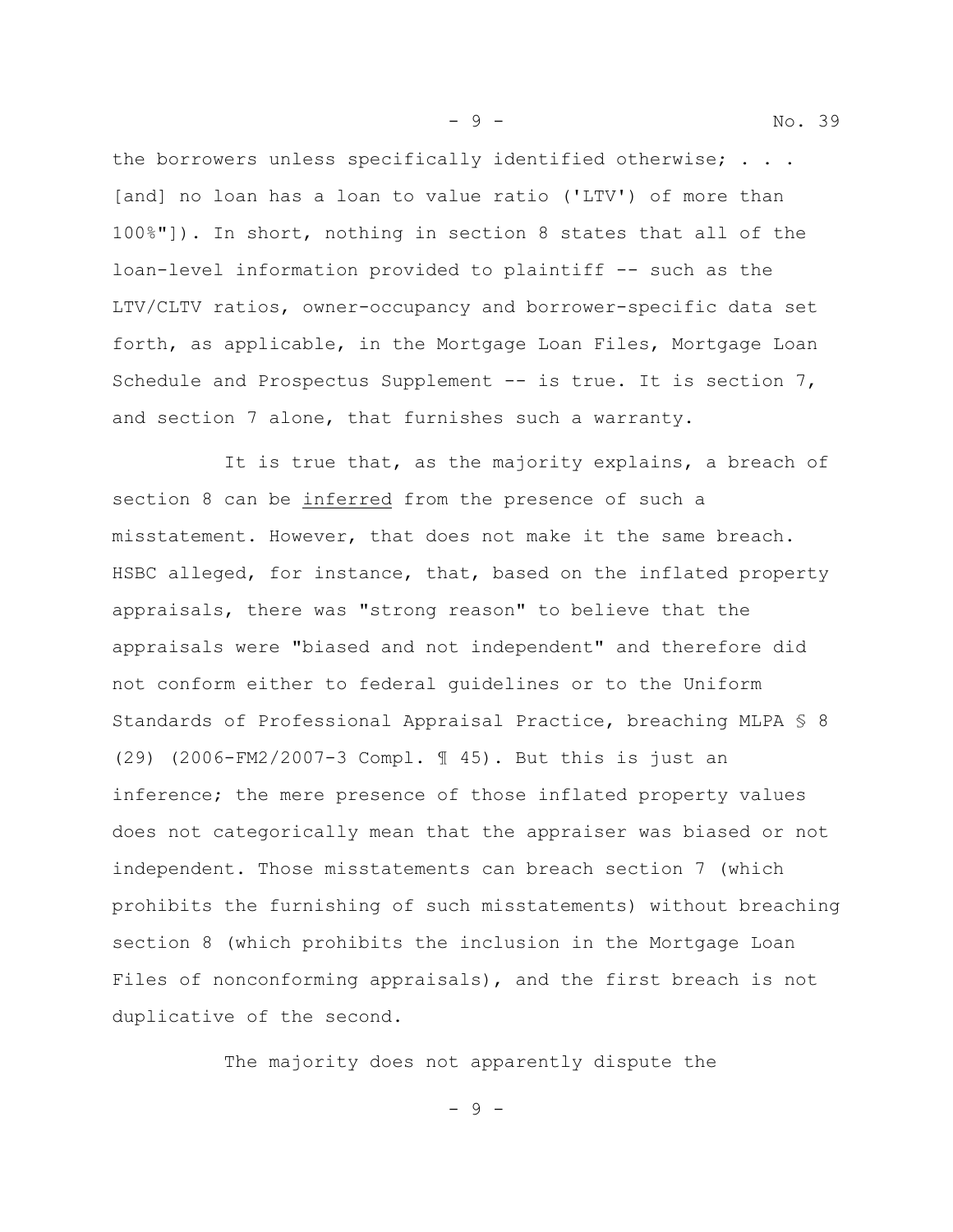observation "that the mere presence of inflated property values, if not based on biased appraisals, could violate the No Untrue Statement Provision and not MLPA § 8 (29)" (majority op at 11-12 [emphasis omitted]). However, the majority suggests that HSBC pleaded itself out of what would otherwise be a valid claim under the No Untrue Statement Provision; i.e., that, to prevail on the claims "actually alleged," HSBC must show that the appraisals were nonconforming (id. at 12). But the claimed breach of MLPA § 8 (29) is not the furnishing of inaccurate appraisals to HSBC; it is the bias and non-independence of the appraisers responsible for them, for which the misstatements in the loan files are but one piece of evidence. HSBC's failure to prevail on its additional claim that the appraisals were nonconforming would not defeat its well-pleaded claim that the inaccuracies in the

appraisals themselves violated the No Untrue Statement Provision.

 In a similar vein, HSBC infers that the misstated CLTV and owner-occupancy figures indicated a deviation from underwriting standards established in the industry, breaching MLPA § 8 (42) (see 2006-FM2/2007-3 Compl. ¶¶ 57, 58), and that other misstatements in the Mortgage Loan Files "strongly suggest fraud by either or both the Mortgagor and the originator in the underwriting of the loan," in breach of MLPA  $\lessgtr$  8 (2) (id.  $\lessgtr$  61). But again, the very presence of those misstatements in the written documents furnished to the trust is a breach of section 7, even if they are the predicate from which a different breach

- 10 - No. 39

- 10 -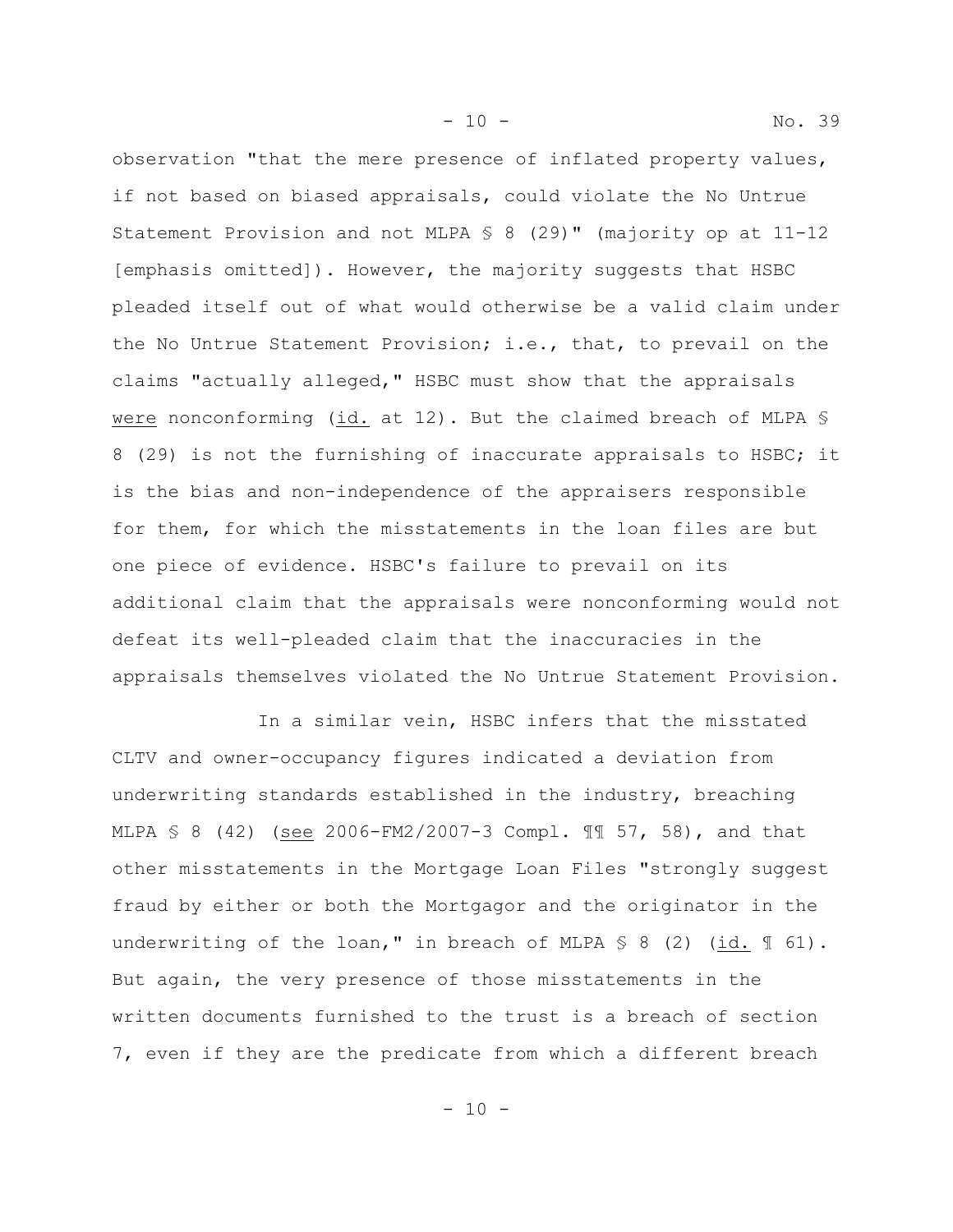of section 8 (such as non-conformity with applicable underwriting guidelines, or the presence of fraud) can be inferred. Indeed, from the pleadings, it appears that some of the misstated CLTV ratios did not rise to the level of a breach of appraisal and underwriting guidelines. In the Series 2006-FM2 loan pool, there were allegedly 1,751 mortgage loans with "materially understated" CLTV ratios, even though only 1,463 of them were so inaccurate that they "warrant[ed] the conclusion that serious errors occurred in the appraisal process" in violation of MLPA  $\S$  8 (42) (2006-FM2 Compl. ¶¶ 50, 57).

In addition, plaintiff alleges that, inasmuch as the understated LTV/CLTV ratios and inaccurate owner-occupancy statements were provided to the rating agencies through their inclusion in the Mortgage Loan Schedule and (as to the LTV/CLTV ratios) the Prospectus Supplement, defendant violated MLPA § 8 (1) (see 2006-FM2/2007-3 Compl. ¶¶ 50, 53). But the delivery of such false statements to the rating agencies prior to closing is an entirely separate act from its delivery to the trust, and the mechanism by which the trust is harmed in each case is different. While the Mortgage Loan Schedule is provided to investors to support the section 8 representations, it is provided to the rating agencies as a basis for the rating assigned to the RMBS, which ultimately influences the price at which they are sold (see

- 11 - No. 39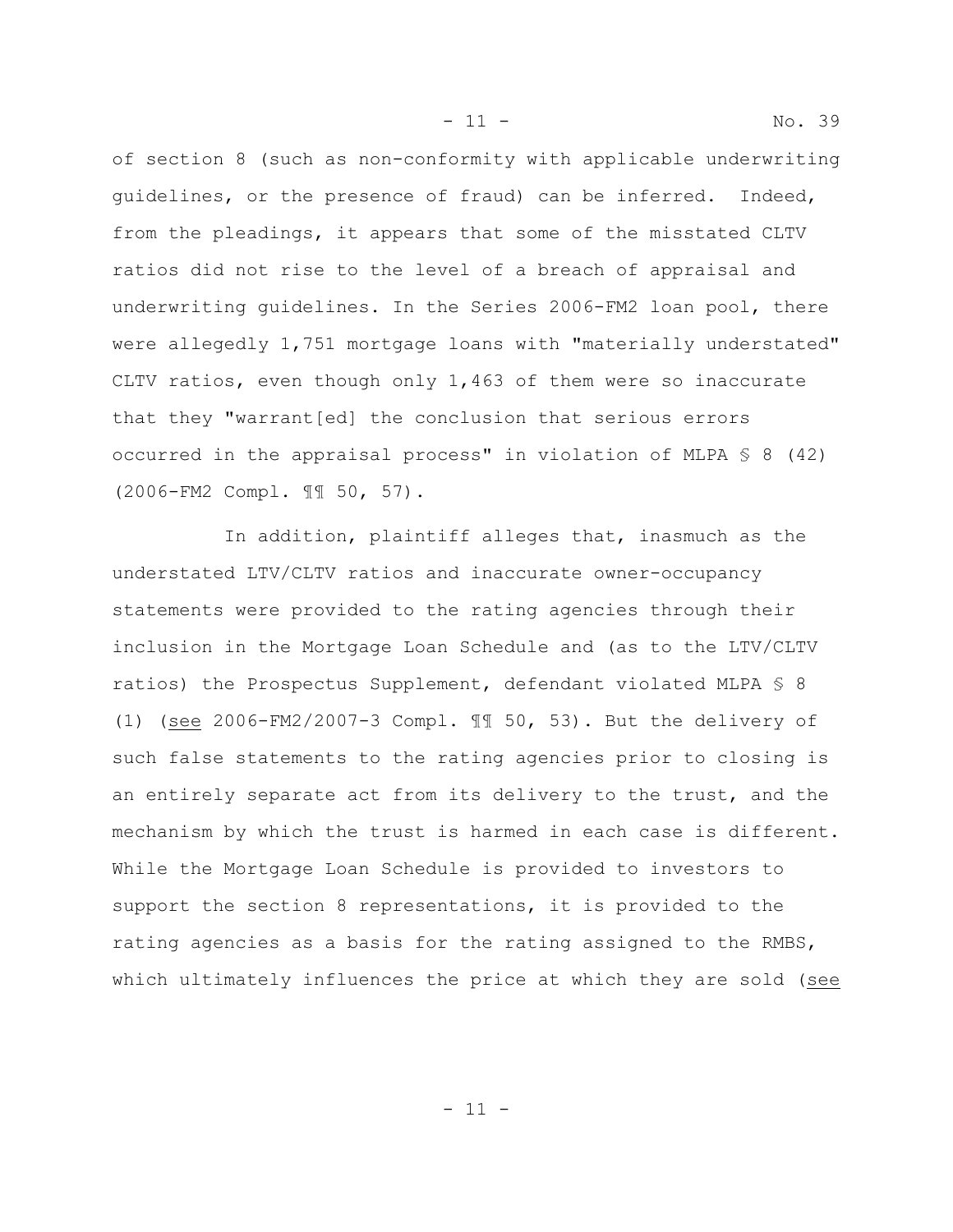$id. \text{ } \text{ } \text{ } 35) .$ <sup>3</sup>

<sup>3</sup> The majority's concern that this reading of HSBC's pleadings is "untethered" from the parties' contentions during the course of this litigation is unfounded. The complaints explicitly pleaded that defendant made false statements, not only in MLPA § 8, but in the documents furnished to the trust themselves:

## **"D. Breaches of the No Untrue Statement Covenant**

64. In Section 7(5) of the MLPA, Nomura represented that '[t]he written statements, reports and other documents prepared and furnished or to be prepared and furnished pursuant to this Agreement or in connection with the transactions contemplated hereby taken in the aggregate do not contain any untrue statement of material fact or omit to state a material fact necessary to make the statements contained therein not misleading.' **In addition to the pervasive breaches of the [section 8] Mortgage Representations,** the Investigation revealed that numerous documents assembled and furnished by Nomura to the Trust -- including the Mortgage Loan Files, Mortgage Loan Schedule, and Prospectus Supplement -- are rife with material misrepresentations, misstatements and omissions"

(2006-FM2 Compl. ¶ 64 [emphasis added]; accord 2007-3 Compl. ¶ 64). This "[i]n addition to" language alerts us that HSBC is not merely grounding its No Untrue Statement Provision claims on a theory of "pervasive breach" of section 8, but also on the misstatements furnished to it in the accompanying documentation, which misstatements are described elsewhere in the pleadings (see 2006-FM2/2007-3 ¶¶ 45, 50, 53, 57, 58, 60 [describing loan-level inaccuracies]; see also id. ¶¶ 5, 47, 50, 60 [explaining that the data alleged to have been misrepresented are contained in the Mortgage Loan Files, Mortgage Loan Schedule and Prospectus Supplement];  $\text{\textsterling}$  35 ["The No Untrue Statement Covenant applies to, among many other things, the Mortgage Loan Files and the Mortgage Loan Schedule, both of which were critical components of the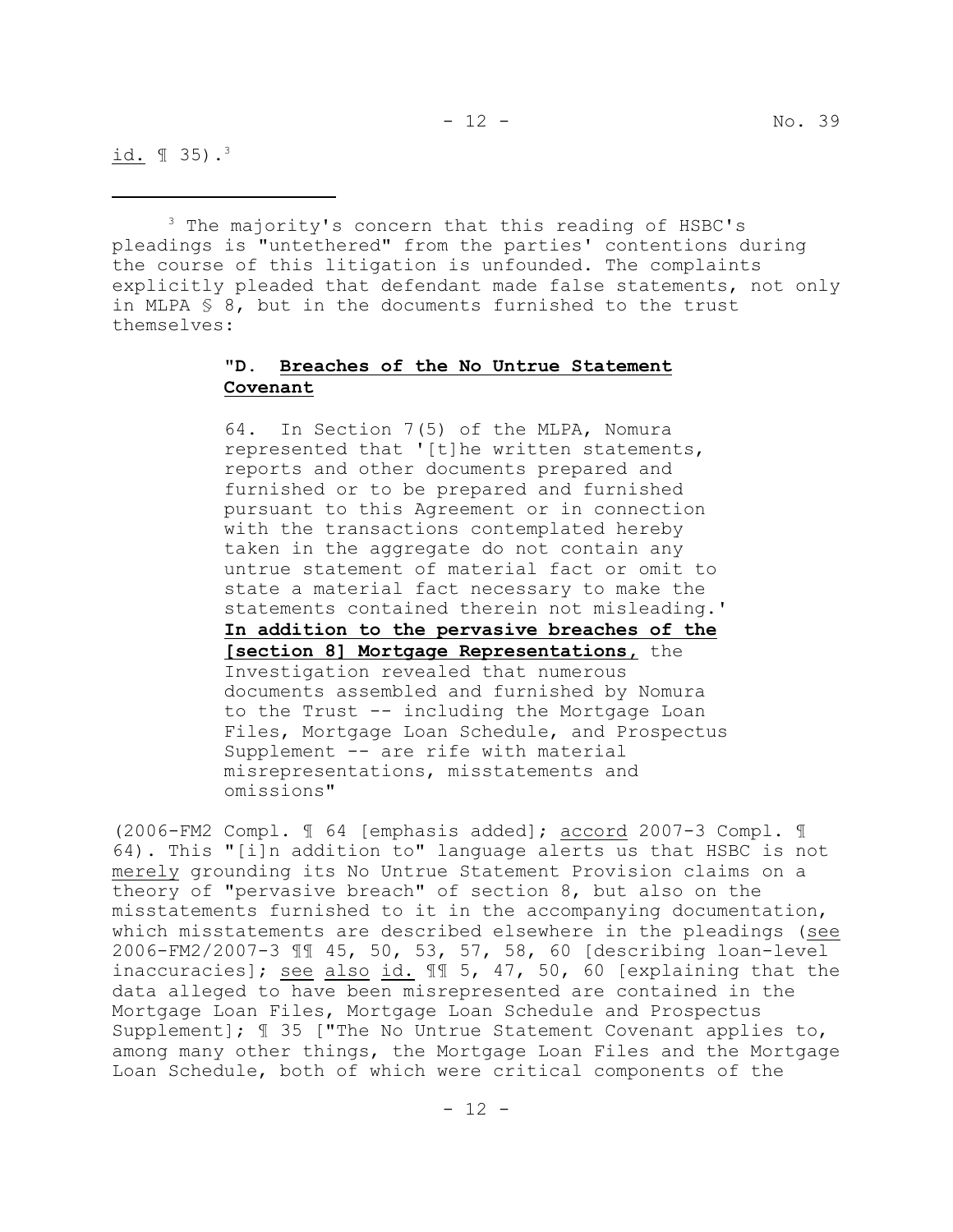Securitization"]).

This argument was considered by Supreme Court insofar as its dismissal orders incorporated its earlier decision in Nomura Asset Acceptance Corp. Alternative Loan Trust, Series 2006-S4 v Nomura Credit & Capital, Inc. (2014 WL 2890341 [Sup Ct, New York County, Jun. 26, 2014]; see Nomura Home Equity Loan, Inc., Series 2006-FM2 v Nomura Credit & Capital, Inc., 2014 WL 12698722 [Sup Ct, New York County, Jul. 17, 2014] [dismissing the third cause of action "(o)n the authority and reasoning relied on" in Nomura Asset Acceptance Corp. Alternative Loan Trust, Series 2006-S4]; Nomura Home Equity Loan, Inc., Series 2007-3 v Nomura Credit & Capital, Inc., 2014 WL 12698720 [Sup Ct, New York County, Jul. 17, 2014] [same]).

> "The complaint does not allege any breach of the No Untrue Statement provision that was not also a breach of the Mortgage Representations to which the sole remedy provisions apply. Rather, the complaint pleads that pervasive breaches of the Mortgage Representations breached the No Untrue Statement Provision. **The only other alleged breach of the No Untrue Statement provision is that 'the Mortgage Loan Schedule did not contain true and accurate loan-level information regarding the Mortgage Loans.'** As described in the complaint, however, the Mortgage Loan Schedule 'identifies and provides detailed information about the characteristics of each Mortgage Loan, including the loan-to-value ratio, occupancy status, and borrower's credit score.' The statements in the Mortgage Loan Schedule about the characteristics of the mortgage loans thus duplicate the Mortgage Representations about the characteristics of the loans"

(Nomura Asset Acceptance Corp. Alternative Loan Trust, Series 2006-S4, 2014 WL 2890341, at \*12 [emphasis added] [citations omitted]). As explained above, however, this reasoning was based on a flawed reading of the MLPAs at issue here, as statements concerning LTV ratios, occupancy status and credit score do not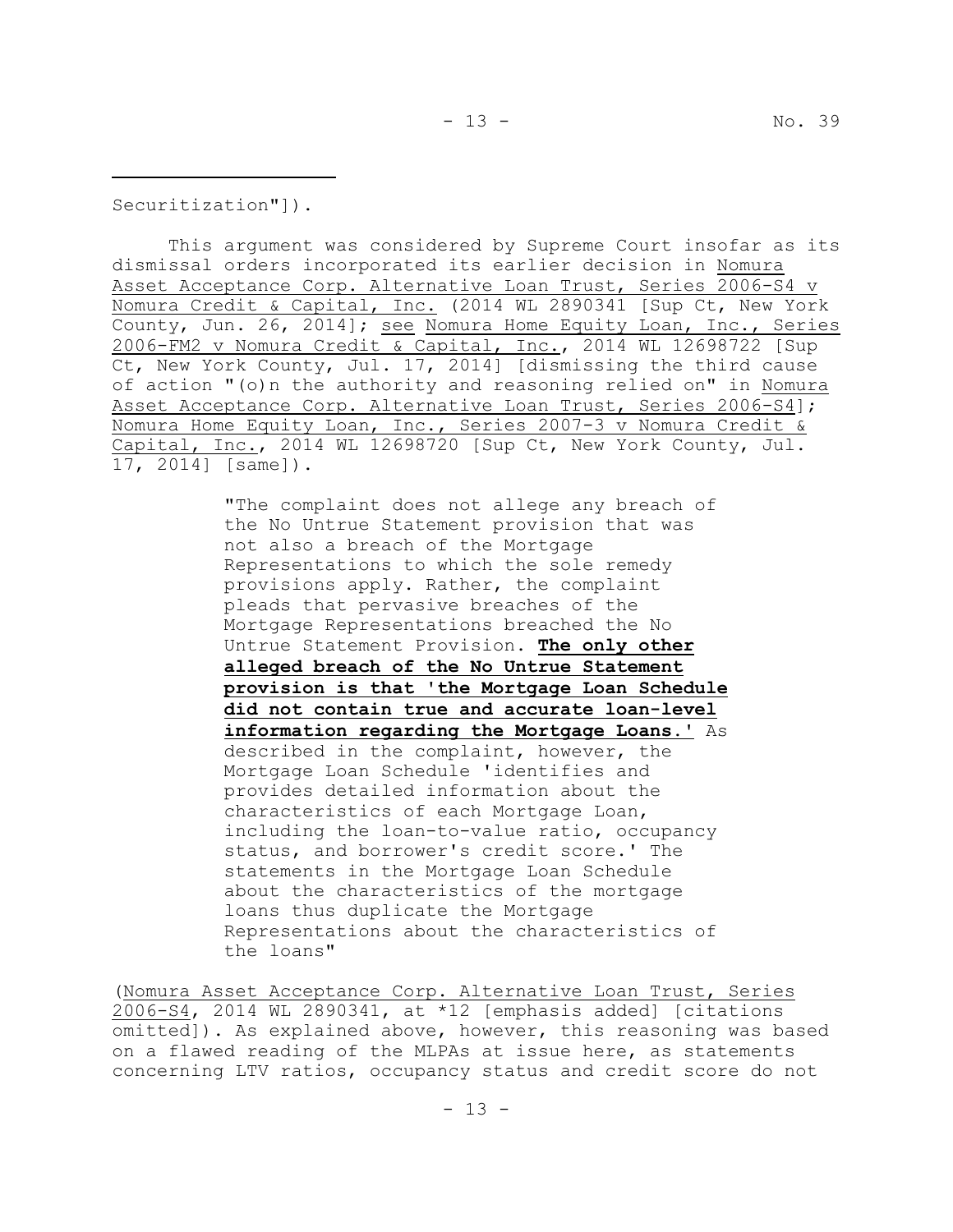"Historically, we have been 'extremely reluctant to interpret an agreement as impliedly stating something which the parties have neglected to specifically include'" (ACE Sec. Corp., Home Equity Loan Trust, Series 2006-SL2 v DB Structured Prods., Inc., 25 NY3d 581, 597 [2015], quoting Vermont Teddy Bear Co. v 538 Madison Realty Co., 1 NY3d 470, 475 [2004]). A contractual provision limiting certain enumerated remedies should not be expanded to preclude other remedies not enumerated (see Biotronik A.G. v Conor Medsystems Ireland, Ltd., 22 NY3d 799, 805 [2014]). Under the well-settled canon of *expressio unius est exclusio alterius* (see Quadrant Structured Products Co., Ltd. v Vertin, 23 NY3d 549, 560 [2014]; Two Guys from Harrison-N.Y., Inc. v S.F.R. Realty Associates, 63 NY2d 396, 403-404 [1984]; Woodmere Academy v Steinberg, 41 NY2d 746, 751 [1977]), and in the absence of any broader language like that in Ambac (121 AD3d at 518), the sole remedy clause applies to every claim arising under a specific subsection of section 8, but not to those that merely fall within that section's penumbras.

The majority's holding puts similarly-situated

necessarily "duplicate" section 8.

HSBC raised this point in its brief before this Court (see Resp. Br. at 18-19) and at oral argument, citing specifically to paragraph 64 of the 2006-FM2/2007-3 complaints (reproduced above) when asked where HSBC alleged a breach of section 7 that was not also a breach of section 8.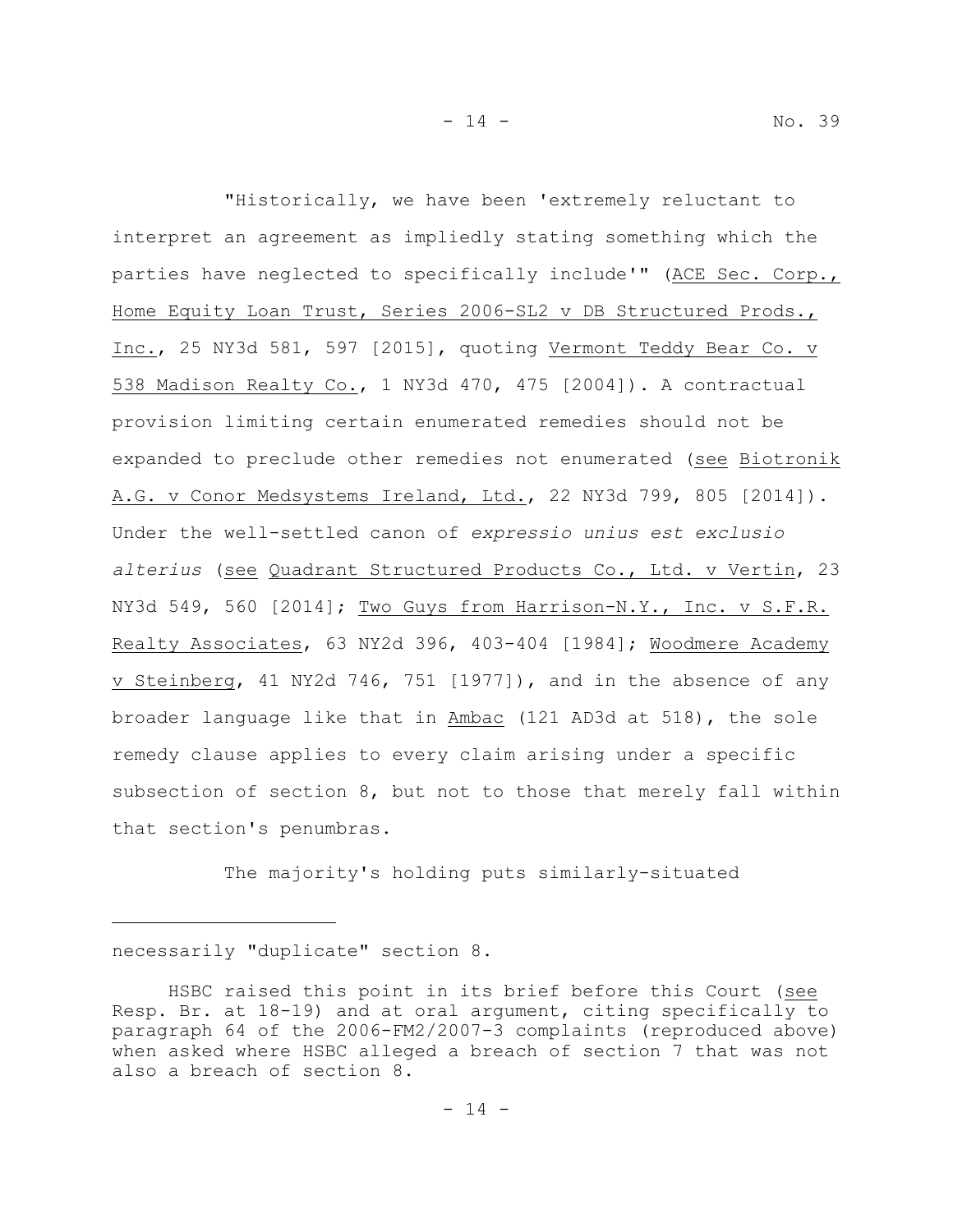plaintiffs in an unenviable dilemma. If they plead too little, they may not be able to make out a breach of section 8 or avail themselves of the repurchase protocol, as "bare legal conclusions" are not entitled to consideration (Connaughton v Chipotle Mexican Grill, Inc., 29 NY3d 137, 141 [2017]). If they plead too much, they will have boxed themselves out of an otherwise valid claim under the No Untrue Statement Provision, though the claim could be supported by a reasonable view of the facts. Even though HSBC may have been furnished with misstatements that breached section 7 but not section 8, and even though HSBC affirmatively pleaded that these misstatements violated section 7, the majority's holding today leaves it without a remedy for those misstatements. As a matter of doctrine, this position is untenable.

- 15 - No. 39

Accordingly, HSBC adequately pleaded breaches of the No Untrue Statement Provision that do not duplicate breaches of section 8, and which should therefore survive defendant's motion to dismiss (see Campaign for Fiscal Equity, Inc. v State, 86 NY2d 307, 318 [1995] ["If we determine that the plaintiffs are entitled to relief on any reasonable view of the facts stated, our inquiry is complete and we must declare the complaint legally sufficient"]; accord Aristy-Farer v State, 29 NY3d 501, 509 [2017]).

III.

I would therefore modify so much of the order of the

 $- 15 -$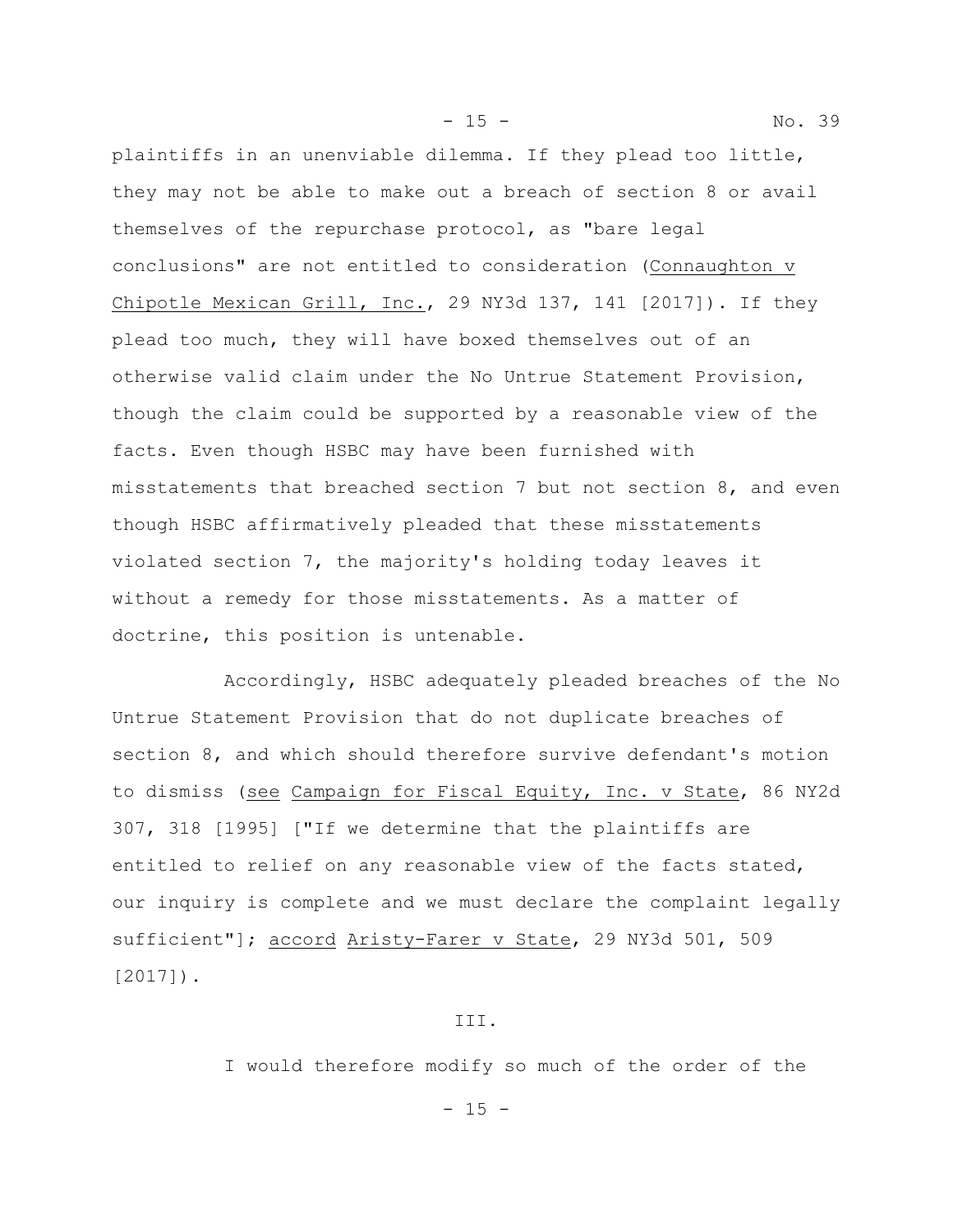Appellate Division as denied defendant's motions to dismiss the third cause of action under the Series 2006-FM2 and Series 2007-3 complaints, to permit those claims to proceed solely to the extent that they are not based on statements contained in specific subsections of section 8. I am otherwise in agreement with the majority opinion.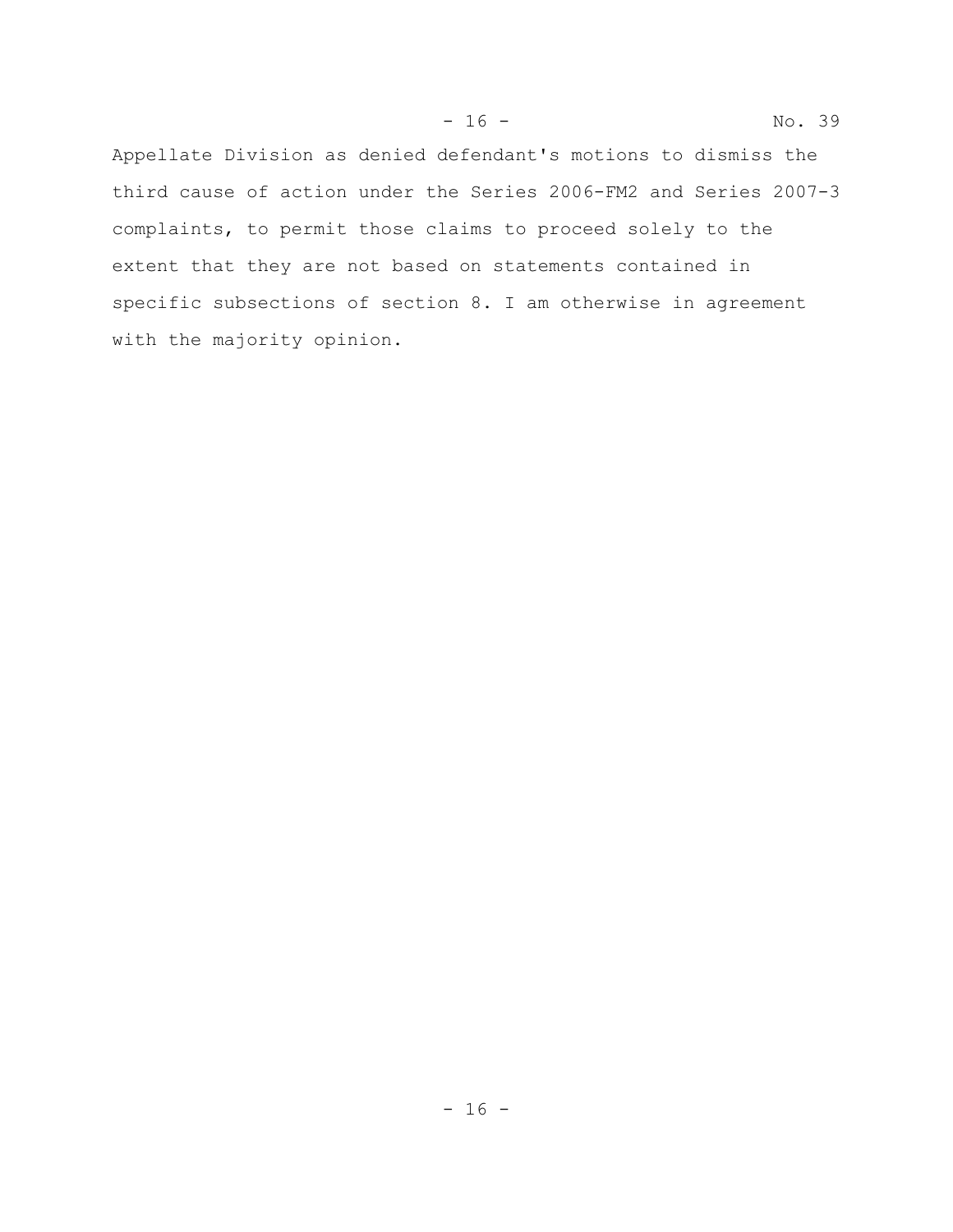Nomura Home Equity v Nomura Credit

No. 39

RIVERA, J.(dissenting):

Plaintiff, HSBC Bank USA, National Association, as trustee of four residential mortgage loan securitization trusts, sued defendant, Nomura Credit & Capital, Inc., for misrepresentations regarding business practices and certain securitization transactions. Liberally reading those claims, as we must (AG Capital Funding Partners, L.P. v State St. Bank & Trust Co., 5 NY3d 582, 591 [2005]), plaintiff sufficiently sets forth allegations that defendant mischaracterized the securitization process in violation of a clause in section 7 of the governing mortgage loan purchase agreements (MLPA), which the parties call the "No Untrue Statement Provision." These allegations are independent and distinct from claims based on specific characteristics and idiosyncracies of any particular individual mortgage loan, which would be subject to the "Sole Remedy Provision" contained in section 8 of the MLPA and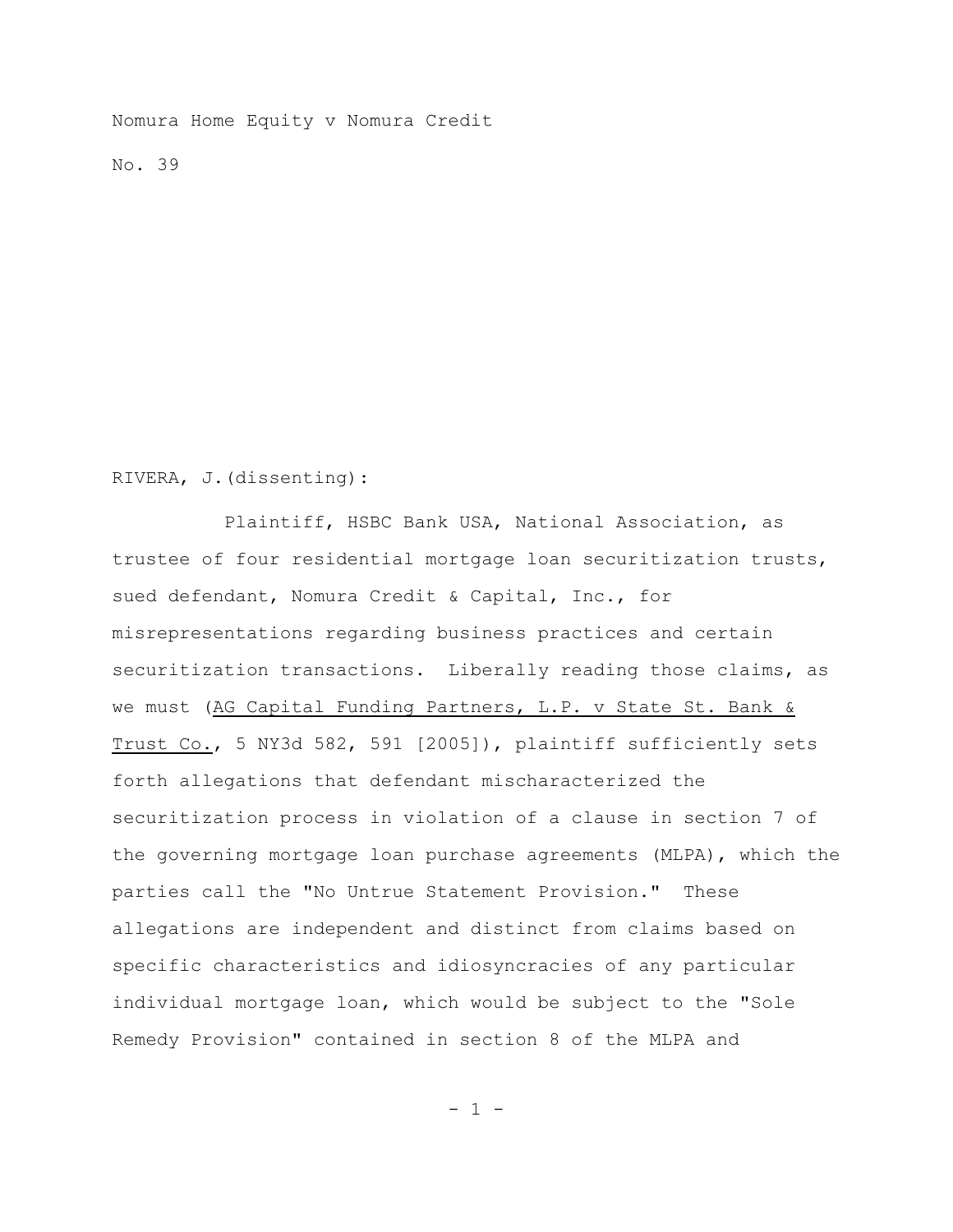foreclose plaintiff's claims for general damages under the No Untrue Statement Provision. Contrary to the majority, I conclude that plaintiff's complaints sufficiently plead cognizable claims for damages based on breaches of section 7.

I.

These appeals from four orders involving separate securitizations are yet another installment in a series of lawsuits spawned by the financial crisis that began in 2007. $<sup>1</sup>$ </sup> Like many of the lawsuits prior, this involves claims of widespread misrepresentations and bad business practices in the residential mortgage-backed securities (RMBS) industry, behavior that resulted in huge financial losses (see e.g. Oddo Asset Mgmt. v Barclays Bank PLC, 19 NY3d 584 [2012]; Bank of New York Mellon v WMC Mortg., LLC, 151 AD3d 72 [1st Dept 2017]; Loreley Fin. (Jersey) No. 3, Ltd. v Morgan Stanley & Co. Inc., 146 AD3d 683 [1st Dept 2017]; Deutsche Bank Nat. Tr. Co. v Flagstar Capital Markets Corp., 143 AD3d 15 [1st Dept 2016]; U.S. Bank Nat. Ass'n v GreenPoint Mortg. Funding, Inc., 147 AD3d 79 [1st Dept 2016];

<sup>&</sup>lt;sup>1</sup> This consolidated appeal involves four separate actions commenced by HSBC on behalf of four separate mortgage loan trusts trusts known as Series 2006 FM-2, Series 2007-3, Series 2006-AF 2, and Series 2007-2. The trusts were managed by plaintiffrespondents HSBC on behalf of Nomura Home Equity and Nomura Asset Acceptance Corporation. Trusts Series 2006 FM-2, Series 2007-3, and Series 2007-2 belong to Nomura Home Equity, and trust Series 2006 AF-2 belongs to Nomura Asset Acceptance Corporation.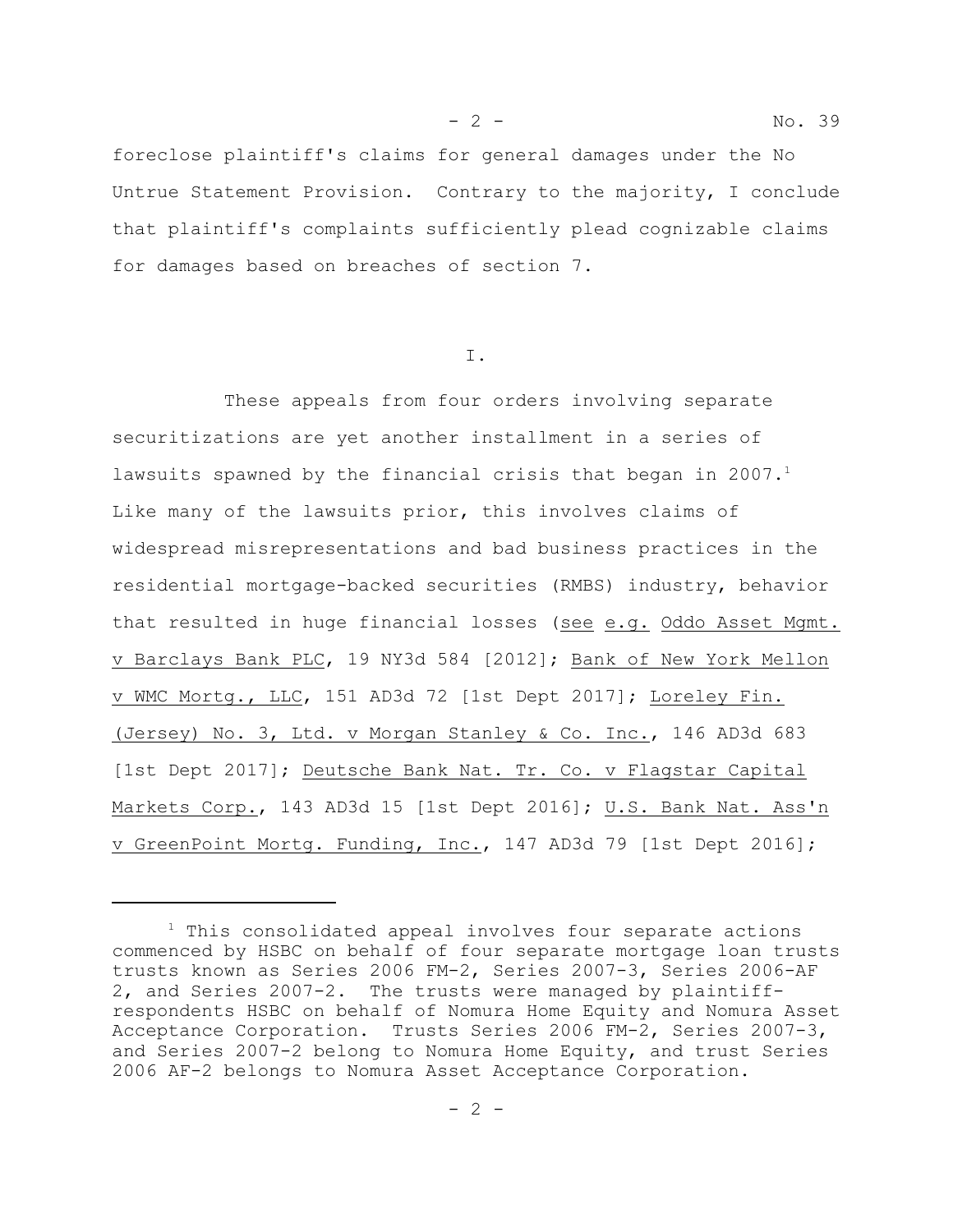Morgan Stanley Mortg. Loan Tr. 2006-13ARX v Morgan Stanley Mortg. Capital Holdings LLC, 143 AD3d 1 [1st Dept 2016]; IKB Int'l S.A. v Morgan Stanley, 142 AD3d 447 [1st Dept 2016]; ACE Sec. Corp. v DB Structured Prod., Inc., 25 NY3d 581 [2015]; Bank of N.Y. Mellon v WMC Mtge., LLC, 136 AD3d 1 [1st Dept 2015], affd 28 NY3d 1039 [2016]; Ambac Assurance Corp. v EMC Mortg. LLC, 121 AD3d 514 [1st Dept 2014]; CIFG Assur. N. Am., Inc. v Goldman, Sachs & Co., 106 AD3d 437 [1st Dept 2013]; MBIA Ins. Corp. v Credit Suisse Sec. (USA) LLC, 103 AD3d 486 [1st Dept 2013]; MBIA Ins. Corp. v Countrywide Home Loans, Inc., 87 AD3d 287 [1st Dept 2011]). As in numerous RMBS cases, plaintiff alleges misconduct across various, sophisticated investment and banking entities, both domestic and international (see e.g. Morgan Stanley Mortg. Loan Tr. 2006-13ARX v Morgan Stanley Mortg. Capital Holdings LLC, 143 AD3d 1, 8–9 [1st Dept 2016] ["(W)e have recognized that allegations of serious and pervasive misrepresentations regarding the level of risk in an investment with widespread, massive failures will support a claim for contractual gross negligence. In other contexts, we have recognized that this type of alleged conduct in substantially similar investments would support a claim of fraud" (citations omitted)]).

The instant appeals involve the securitization of RMBS by defendant. Securitization is a method by which several mortgage loans are transferred into a trust that issues debt securities to investors. As underlying mortgages are paid off by

- 3 -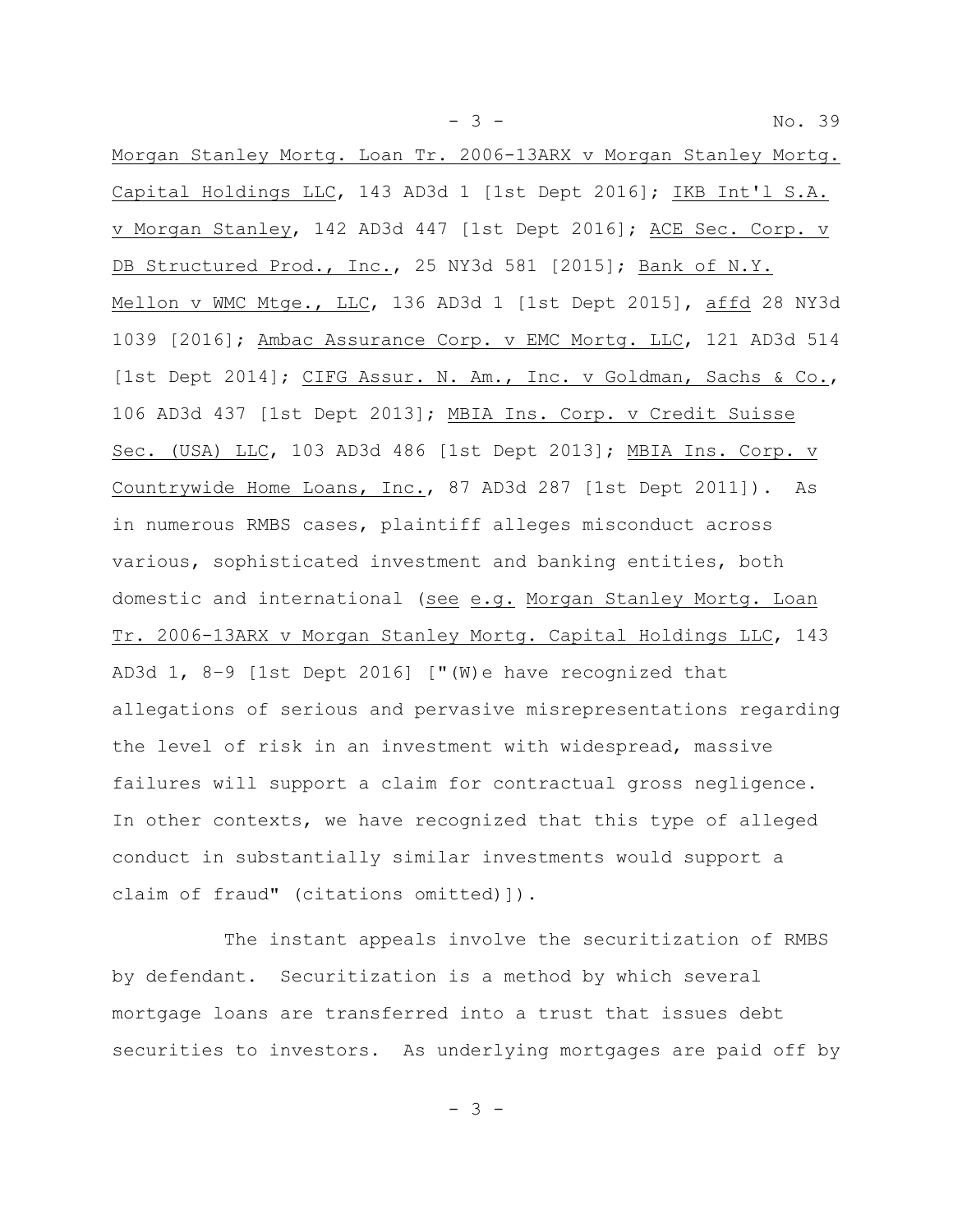their respective borrowers, the proceeds are used to make payments on the debt securities issued to investors in accordance with a priority scheme provided for in the securitization documents. The process begins with banks lending to individual borrowers. Next, a "Sponsor" reviews the loan origination files (including borrowers' applications), selects and acquires loans, and sells those loans to an entity known as the "Depositor." The sale agreement between the Sponsor and the Depositor is known as a Mortgage Loan Purchase Agreement (MLPA). The Depositor transfers (or "deposits") the loans into a trust -- which is controlled by a "Trustee" for the benefit of its security holders -- in exchange for debt securities in the trust. The agreement governing the Depositor's transfer of the loans to the trust in exchange for debt securities is the "Pooling and Service Agreement" or "PSA," which is entered into between, among other parties, the Sponsor, Depositor and Trustee. Ultimately, the Depositor sells the debt securities (known as certificates) to investors (the certificate holders) (Nomura Home Equity Loan, Inc. v Nomura Credit & Capital, Inc., 133 AD3d 96, 99 [1st Dept 2015]; Ace Securities Corp. Home Equity Loan Trust, Series 2007- HE3 ex rel. HSBC Bank USA, Nat. Ass'n v DB Structured Products, Inc., 5 F Supp 3d 543, 547-48 [SD NY 2014]).

Investors, as certificate holders, thereby receive distributions of principal and interest income collected on the mortgage loans held by the trust. Securitization thus enables

 $-4 -$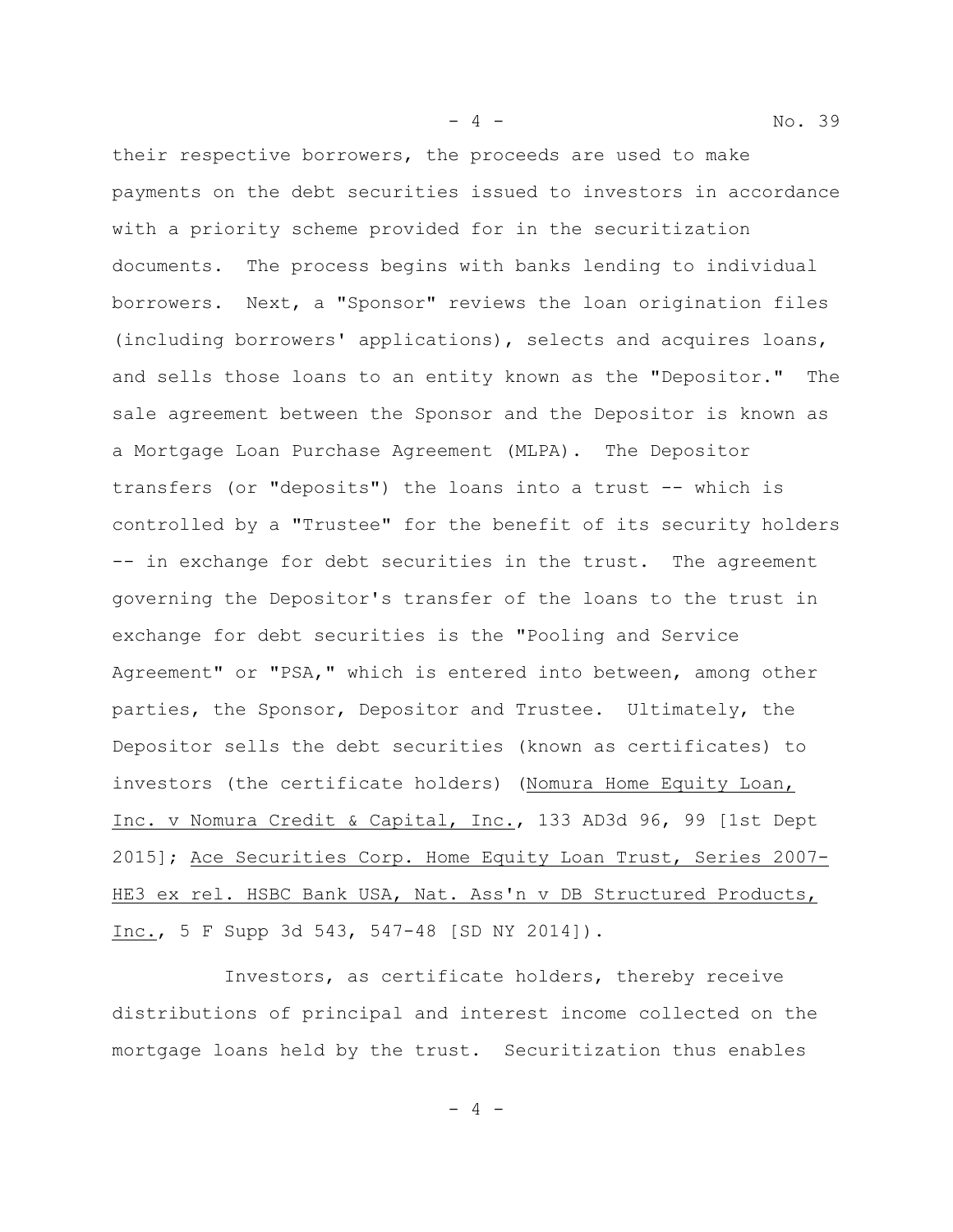financial diversification and transfer of risk from mortgage lenders to investors. By pooling loans, securitization can make for an attractive investment. However, investors rely on the sponsor's warranties and representations -- as the entity responsible for assessing and selecting the loans to be included in the trust -- to ensure that the loan pools are as they purport to be.<sup>2</sup> Indeed, the purpose of securitization is to convert loans with their attendant individualized risks, into tradeable securities. Plaintiff's complaints must be considered in the context of this market reality.

II.

Defendant is the sponsor of four mortgage loan trusts in these appeals. Plaintiff is the trustee of each of those trusts and, under each applicable PSA, the assignee of the depositor's rights under the MLPA "to the extent of the Mortgage Loans sold" in connection with the applicable trust. Plaintiff sued defendant for breaches of the MLPA and PSA associated with each trust, including causes of action for damages for breach of

<sup>&</sup>lt;sup>2</sup> "Secondary market purchasers also demand contractual protections to mitigate the [high-risk loans] problem . . . [I]nstitutional investors usually have to make snap judgments whether to invest without time for any substantive due diligence; most simply rely on lenders, underwriters, and rating agencies" (Kathleen C. Engel & Patricia A. McCoy, Turning A Blind Eye: Wall Street Finance of Predatory Lending, 75 Fordham L. Rev. 2039, 2061, 2068 [2007] [citation omitted]).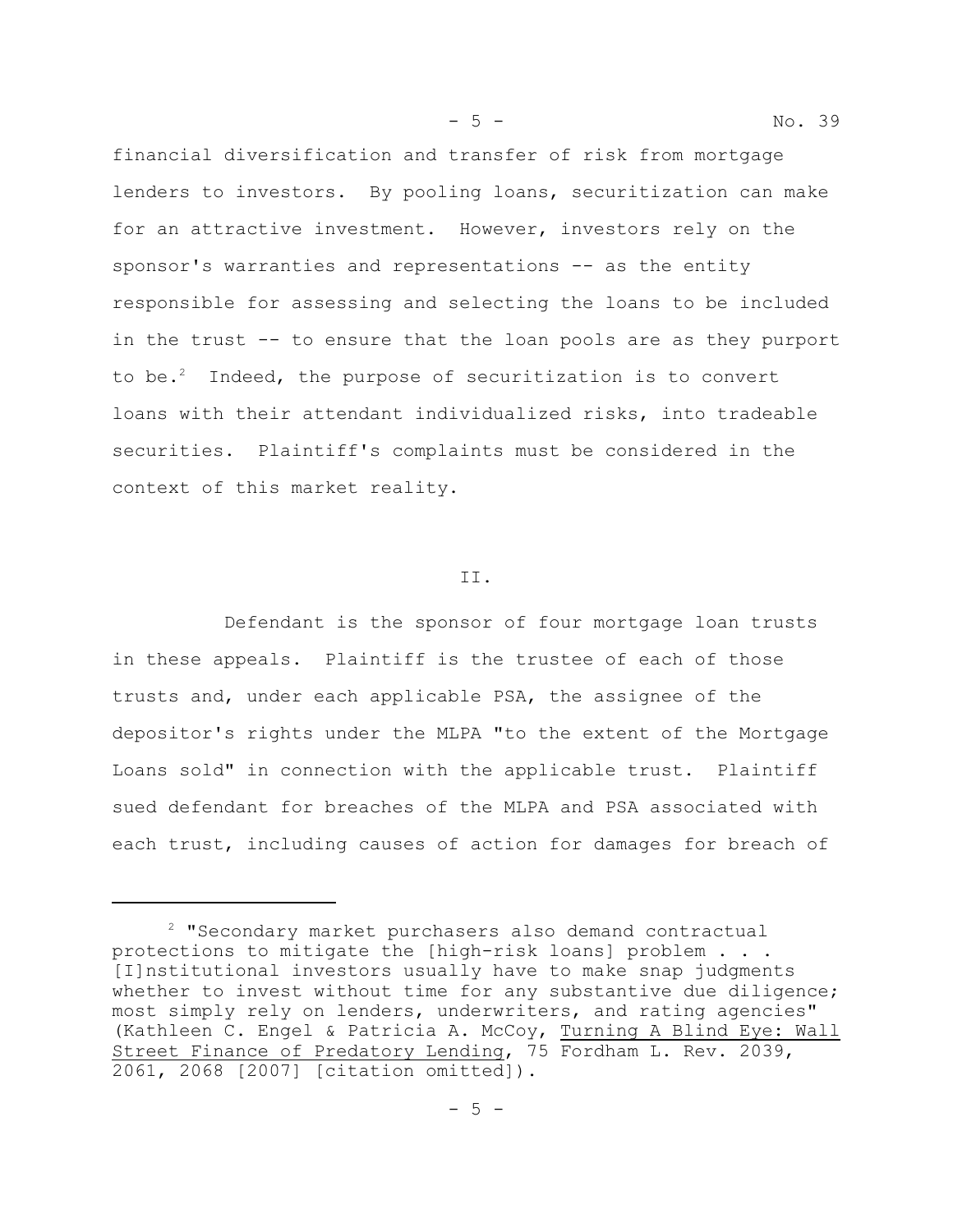section 7 of the MLPAs. Defendant moved to dismiss the complaints pursuant to CPLR 3211 (a)(1) and (7). Supreme Court granted defendant's motions to dismiss with respect to the causes of action for damages under section 7 of the MLPA (see Nomura Home Equity Loan Inc., Series 2007-3 v Nomura Credit & Capital, Inc., 2014 WL 12698720 [Sup Ct, New York County, July 17, 2014]; Nomura Home Equity Loan Inc., Series 2006-FM2 v Nomura Credit & Capital, Inc., 2014 WL 12698722 [Sup Ct, New York County, July 17, 2014]; Nomura Asset Acceptance Corp., Mortgage Pass-Through Certificates, Series 2006-AF2 v Nomura Credit & Capital, Inc., 2014 NY Slip Op 33609[U] [Trial Order], 2014 WL 10646128 [Sup Ct, New York County, July 18, 2014]; Nomura Home Equity Loan, Inc., Home Equity Loan Trust, Series 2007-2 v Nomura Credit & Capital, Inc., 2014 NY Slip Op 32604[U] [Trial Order], 2014 WL 5243512 [Sup Ct, New York County, July 18, 2014]). In a consolidated appeal, the Appellate Division modified and affirmed as modified, holding that the motion court erred in disallowing the section 7 claims (see Nomura Home Equity Loan, Inc. v Nomura Credit & Capital, Inc., 133 AD3d 96 [1st Dept 2015]). I disagree with the majority that those claims should be dismissed.

These appeals involve the interplay of the following sections of the securitization agreements. Section 7 (5) of the MLPA, the Untrue Statement Provision, assures investors that:

> "This Agreement does not contain any untrue statement of material fact or omit to state a material fact necessary to make the

- 6 -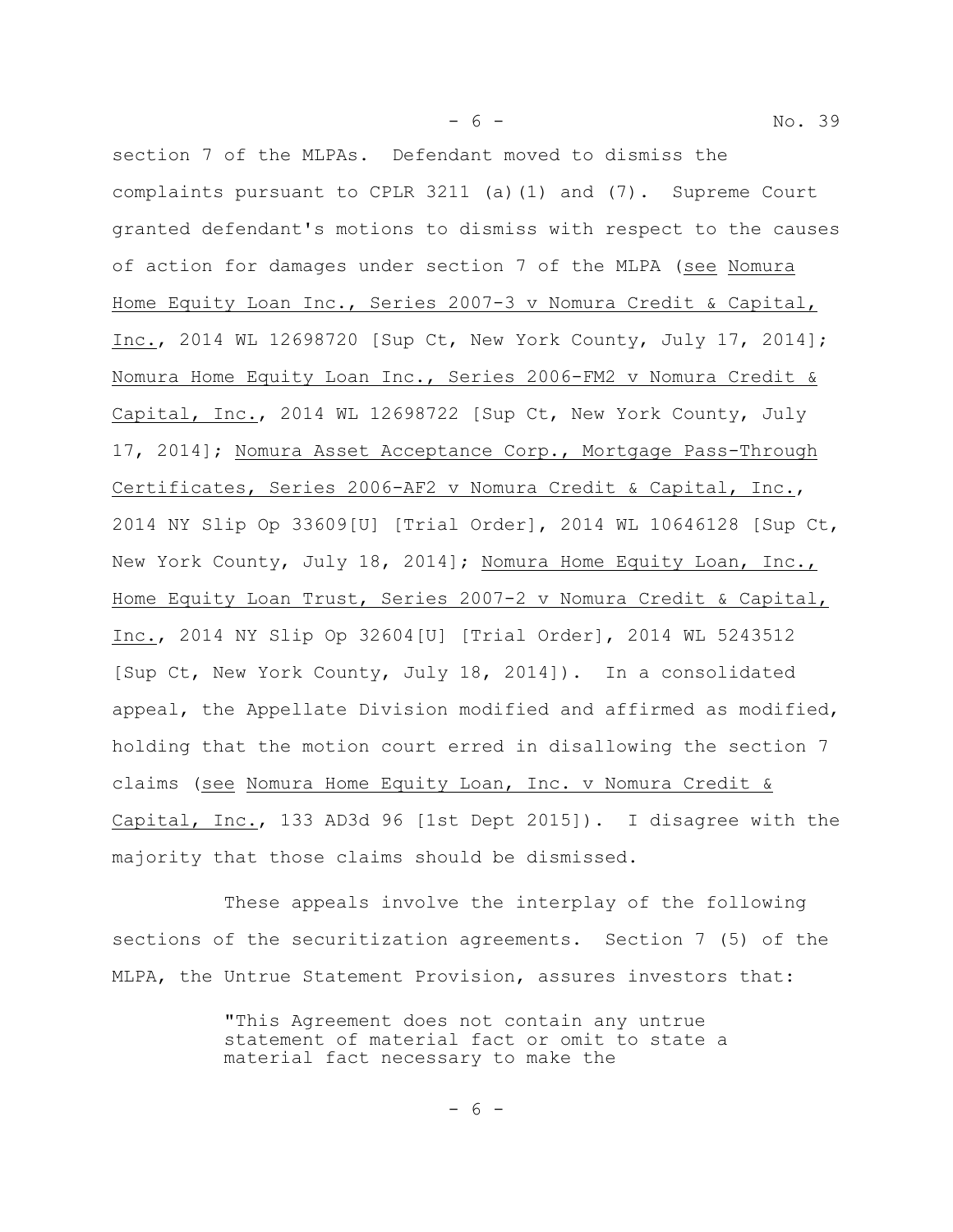statements contained herein not misleading. The written statements, reports and other documents prepared and furnished or to be prepared and furnished by [Nomura] pursuant to this Agreement or in connection with the transactions contemplated hereby taken in the aggregate do not contain any untrue statement of material fact or omit to state a material fact necessary to make the statements contained therein not misleading."

Section 8 of the MLPA contains 62 representations and warranties, each of which is made "as to each Mortgage Loan." These include the requirement that Nomura provide rating agencies with correct information (MLPA  $\leq 8$  [1]), a warranty against a default on an underlying mortgage (MLPA  $\lessgtr 8$  [14]), and a representation that each mortgage loan was subject to an independent appraisal before it was approved (MLPA  $\S$  8 [29]).

Section 9 of the MLPA prescribes remedies in the event of "a breach of any of the representations and warranties contained in Section 8 that materially and adversely affects the value of any Mortgage Loan or the interest therein of the Purchaser or the Purchaser's assignee, transferee or designee" (MLPA § 9 [a]). Under this section, unless defendant can cure the defect within a contractually prescribed period of time, defendant must either repurchase the affected mortgage loan or remove and substitute that mortgage loan from the trust (see id.). Further, "the obligations of [defendant] set forth in this Section 9 to cure or repurchase a defective Mortgage Loan . . . constitute the sole remedies . . . against [defendant] respecting

- 7 -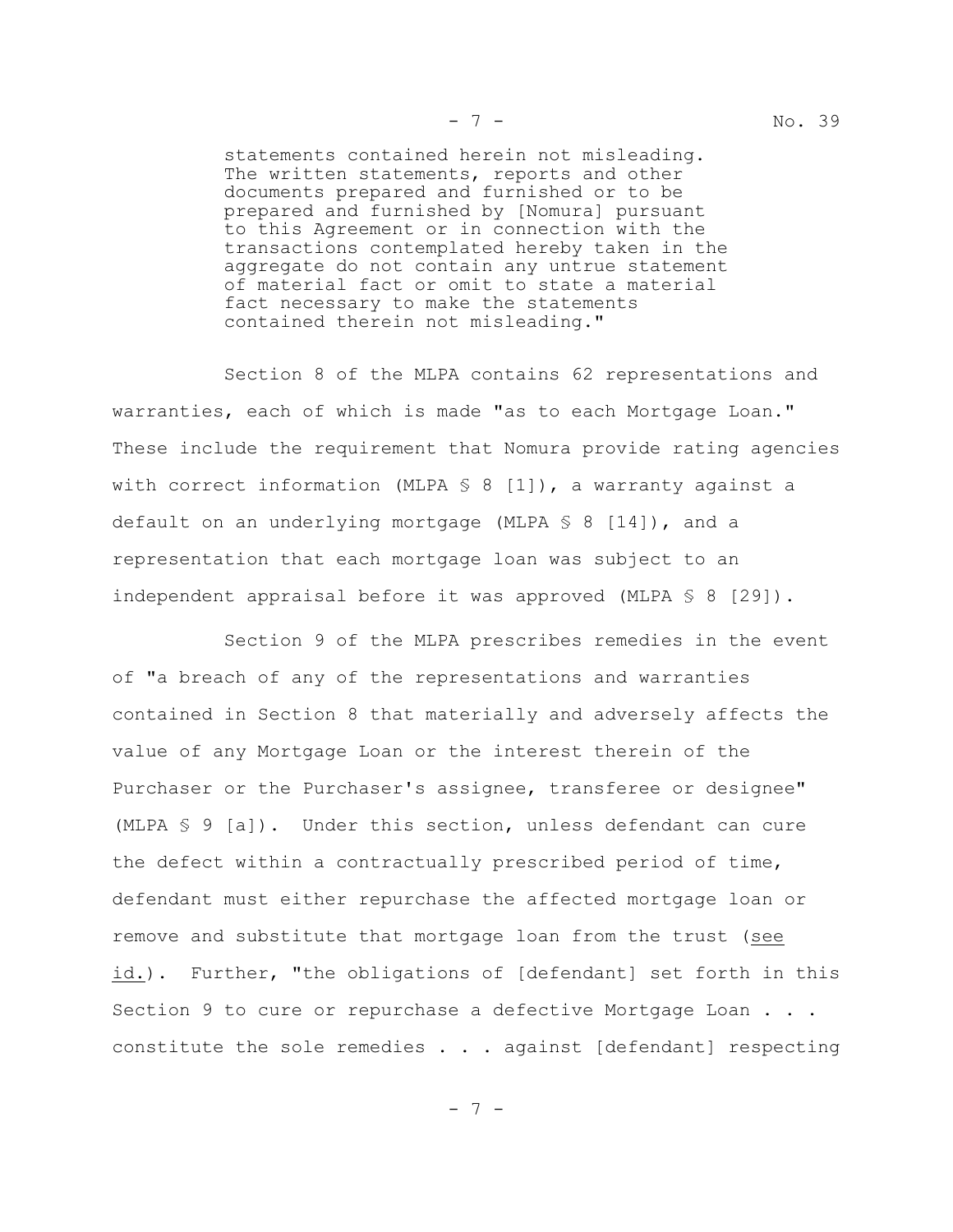a missing document or a breach of the representations and warranties contained in Section 8" (id. § 9 [c]). However, MLPA section 13 states that "[a]ll rights and remedies . . . under this Agreement are distinct from, and cumulative with, any other rights or remedies under this Agreement or afforded by law or equity and all such rights and remedies may be exercised concurrently, independently or successively" (MLPA § 13).

Section 2.03 (b) of the PSA contains customary transaction-wide representations similar to those contained in section 7 of the MLPA (none of which are implicated in this case). Unlike section 7, however, PSA § 2.03 (b) does not contain a No Untrue Statement Provision. Instead, section 2.03 (b) of the PSA provides that in the event that a party discovers a breach of the loan-specific representations and warranties set forth in section 8 of the MLPA, or of certain transaction-wide representations in PSA § 2.03 (b), and the breach "materially and adversely affects the interests of the Certificate holders in any Mortgage Loan," defendant must either repurchase or substitute the affected mortgage loan. As in section 9 of the MLPA, this repurchase-or-substitution covenant "shall constitute the sole remedies . . . respecting such breach."

Unlike section 8 of the MLPA and section 2.03 (b) of the PSA, which specifically limit remedies for claims arising from violations of the warranties within those provision, section 7 has no such limitations on its remedy or scope. It clearly

- 8 - No. 39

- 8 -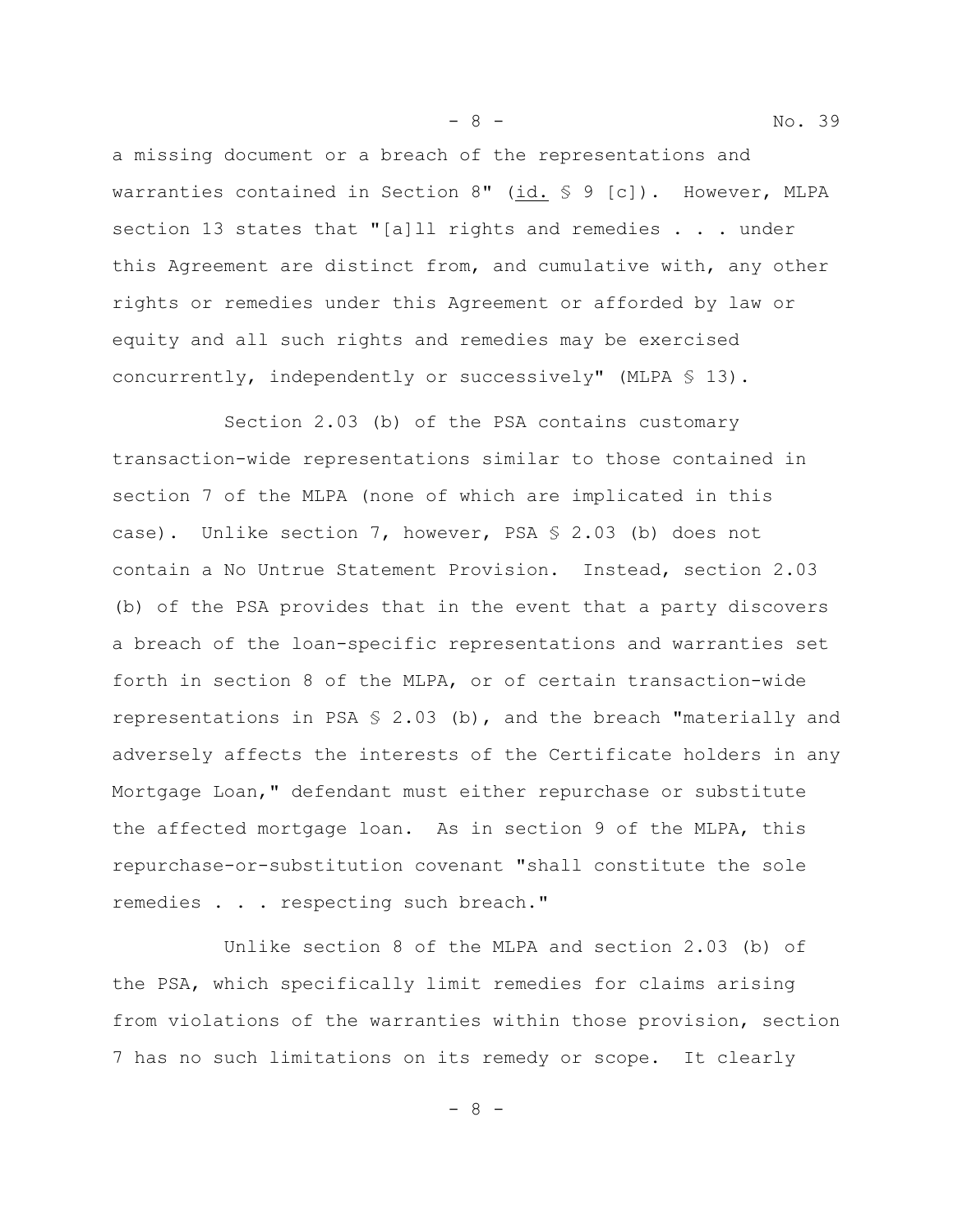covers any and all misrepresentations related to the entire agreement, meaning the entire transaction. Thus, as is undisputed by the parties, where there is a breach of the representations and warranties of section 8 concerning an individual mortgage loan, plaintiff is limited to the sole remedy of cure or repurchase. Yet that remedy is not exclusive of other available remedies for different breaches of the securitization agreement.

#### III.

### A. Applicable Legal Standards on Defendant's Motion to Dismiss

In assessing the adequacy of a "motion to dismiss pursuant to CPLR 3211, the pleading is to be afforded a liberal construction. We accept the facts as alleged in the complaint as true, accord plaintiffs the benefit of every possible favorable inference, and determine only whether the facts as alleged fit within any cognizable legal theory" (Leon v Martinez, 84 NY2d 83, 87–88 [1994] [citation omitted]); see also AG Capital, 5 NY3d at 591 [internal quotation marks and citations omitted]; Al-Rushaid v Pictet & Cie, 28 NY3d 316, 327 [2016]). "Unlike on a motion for summary judgment, where the court 'searches the record and assesses the sufficiency of the parties' evidence,' on a motion to dismiss the court 'merely examines the adequacy of the pleadings'" (Davis v Boeheim, 24 NY3d 262, 268 [2014], quoting

- 9 - No. 39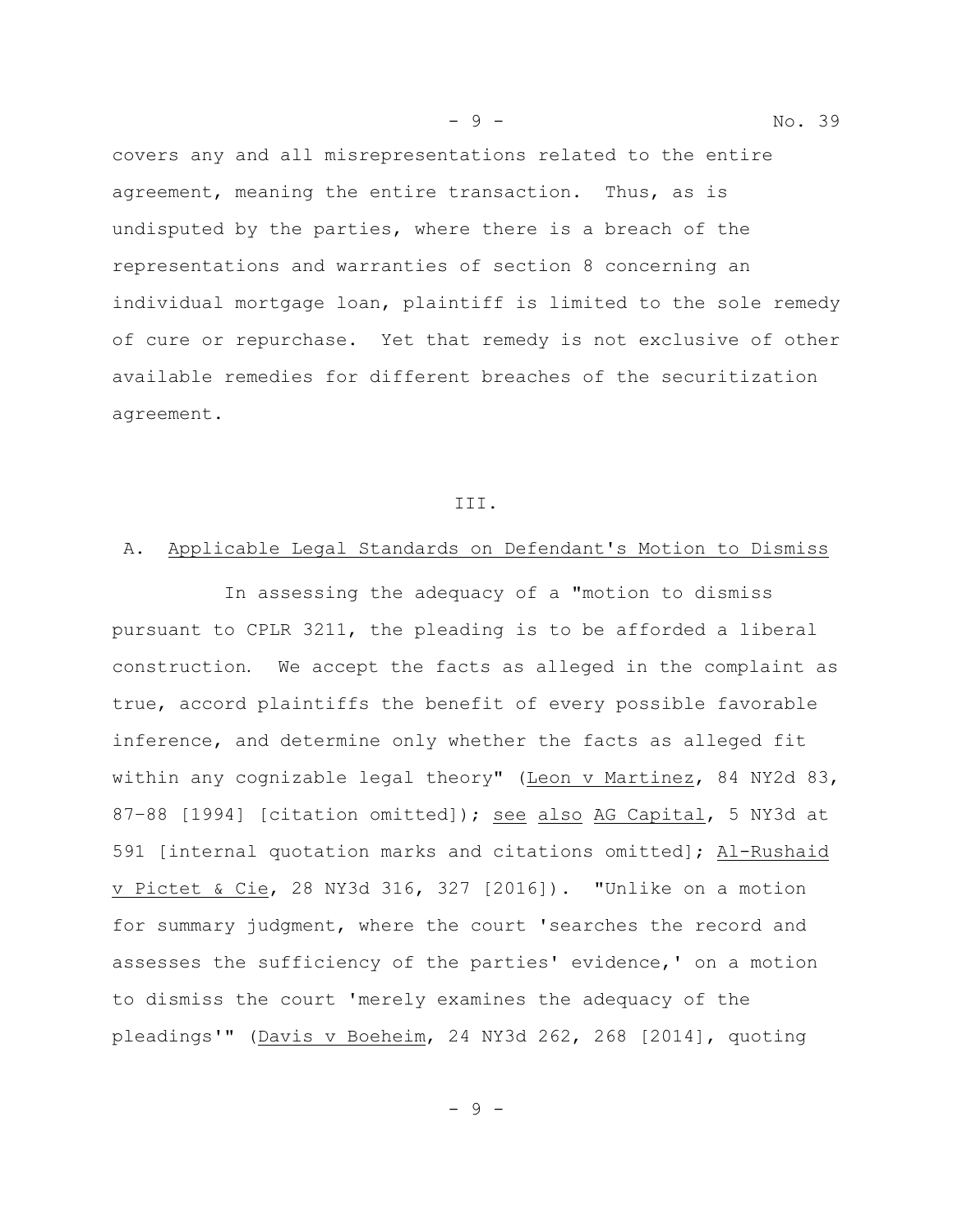- 10 - No. 39

State of New York v Barclays Bank of N.Y., 151 AD2d 19, 21 [3d Dept 1989], aff'd 76 NY2d 533 [1990]). Whether the plaintiff "can ultimately establish its allegations is not part of the calculus in determining a motion to dismiss" (EBC I, Inc. v Goldman, Sachs & Co., 5 NY3d 11, 19  $[2005]$ ), and therefore a plaintiff opposing a motion to dismiss need not prove entitlement to recovery.

The moving party carries a heavy burden in a CPLR 3211 (a) (1) claim, as it cannot prevail unless "the documentary evidence conclusively refutes plaintiff's . . . allegations" (AG Capital, 5 NY3d at 591 [reversing grant of motion to dismiss]; see also J.P. Morgan Sec. Inc. v Vigilant Ins. Co., 21 NY3d 324, 334–335 [2013]), "conclusively establish[ing] a defense to the asserted claims as a matter of law" (Carlson v American Int'l Grp., Inc., No. 47, 2017 WL 5557948 [2017] [holding defendants failed to show plaintiff had not "manifest(ed) any cause of action cognizable at law" or submitted "documentary evidence (to) conclusively establish a defense to the asserted claims as a matter of law" to satisfy 3211 (a) (1) (citations omitted)]). Further, in assessing motions pursuant to CPLR 3211 (a)  $(7)$ , "any deficiencies in the complaint may be amplified by supplemental pleadings and other evidence" (AG Capital, 5 NY3d at 591 [citation omitted]), as "the criterion is whether the proponent of the pleading has a cause of action, not whether he has stated one" (Carlson, No. 47, 2017 WL 5557948, quoting Leon, 84 NY2d at

 $- 10 -$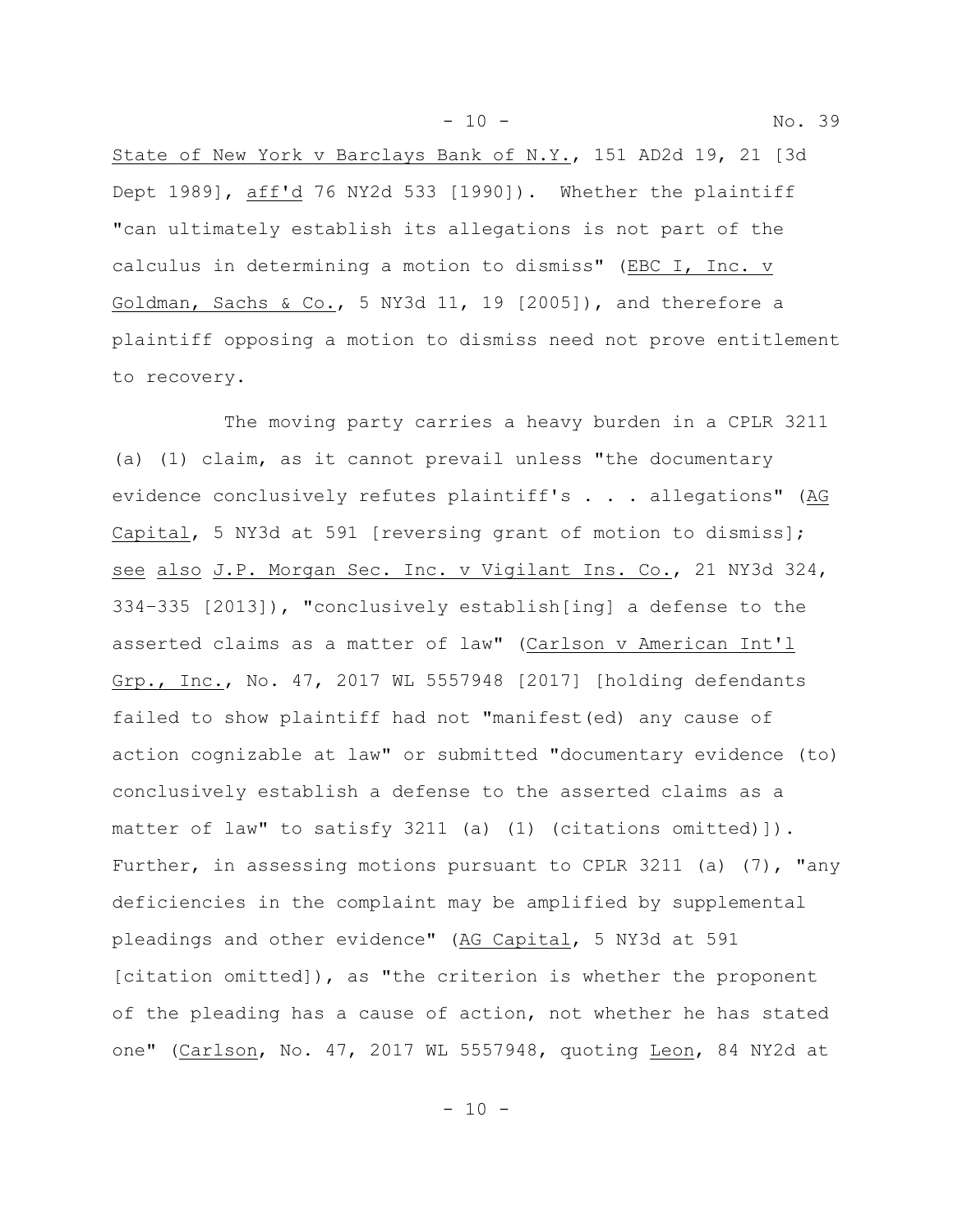88). Courts should deny motions to dismiss in breach-of-contract claims as premature when factual development may impact their resolution (see e.g. J.P. Morgan Sec. Inc. v Vigilant Ins. Co., 21 NY3d 324 [2013] [reversing dismissal of a breach-of-contract claim because application of defense depended on the facts]).

Here, plaintiff alleges various breaches of the securitization agreements. Under our well-established rules of contract interpretation, courts look to the plain language of contracts when interpreting their meaning (see Metropolitan Life Ins. Co. v Noble Lowndes Int'l, Inc., 84 NY2d 430 [1994]; W.W.W. Assoc. v Giancontieri, 77 NY2d 157, 162 [1990]). A contract should be read as a fully integrated whole, with no provision rendered meaningless (see Bombay Realty Corp. v Magna Carta, Inc., 100 NY2d 124, 127 [2003] ["All parts of a contract must be read in harmony to determine its meaning."]; Ronnen v Ajax Elec. Motor Corp., 88 NY2d 582, 589 [1996] ["We have long and consistently ruled against any construction which would render a contractual provision meaningless or without force or effect."]). "Where two seemingly conflicting contract provisions reasonably

can be reconciled, a court is required to do so and to give both effect" (Meehan v County of Suffolk, 144 AD3d 642, 644 [2d Dept 2016]; accord National Conversion Corp. v Cedar Bldg. Corp., 23 NY3d 621, 626 [1969] ["All parts of an agreement are to be reconciled, if possible, in order to avoid inconsistency."]).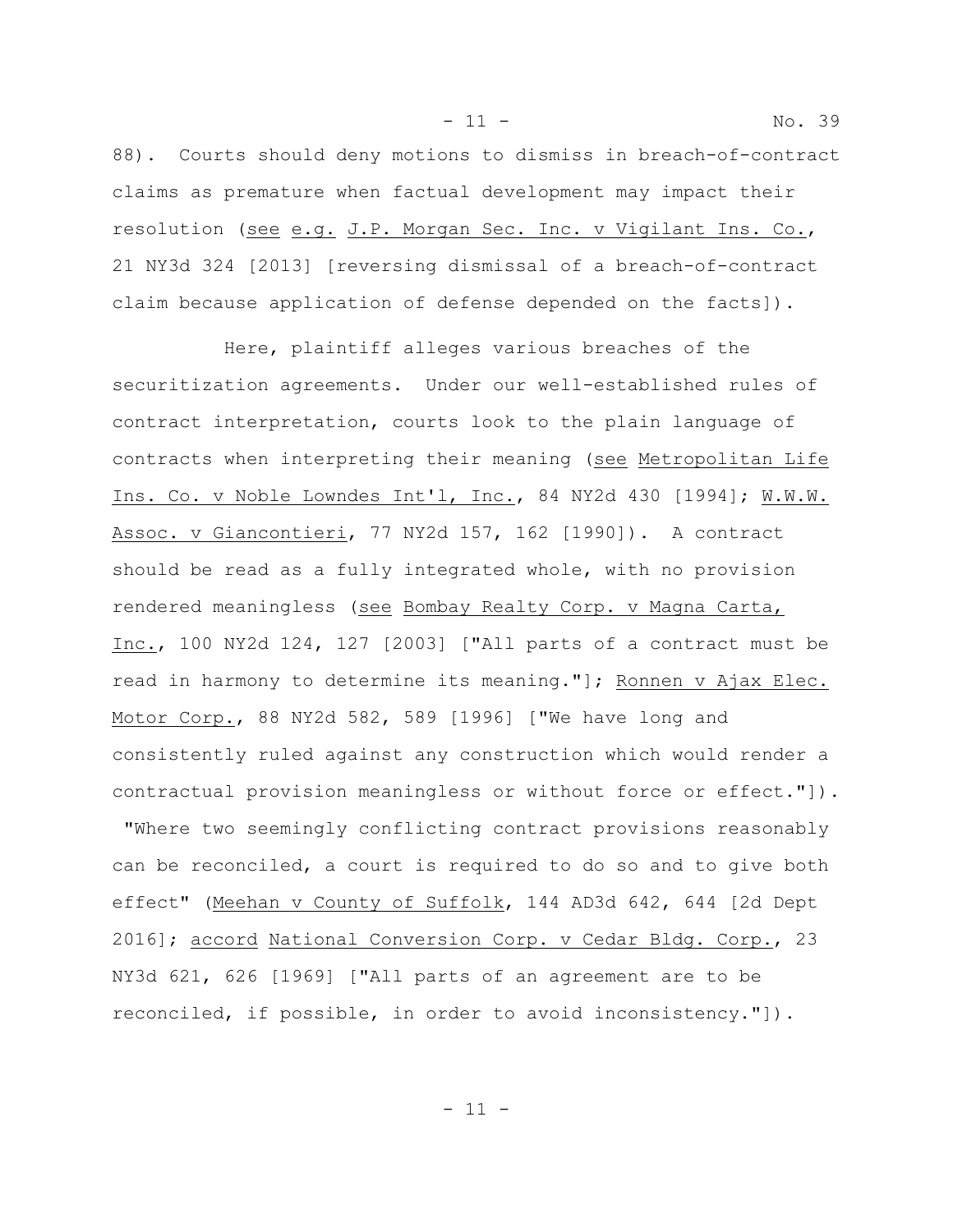- 12 - No. 39

# B. Plaintiff's MLPA § 7 Transaction-Wide Misrepresentation Claims

Plaintiff asserts that it sufficiently alleges a violation of the No Untrue Statements Provision of section 7 in connection with all four securitizations. It further claims that due to the violations, it may seek damages sounding in breach of contract. The majority rejects this view of the complaints and instead adopts defendant's argument that plaintiff's claims amount to violations of section 8, rather than section 7. As such, plaintiff would be limited to the sole remedies of repurchase or cure (majority op at 11). I disagree. Plaintiff's allegations of transaction-wide misrepresentations concerning the respective loan pools are not mere duplicative recitations of breaches of section 8 warranties and representations. Instead, plaintiff's section 7 claims concern defendant's characterizations, through its statements and documentation, of the securitizations as suitable investment opportunities, the reliability of defendant's business practices, and the nature and quality overall of the loan pools. The misrepresentations alleged by plaintiff as violations of the No Untrue Statement Provision go to the core of the securitizations.

For example, plaintiff alleges transaction-wide misrepresentations and misleading omissions in certain documents furnished by defendant as part of the securitization. These included false statements about defendant's business operations,

 $- 12 -$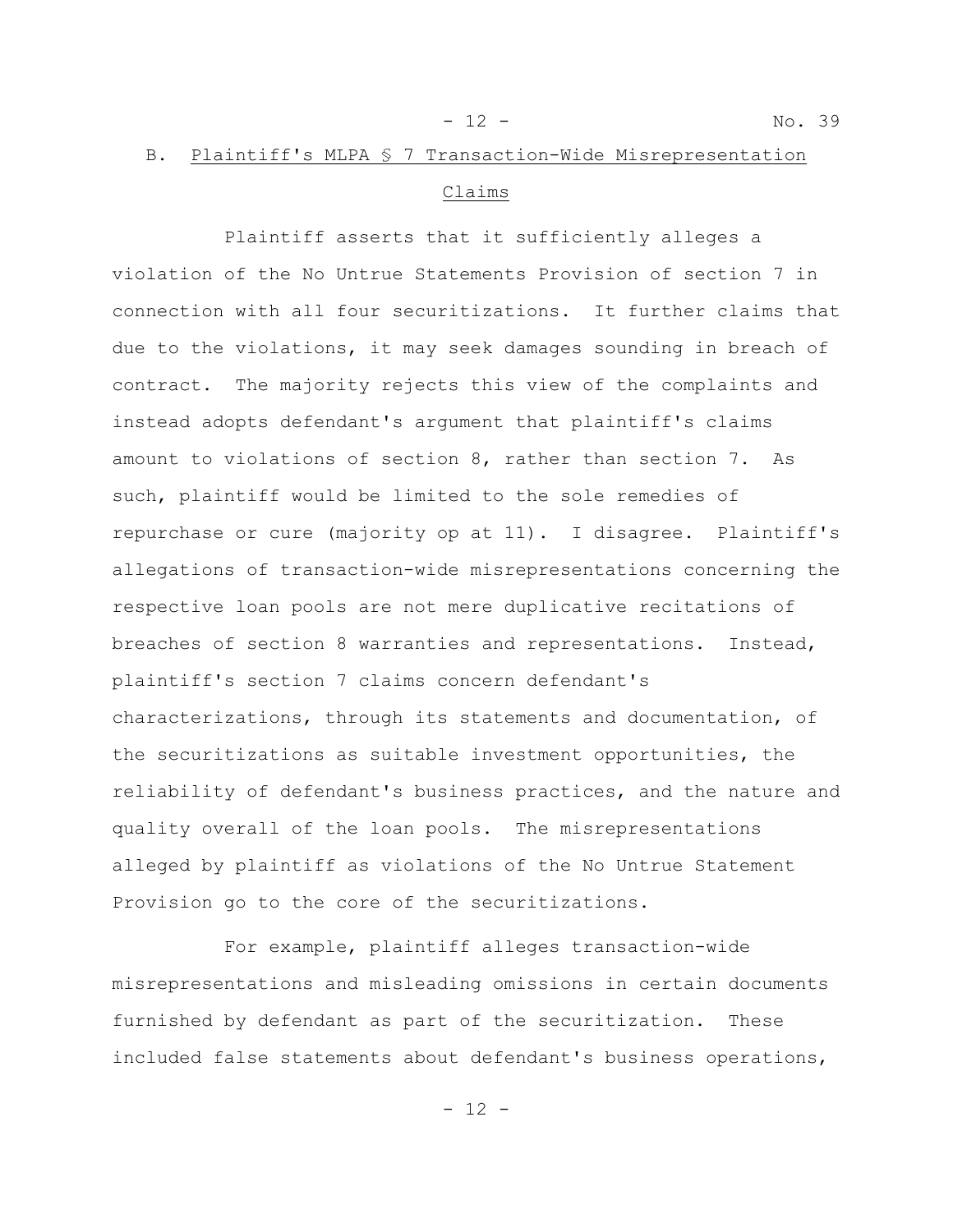- 13 - No. 39

loan underwriting, and quality control procedures contained in the Prospectus Supplement, as well as misrepresentations of the loan pool's overall characteristics, owner-occupancy status, and borrower credit scores in the Mortgage Loan Schedule. Section 7, which assures the investor that the furnished documents contain no untrue statements and that the transactions in the aggregate are not misleading, applies to these documents and the statements contained therein.

Further in support of its claims, plaintiff alleged that the defects in the mortgage loans were so pervasive in nature, numbering in the thousands and constituting between 45 percent and 83 percent of the samples reviewed, that these defects impaired plaintiff's interests in the loan pool as an entirety, in breach of the No Untrue Statement Provision. For example, plaintiff alleges that "revelations regarding [defendant's] mortgage loan securitization practices indicate," "given the thousands of breaches identified to date and the losses suffered by the Trust," that these "breaches pervade the entire Trust." One complaint alleges:

> "The massive number of defective loans that Nomura sold to the Trust far exceeds anything contemplated by the agreements. A handful of breaches (and a handful of cures, substitutions, and/or repurchases) in a pool of 2,717 mortgage loans is perhaps to be expected. Some 1,600 separate breaches, many of which Nomura discovered prior to closing, are not."

> > $- 13 -$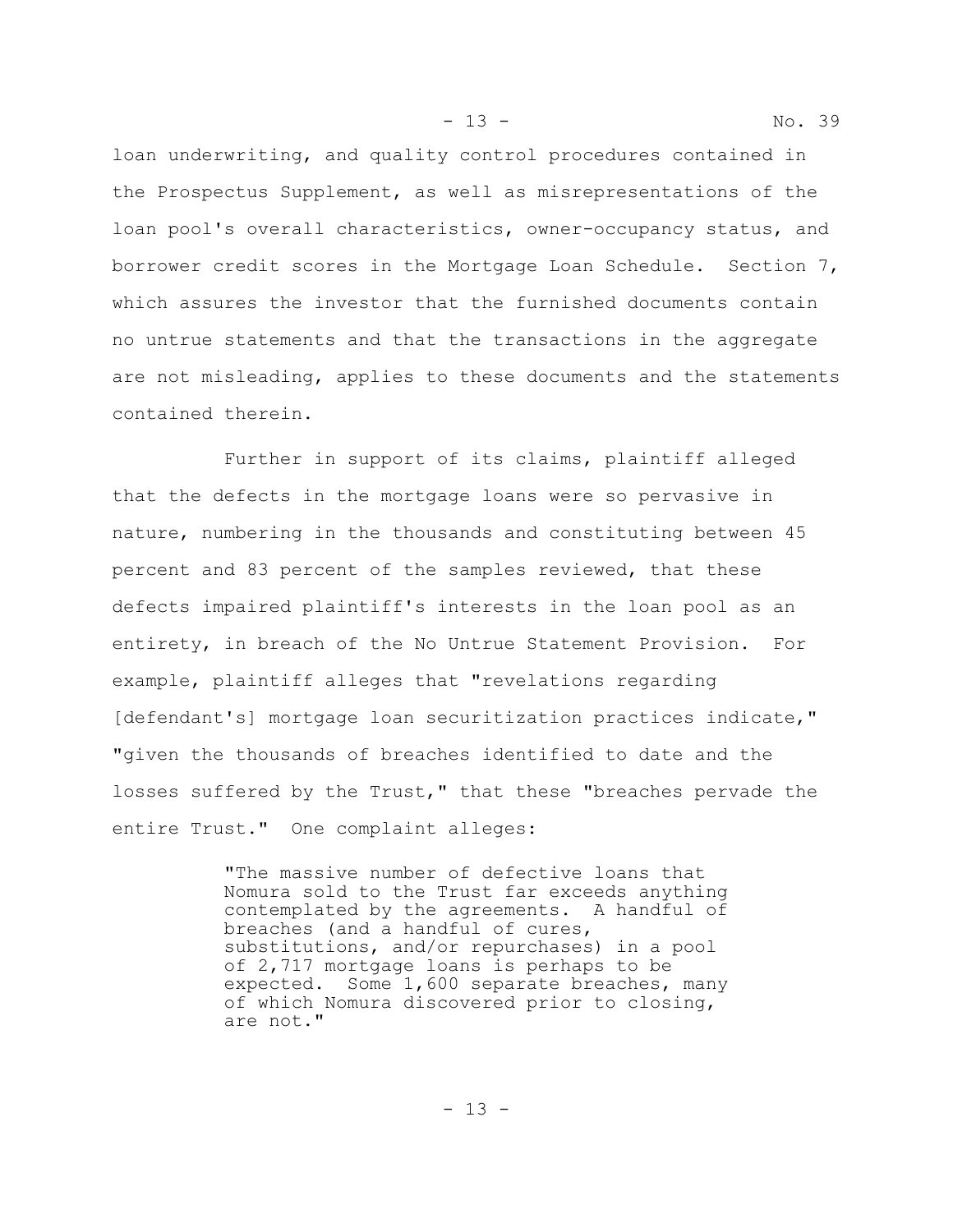In contrast, section 8 representations and warranties do not assure the absence of systemic problems with the securitization. Nor do some small number of individual defective loans destabilize the loan pools or exponentially enhance the investors' risks, as plaintiff alleges occurred with these securitizations.

Moreover, sections 8 and 9 of the MLPA are both written in the singular and refer exclusively to breaches of the representations and warranties contained in section 8. Section 8 states that the representations and warranties therein apply "as to each Mortgage Loan," while section 9 limits the sole remedies of cure and repurchase of "a defective Mortgage Loan . . . respecting a missing document or breach of the representations and warranties contained in section 8." Section 2.03 of the PSA also provides that the sole remedy is limited to section 8 violations and not to breaches of any other provision: section 2.03(c) refers back to the breach of any representation or warranty in section 8 "that materially and adversely affects the interest of the Certificate holders in any Mortgage Loan." Additionally, section 13 of the MLPA states that "[a]ll rights and remedies of the [Depositor] under this Agreement are distinct from, and cumulative with, any other rights or remedies under this Agreement or afforded by law or equity" (MLPA § 13). This provides for aggregation, and the parties must have anticipated potential claims based on combined misrepresentations and loan

- 14 - No. 39

- 14 -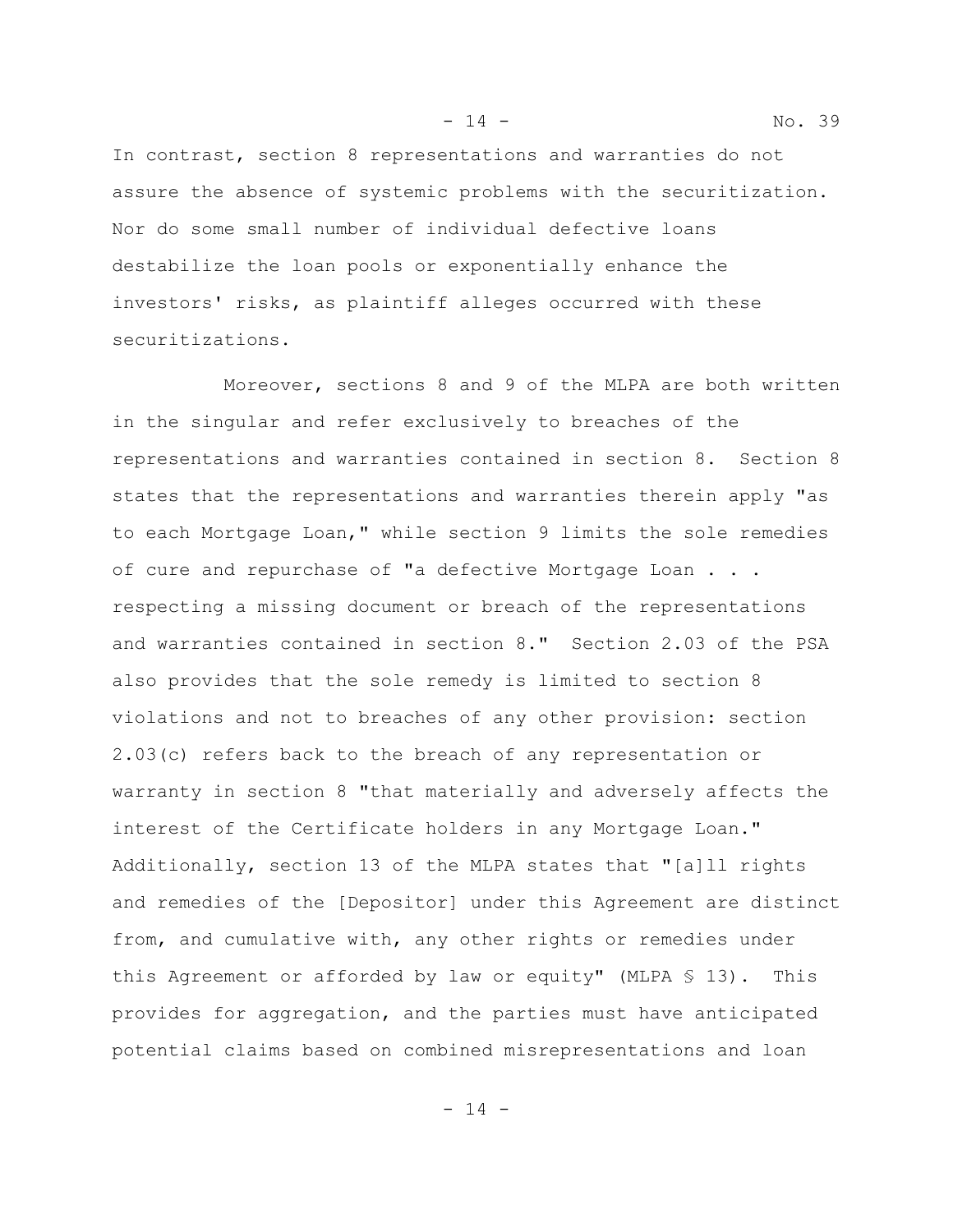defects. If the parties meant the sole remedy clause to apply to transaction-wide misrepresentations they would have said so. They did not, and, as a consequence, these sophisticated parties are bound to the language of the contract and their bargained for allocation of risk (Metropolitan Life Ins., 84 NY2d at 436).

- 15 - No. 39

Contrary to the majority's assertion, this interpretation of the interplay among the PSA and sections 7 and 8 of the MLPA does not render the sole remedy clause meaningless or superfluous. The limited remedy contained in that clause is available on an ad hoc, loan-specific basis. The flaw in the majority's analysis is laid bare by the fact that plaintiff cannot claim a systemic problem with the securitization loan pool by pointing to any particular loan's failure, which of course is necessary to constitute a breach of the warranties and representations in section 8. Inversely, the fact that widespread loan defects may serve as evidence of plaintiff's transaction-based claims is of no consequence at the pleading stage, where the inquiry is solely whether plaintiff has alleged facts supporting any cognizable theory for relief. Notably, although the majority's approach would permit claims under section 8, it would render the No Untrue Statement Provision relatively meaningless and perversely incentivize the very abusive business practices that led to the financial crash.

Ultimately, if the risk of the loans in the pool had been correctly calculated, then it would make sense for defendant

- 15 -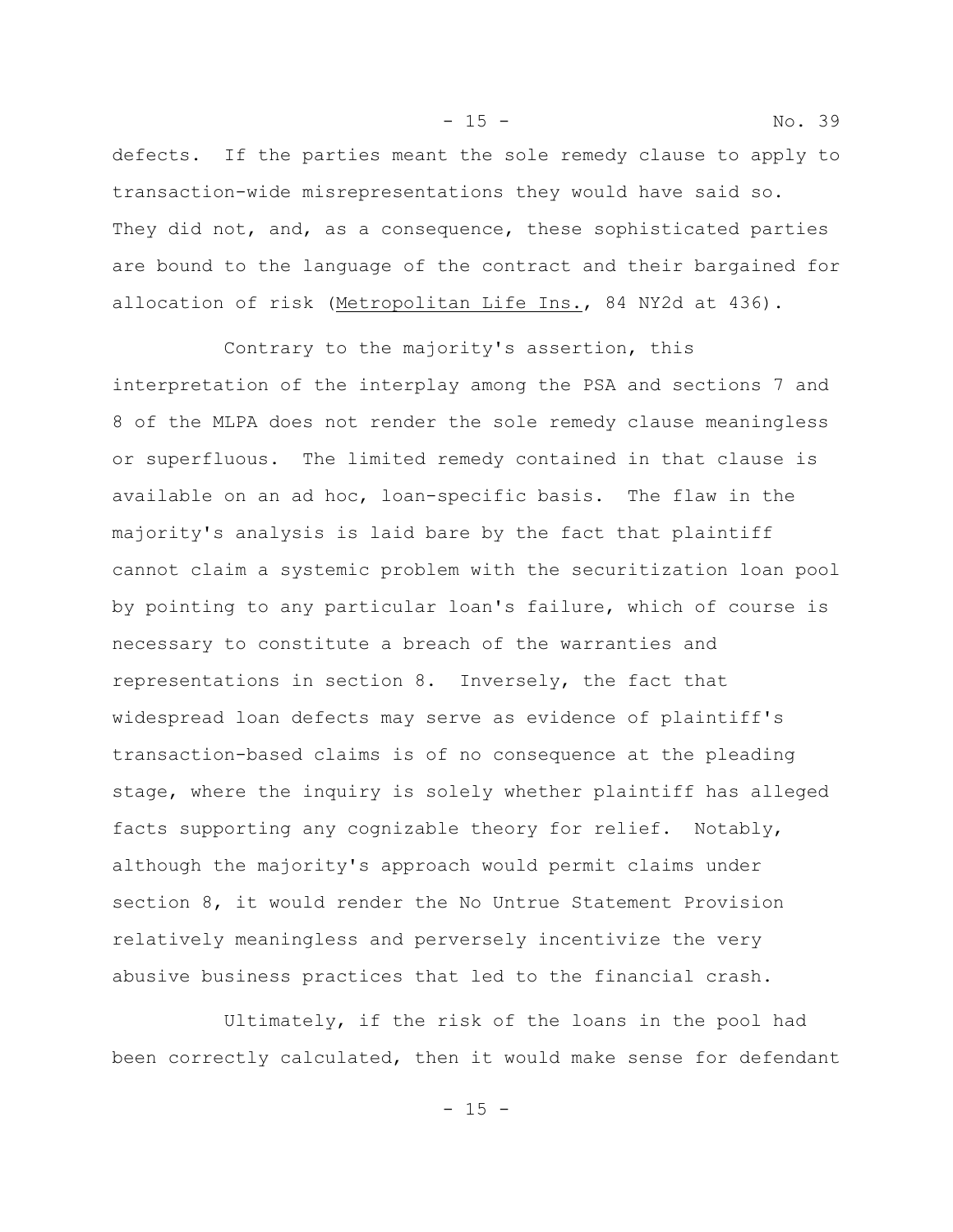to repurchase or replace loans that violate the warranties, as this would be a small number. Yet, this scheme does not address large scale breaches where defendant intentionally manipulated the risk assessment by waiving in non-conforming loans. Interpreting section 7 to encompass transaction-wide claims furthers the purpose of the securitization because investors would not buy in if they could not rely on defendant's business practices to adequately document and assess risk.

As plaintiff asserts:

"Given its unique vantage point as the securitization sponsor with control over which of the loans were selected and with access to the underwriting information pertaining to each such loan, Nomura was the *only* transaction party that was in a position to accept the risks associated with defects in the Mortgage Loans, including defects in the underwriting process itself. Moreover, it was market practice for responsible parties -- such as the securitization sponsor -- to accept those risks, and Nomura did so."

Without assurances as to the characteristics and quality of the individual loans, the overall market strength of the loan pools, and the nature of the practices governing the securitization process, investors would not purchase the debt securities: because "investors were unable to conduct loan-by-loan due diligence before purchasing the Certificates," if Nomura had not warrantied the pools, "the Securitization would not have been consummated as investors had no other means to independently verify the quality of the Mortgage Loan collateral."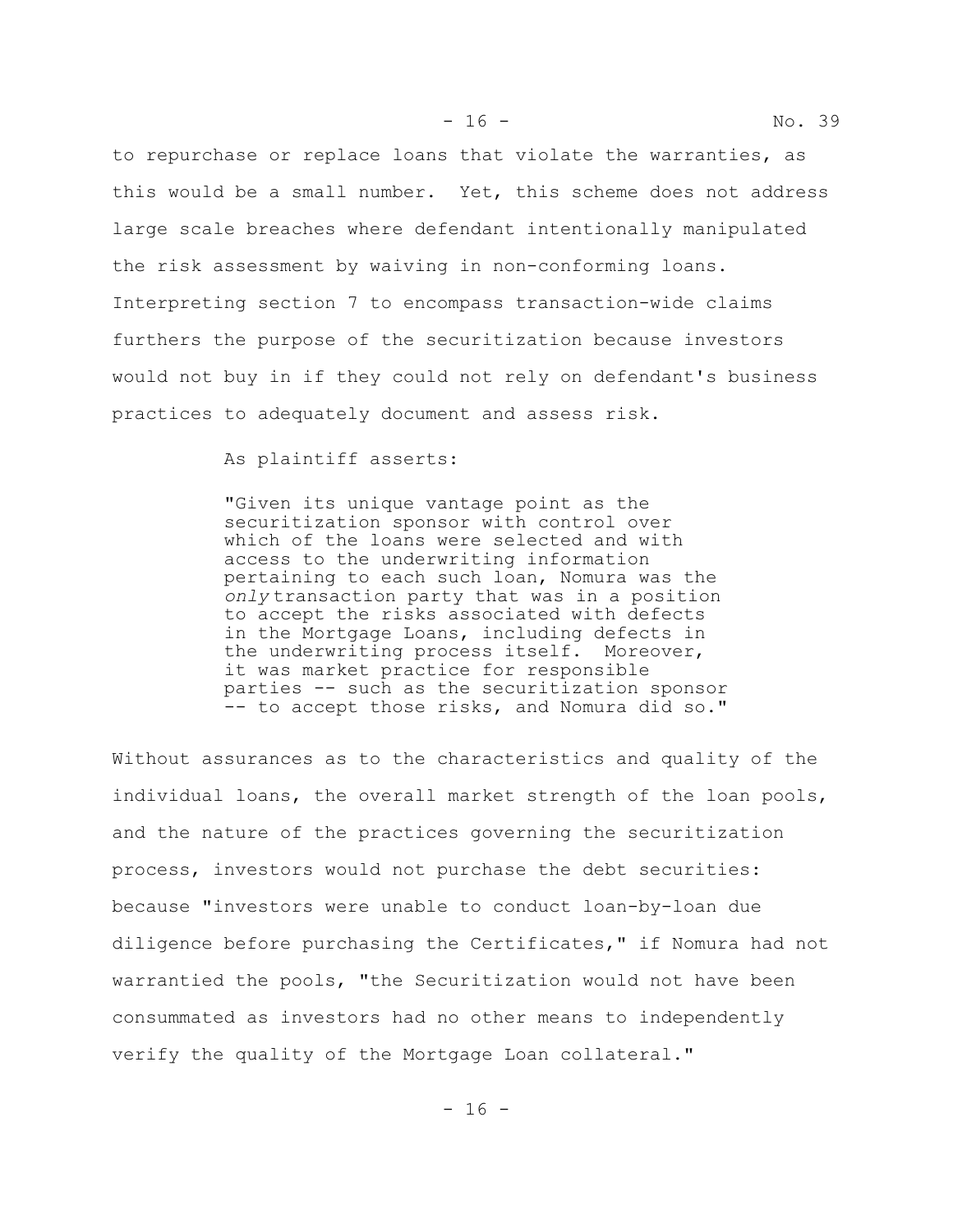#### C. Plaintiff's Other MLPA § 7 Claims

I join section II of Judge Feinman's dissent and agree with his comprehensive analysis of the section 7 claims that are not subject to the Sole Remedy Provision. Even under the majority's interpretation of the MLPA and PSA, several of the loan-level claims alleged by plaintiff fall outside the scope of the Sole Remedy Provision. Specifically, plaintiff alleges that, "[i]n addition to the pervasive breaches of the [section 8] Mortgage Representations, the Investigation revealed that numerous documents assembled and furnished by [defendant] to the Trust -- including the Mortgage Loan Files, Mortgage Loan Schedule, and Prospectus Supplement -- are rife with material misrepresentations and omissions" in violation of the No Untrue Statement Provision. Additionally, plaintiff asserts that the Mortgage Loan Files contained "many misrepresentations of critical facts about borrowers including misrepresentations of income and employment, understatement of existing debt obligations, misstatement of the occupancy status of the property, and misstatements of other basic facts in the Mortgage Loan Files" (id. 1 60).

Contrary to the majority's narrow interpretation of the complaint (majority op at 9-11), such claims may be read as asserting breaches of section 7 that do not necessarily breach the representations and warranties contained in section 8. Neither law nor logic support the majority's contention that the

- 17 - No. 39

 $- 17 -$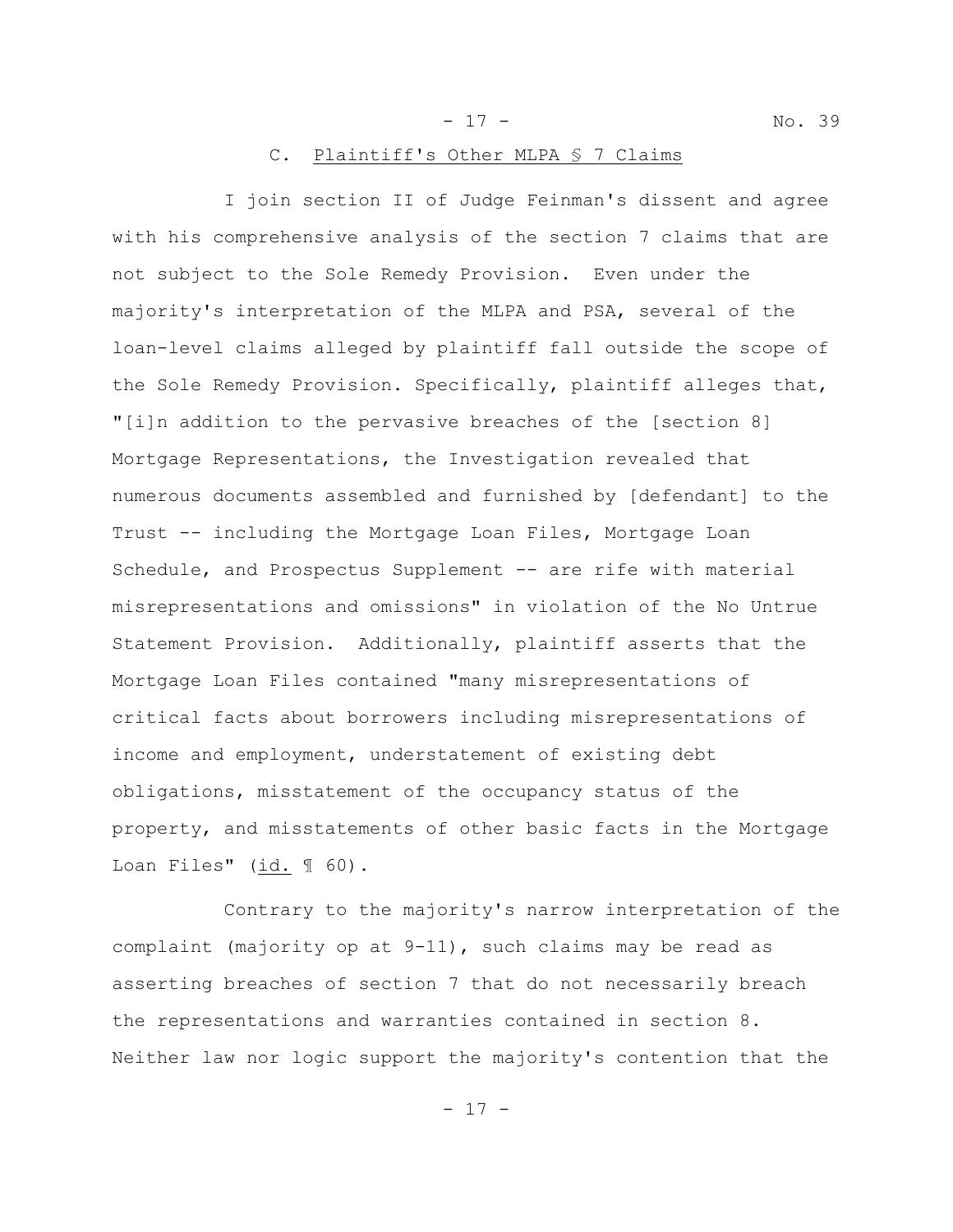assertion of this category of section 7 claims would render it impossible for plaintiff to establish a claim based on a section 8 breach (majority op at 11). As Judge Feinman explains in detail, plaintiff alleges statements that are untrue but that may not breach a section 8 representation as well (Feinman, J. dissenting op at  $4-15$ ).<sup>3</sup> These are sophisticated parties, who would not have included section 7 if it merely repeated the representations of section 8, nor, by the majority's reading, foreclosed a claim based on an untrue statement in order to preserve a claim under section 8. The majority's antagonistic interpretation is contrary to our pleading rules and ignores that the parties could not have set forth every potential untrue statement in section 8's warranties.

It is impossible at the pleading stage to determine whether plaintiff will prove these section 7 claims. Nevertheless, on a motion to dismiss the question is not whether plaintiff will ultimately prevail but whether plaintiff has alleged a cognizable claim (Carlson, No. 47, 2017 WL 5557948). "If the court finds that the plaintiff is entitled to recover upon any reasonable view of the stated facts, its inquiry is

- 18 - No. 39

 $3$  For example, as Judge Feinman discusses (Feinman, J. dissenting op at 9), the plaintiff claims there was "strong reason" to believe that the property appraisals were "biased and not independent" because the appraisals were inflated. While the mere inclusion of inflated property values would breach section 7, only if the appraiser were actually biased or not independent would section 8 (which prohibits the inclusion of biased appraisals in the Mortgage Loan Files) be breached.